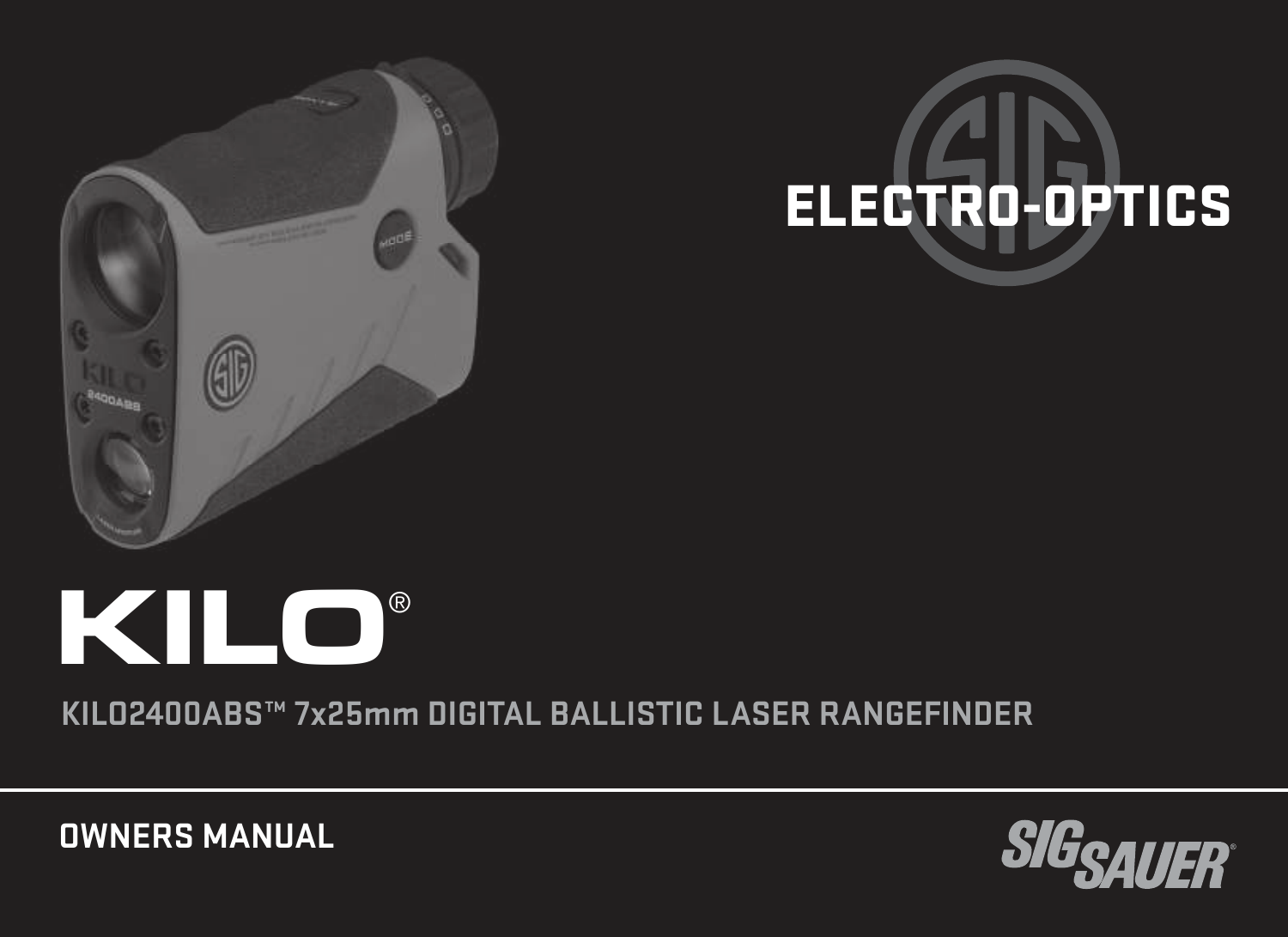

#### **TABLE OF CONTENTS**

| Advanced Ballistic Operation – Ballistic Profiles and Holdover 30   |
|---------------------------------------------------------------------|
|                                                                     |
|                                                                     |
|                                                                     |
|                                                                     |
| SIG SAUER Electronic & Tritium Component Limited 5-Year Warranty 69 |

This manual is available in the following languages: French, Spanish, German, Italian, Portuguese, Russian, Afrikaans, Swedish, and Norwegian. Please visit sigoptics.com for Owners Manual downloads.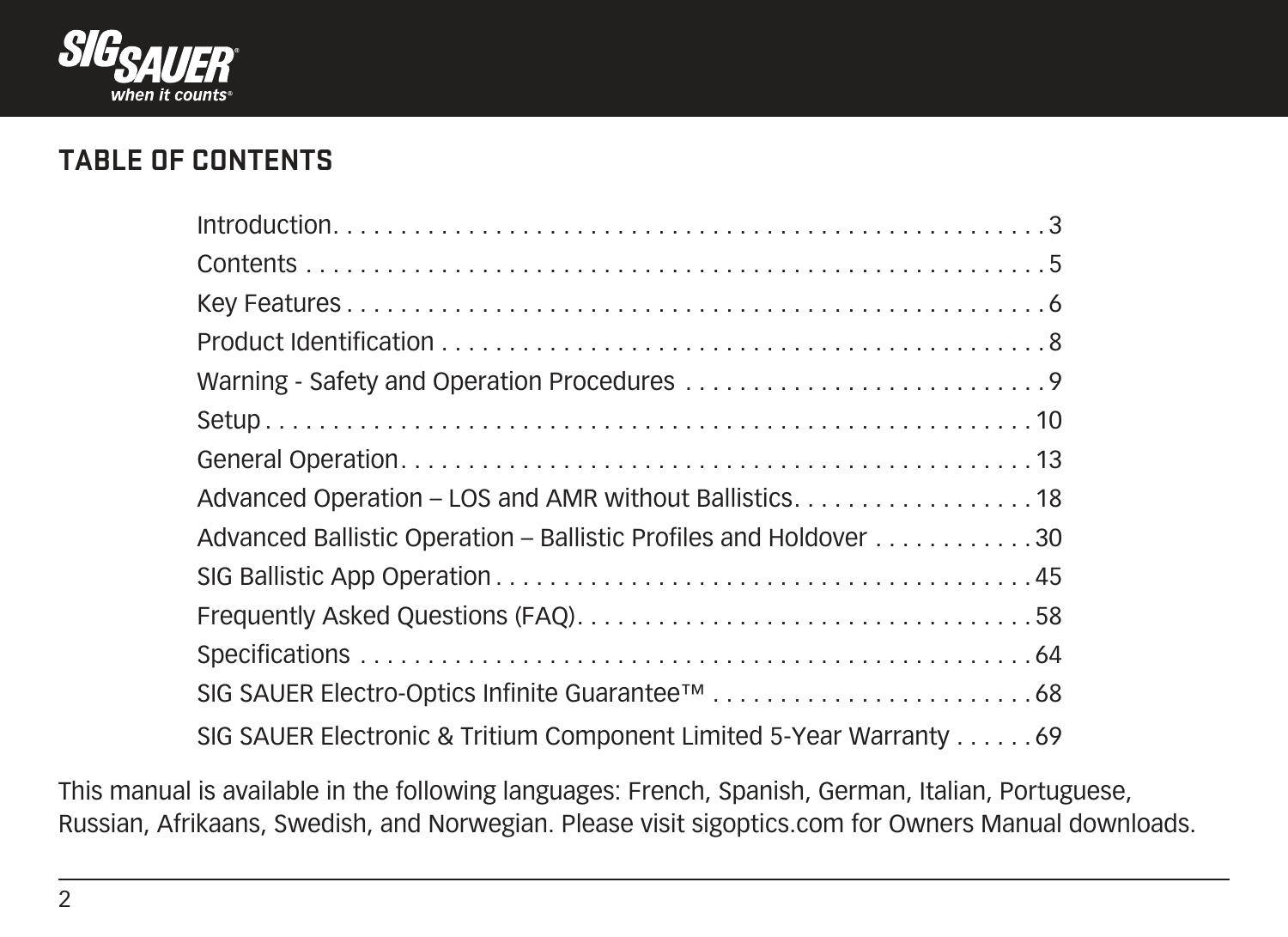#### **INTRODUCTION**

Congratulations on the purchase of your SIG SAUER® KILO2400ABS™ Laser Rangefinder. The KILO2400ABS is the world's most advanced rangefinder featuring an embedded Applied Ballistics calculator, onboard environmental sensors and Bluetooth for synchronizing custom profiles with a free, downloadable ballistic app for your iOS or Android smartphone. Your purchase includes a tripod adapter, smartphone jack wind meter, Molle bag, nylon carry bag, lanyard and 3 spare batteries to get you up and running for long range precision target shooting and hunting. The KILO2400ABS also features an improved laser with tighter beam divergence and a molded, glass asphere for the transmitter channel which provides consistent ranging performance across all temperatures. The advanced OLED display provides for a tighter center aiming circle along with milling features and advanced information including holdover, angle, wind direction, wind speed, target mode and shot angle. As with all SIG SAUER laser rangefinders, the KILO2400 leverages SIG SAUER's proprietary LightWave DSP engine featuring HyperScan with RangeLock for reaching targets out to 2 miles at a 4 times per second scan rate.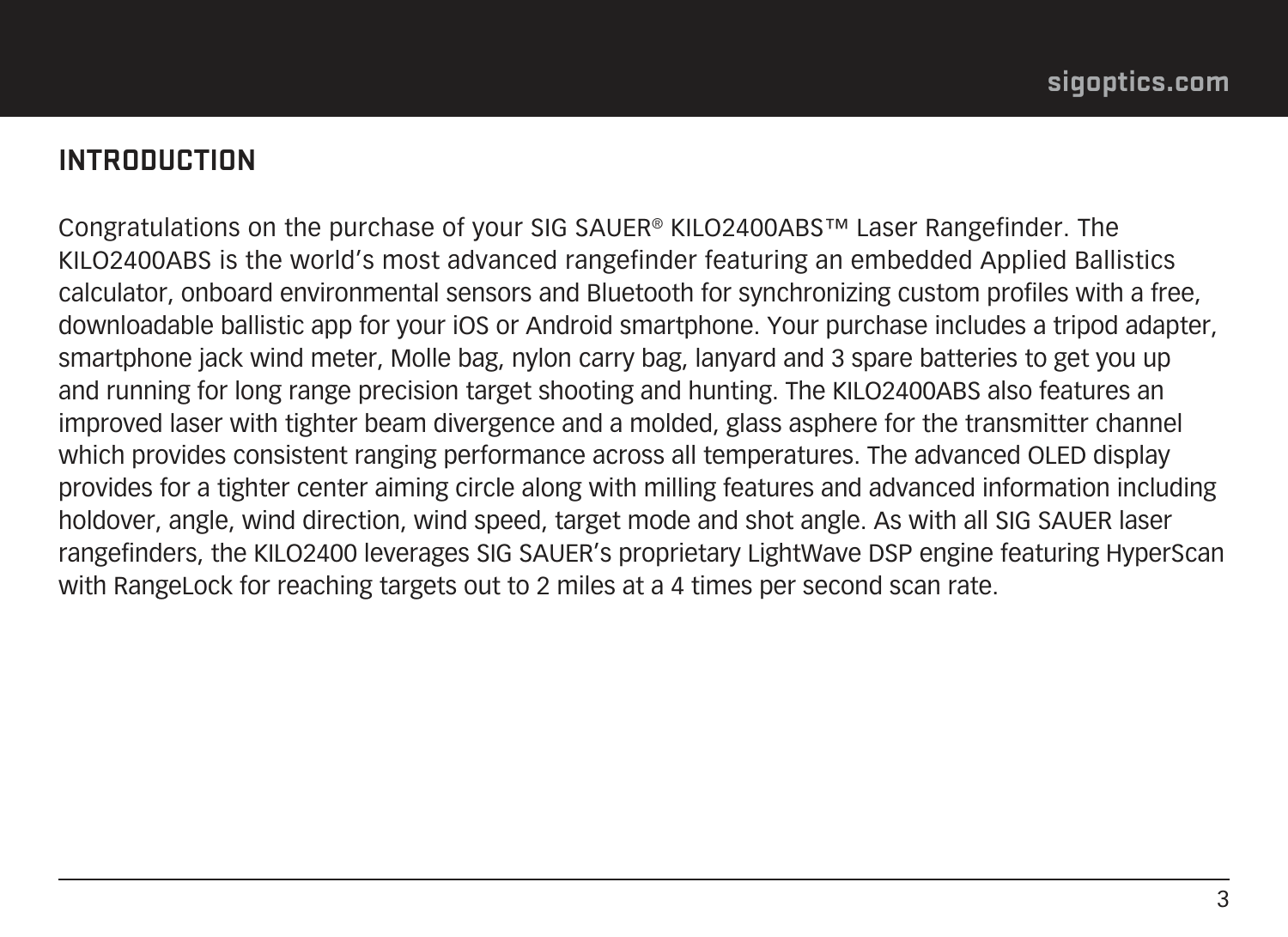

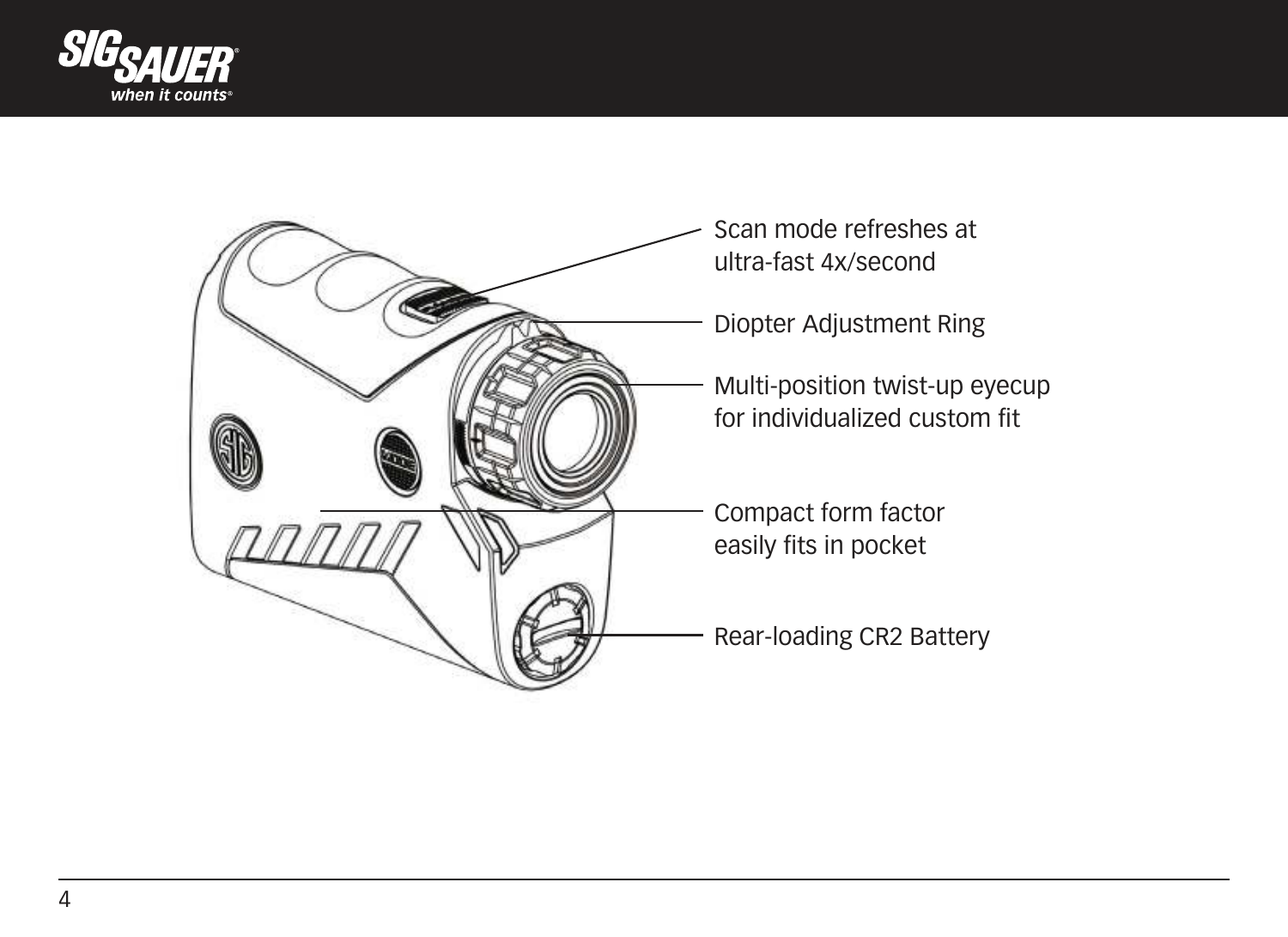## **CONTENTS:**

- KILO2400ABS™ 7x25mm Digital Ballistic Laser Rangefinder with Bluetooth
- Padded Ballistic Nylon Case
- Flat Dark Earth, Water Resistant Molle Gear Bag
- WeatherFlow WindMETER
- One Piece CNC Billet Aluminum Tripod Adapter
- SIG SAUER® Tactical Pen/Stylus
- (3) CR2 Primary Lithium Batteries
- Lanyard
- Instruction Manual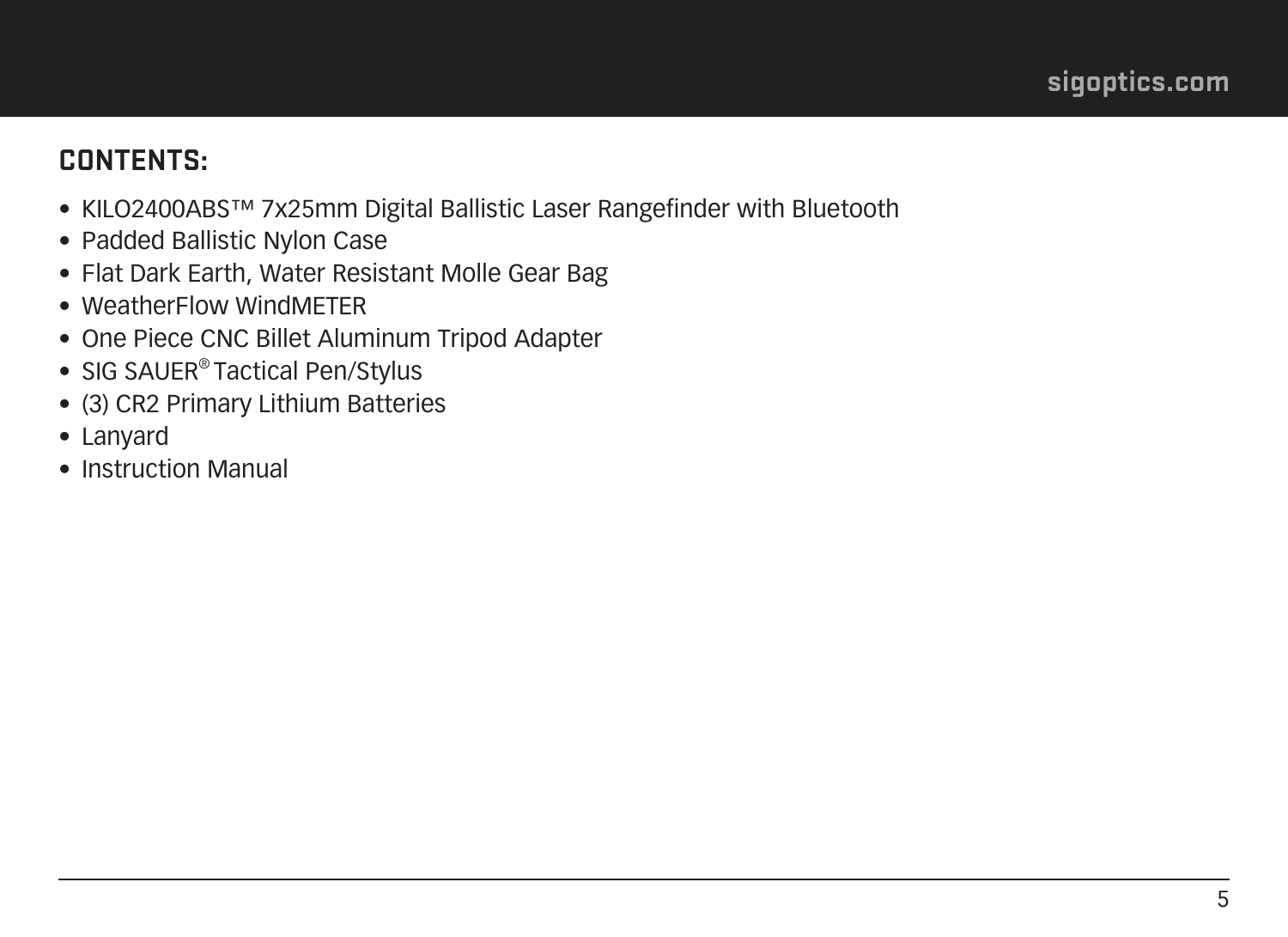

## **KEY FEATURES:**

- 7x25mm monocular with SpectraCoat™ anti-reflection coatings for superior light transmission and optical clarity.
- Revolutionary LightWave DSP™ Technology for the fastest and longest distance rangefinder engine.
- HyperScan™ Technology provides 4 range updates per second in scan mode while RangeLock™ reports the last range result when ranging distant targets.
- Embedded Applied Ballistics Elite with bullet database and support for G1/G7 and AB Custom Drag curves.
- Free downloadable Sig Ballistic App for your smartphone. iOS and Android are supported.
- Temperature, pressure and humidity sensors for real-time environmental inputs to the embedded ballistic calculator.
- Digital Compass / Magnetometer / Inclinometer provides magnetic heading and incline for long distance shooting and Coriolis adjustment.
- Bluetooth 4.0 for synchronizing up to 4 custom ballistic profiles between the free SIG Ballistic App and rangefinder. Both Classic and Low Energy are supported for iOS and Android smartphones.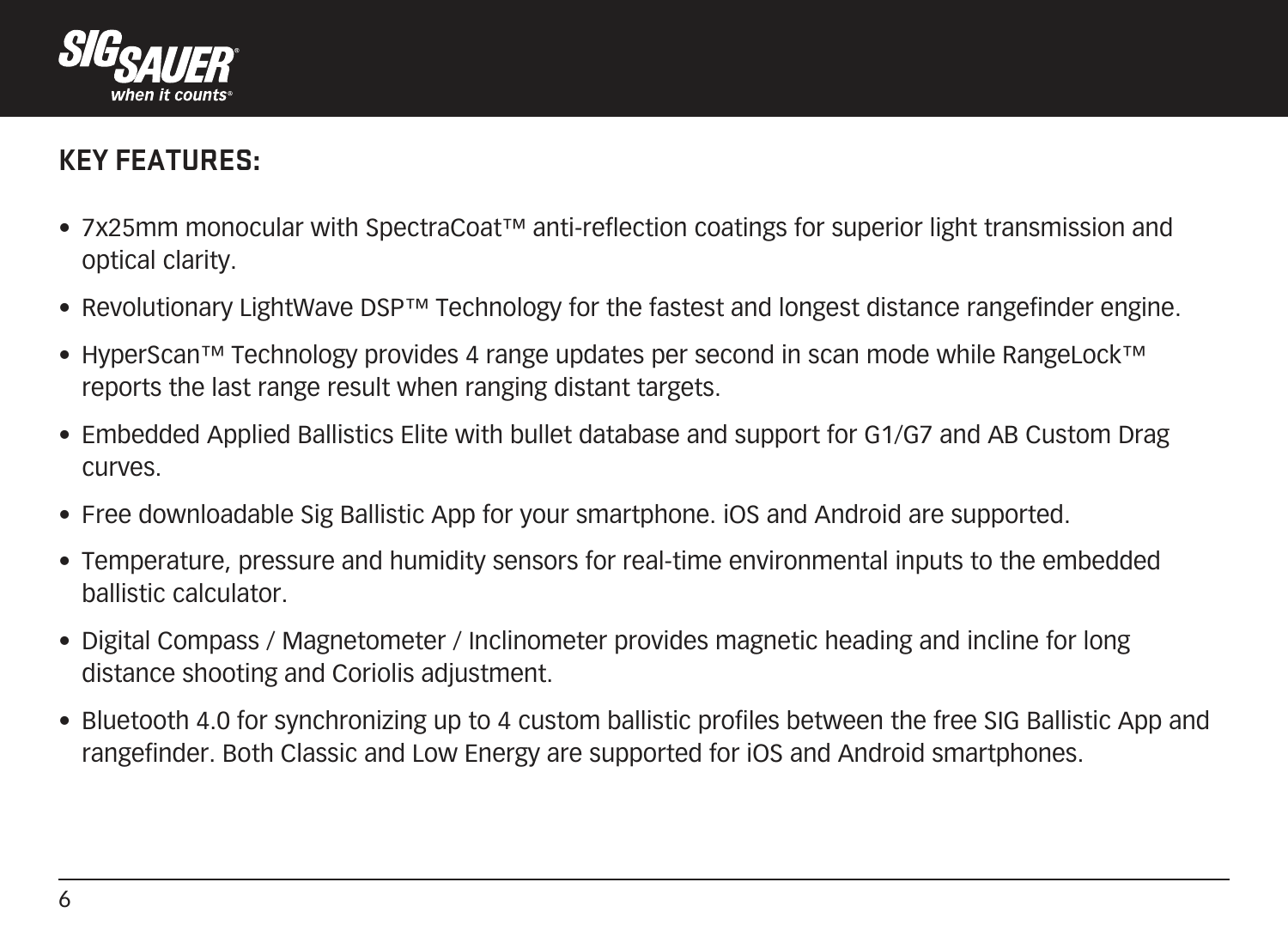- Advanced OLED display provides a smaller, more accurate center aiming circle along with milling features and ballistic information including holdover, angle, wind direction, wind speed, target mode, density altitude and shot angle.
- Line of Sight or Angle Modified range in addition to full ballistic holdover results in MIL or MOA.
- Lumatic™ Display automatically calibrates display brightness to changing ambient light conditions.
- Compact, magnesium housing with binocular style eyecup and diopter adjustment.
- Sleek design for one handed operation and lanyard attachment point.
- Includes a smartphone wind meter and tripod adapter.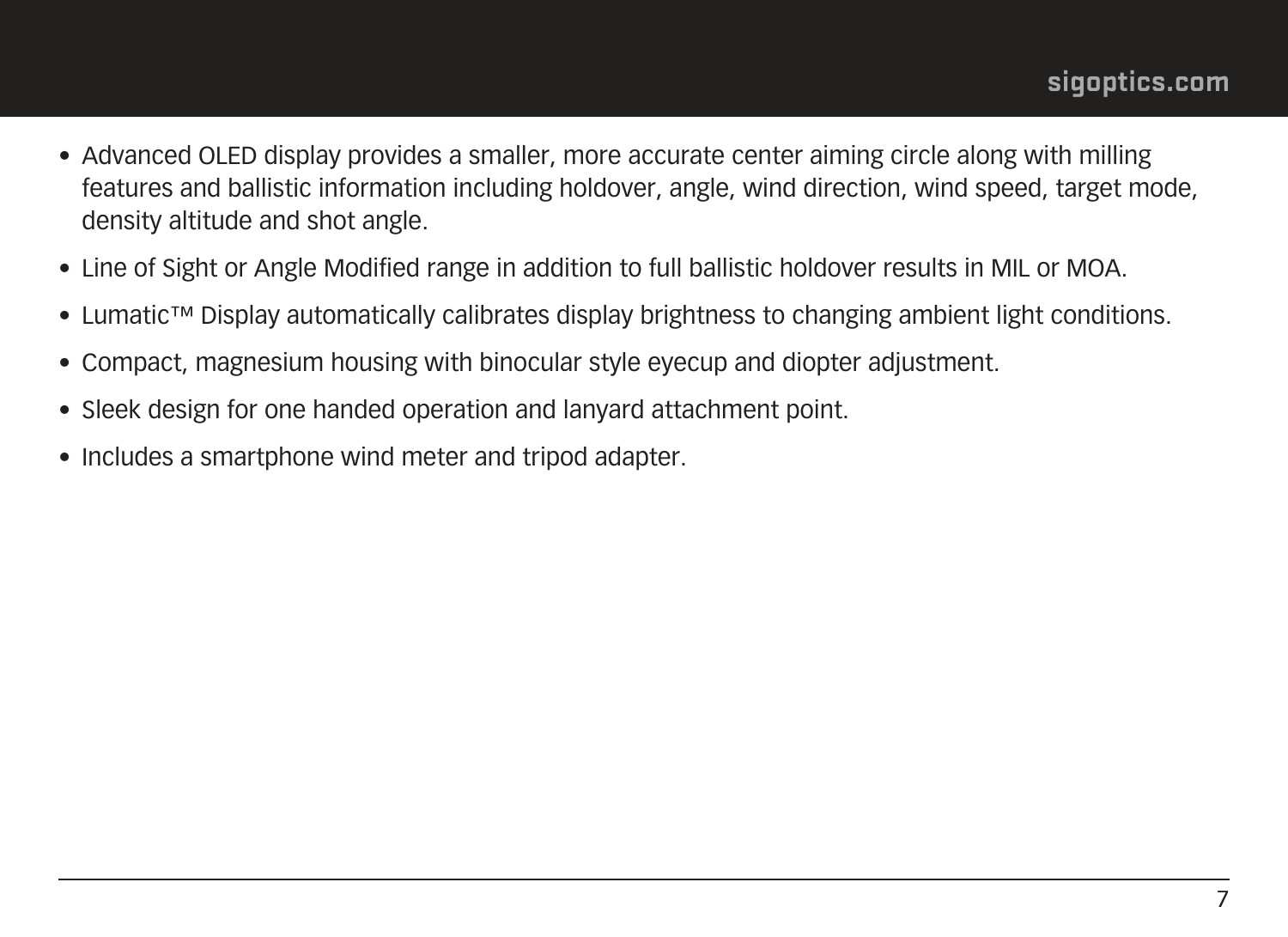

## **PRODUCT IDENTIFICATION:**

- A- Power/Range Button
- B- Diopter Focus Adjustment
- C- Eyecup
- D- Mode Button
- E- Battery Compartment

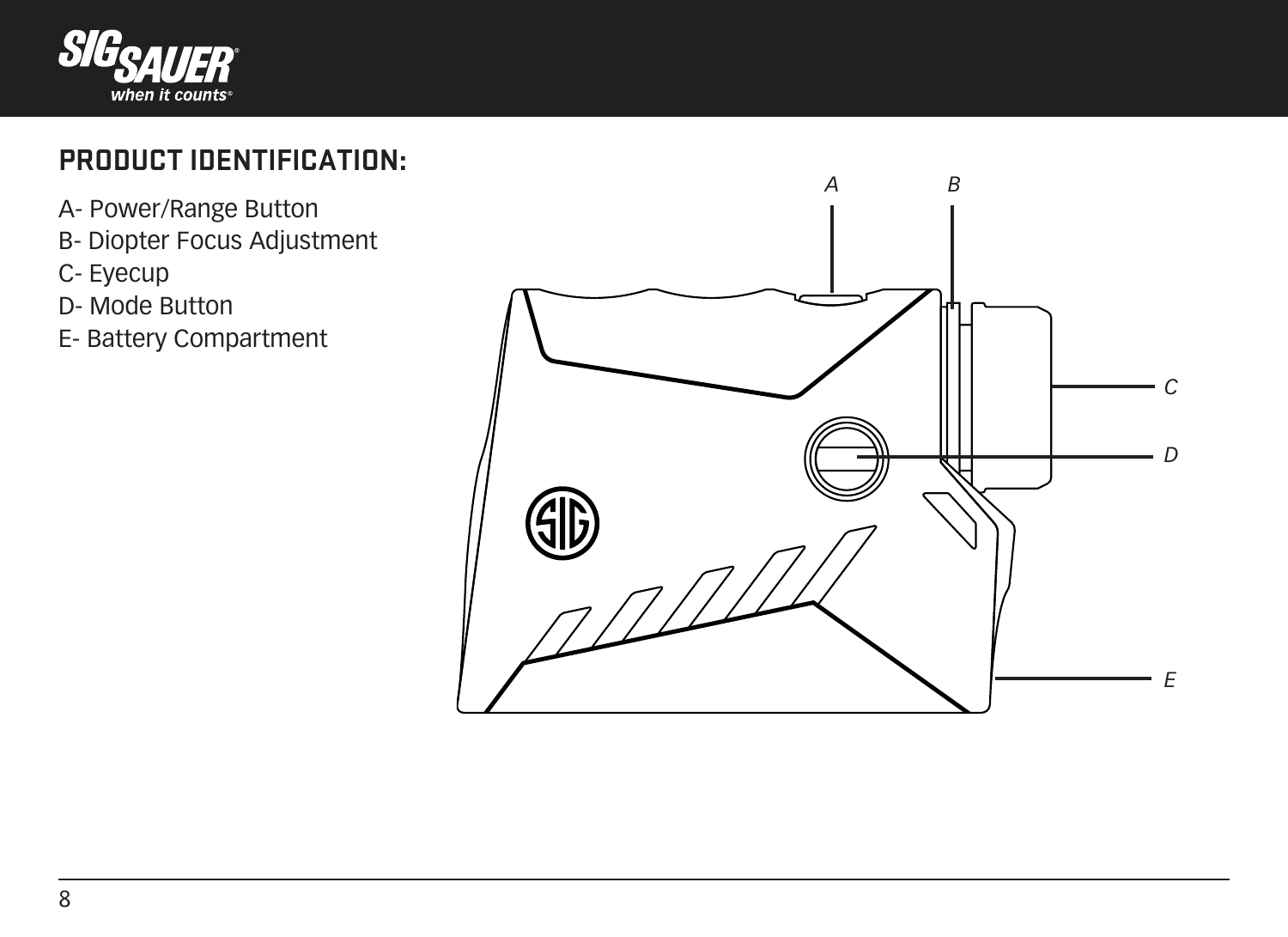# **A** WARNING

#### **Safety and Operation Procedures**

The KILO2400ABS is classified as a Class 3R product. There are a few precautions that are important to remember:

- Do not depress the RANGE button while aiming at the human eve or while looking into the transmitting optics on the objective side
- Do not leave the KILO2400ABS within reach of small children
- Do not take the product apart or modify the product in any way to expose internal electronics that might cause damage or electric shock
- Do not use any other power source other than a CR2 battery or equivalent.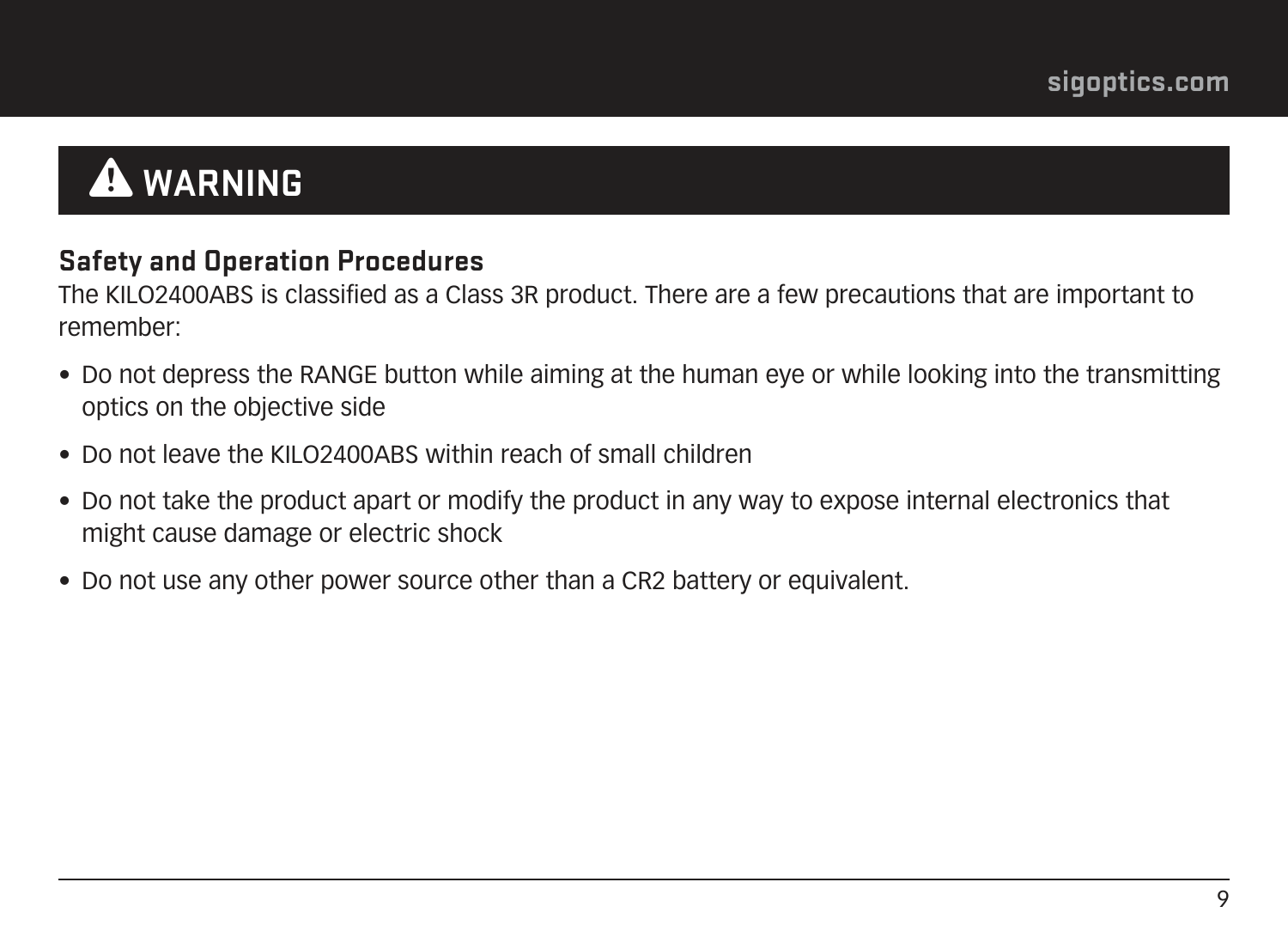

## **SET UP**

#### **Installing the Battery**

Remove the battery cap by turning the cap in a counter-clockwise direction. Insert (1) CR2 Primary Lithium battery (+) terminal side first. The (-) terminal should be facing out. Place the cap onto the (-) battery terminal and reinstall the battery cap by turning the cap in the clockwise direction. CAUTION - Be careful to not cross-thread the cap.

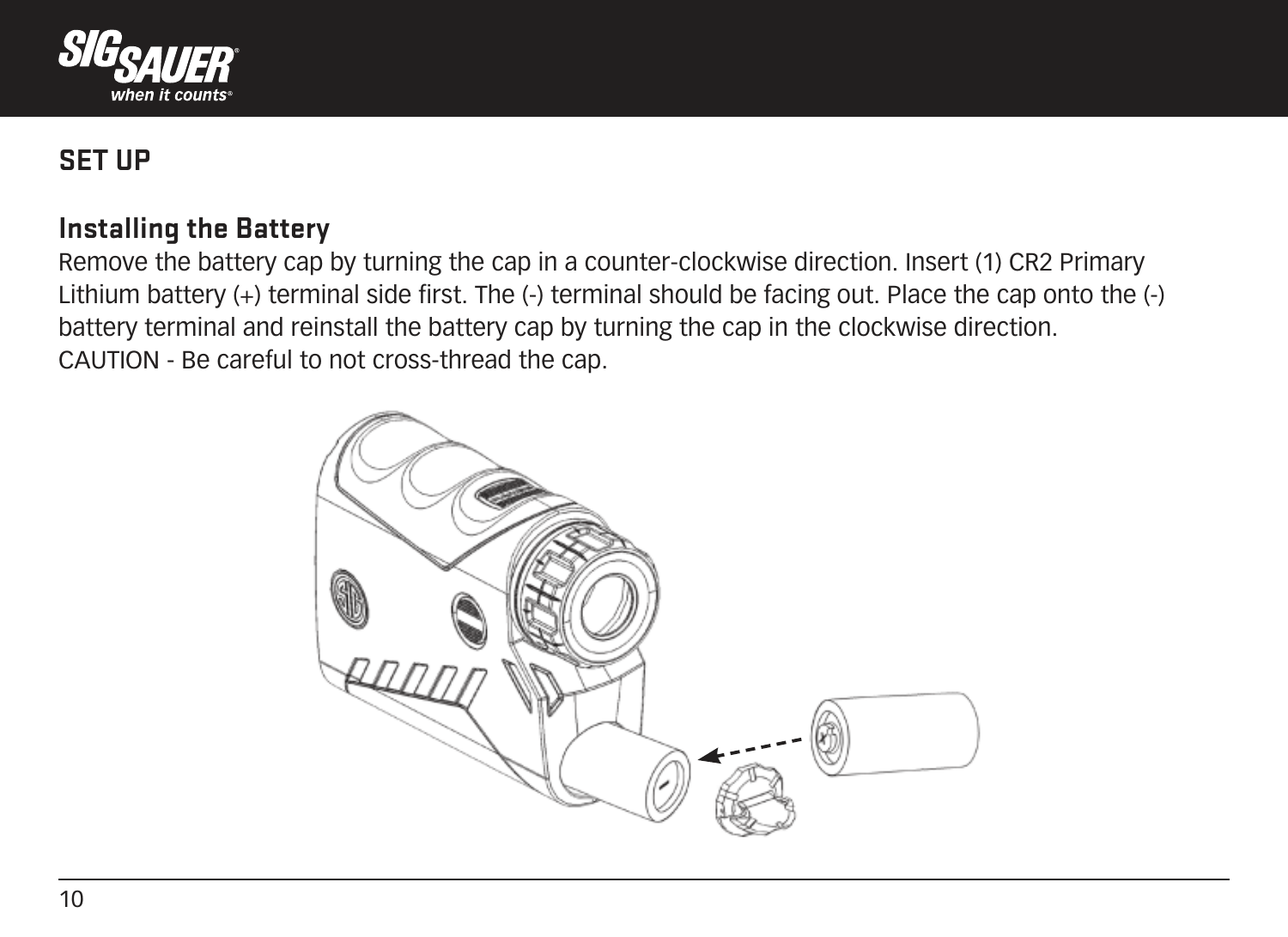After installation of the battery and depressing the RANGE button, the status of the KILO2400ABS is displayed:



#### **Installing the Lanyard**

Install the lanyard loop through the lanyard attachment point. Pass the lanyard back through the loop for secure attachment.

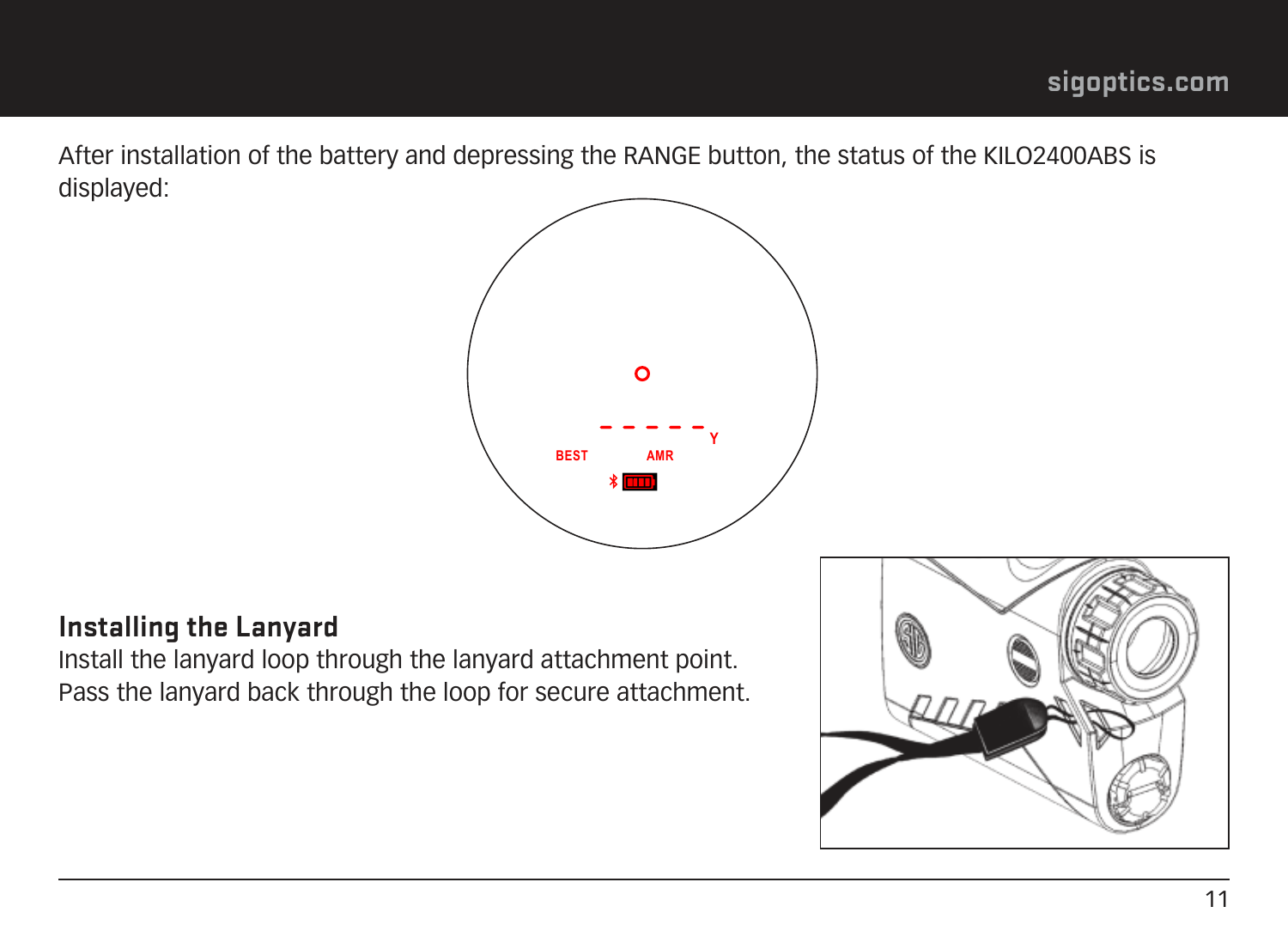

#### **Diopter Adjustment**

The diopter or focus adjustment is located just inside of the eyecup. The focus adjustment is used to bring the OLED display into sharp focus along with the target image. The diopter adjustment can turn clockwise or counter-clockwise depending upon the user's prescription.



## **Eyecup Adjustment**

The eyecup adjustment allows the user to adjust the eye relief for use with or without glasses. The eyecup rotates approximately 90 degrees counterclockwise allowing the user to adjust the eye relief by approximately 6 mm.

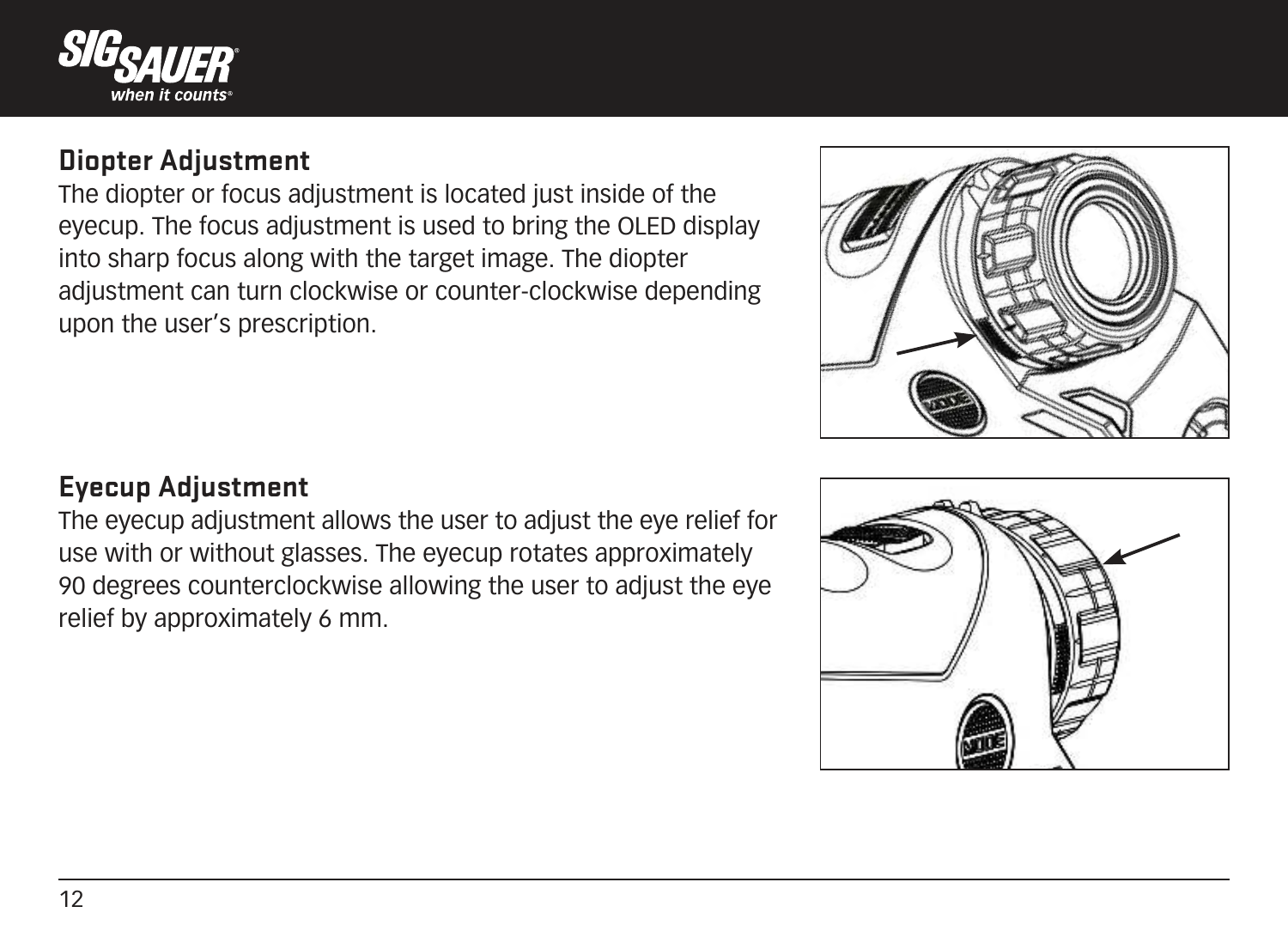## **GENERAL OPERATION**

a. The KILO2400ABS is setup to work out of the box in its most simple configuration. There are only two buttons located on the rangefinder: RANGE and MODE. The RANGE button is used to turn on the rangefinder and for ranging targets. The MODE button is for configuring the rangefinder.

b. For users that do not require advanced ballistics and holdover corrections, the unit is configured with only the minimal amount of information to display: Center aiming circle, BEST target mode, Angle Modified Range (AMR) mode, Y for yards as the unit of measure, remaining battery status and Bluetooth status (ON or OFF).

c. To use the rangefinder, aim the unit at a target of interest using the center circle to bracket your target. Press and release the RANGE button to display the distance to the target. The display will remain active for 30 seconds. If you press and hold the RANGE button down the rangefinder will enter HyperScan providing range results every 250 milliseconds. Upon release of the RANGE button the last range will be displayed for 30 seconds. You may notice that after initially turning on the rangefinder only the center aiming circle and range information will be displayed; this is done in order to reduce clutter in the field of view.

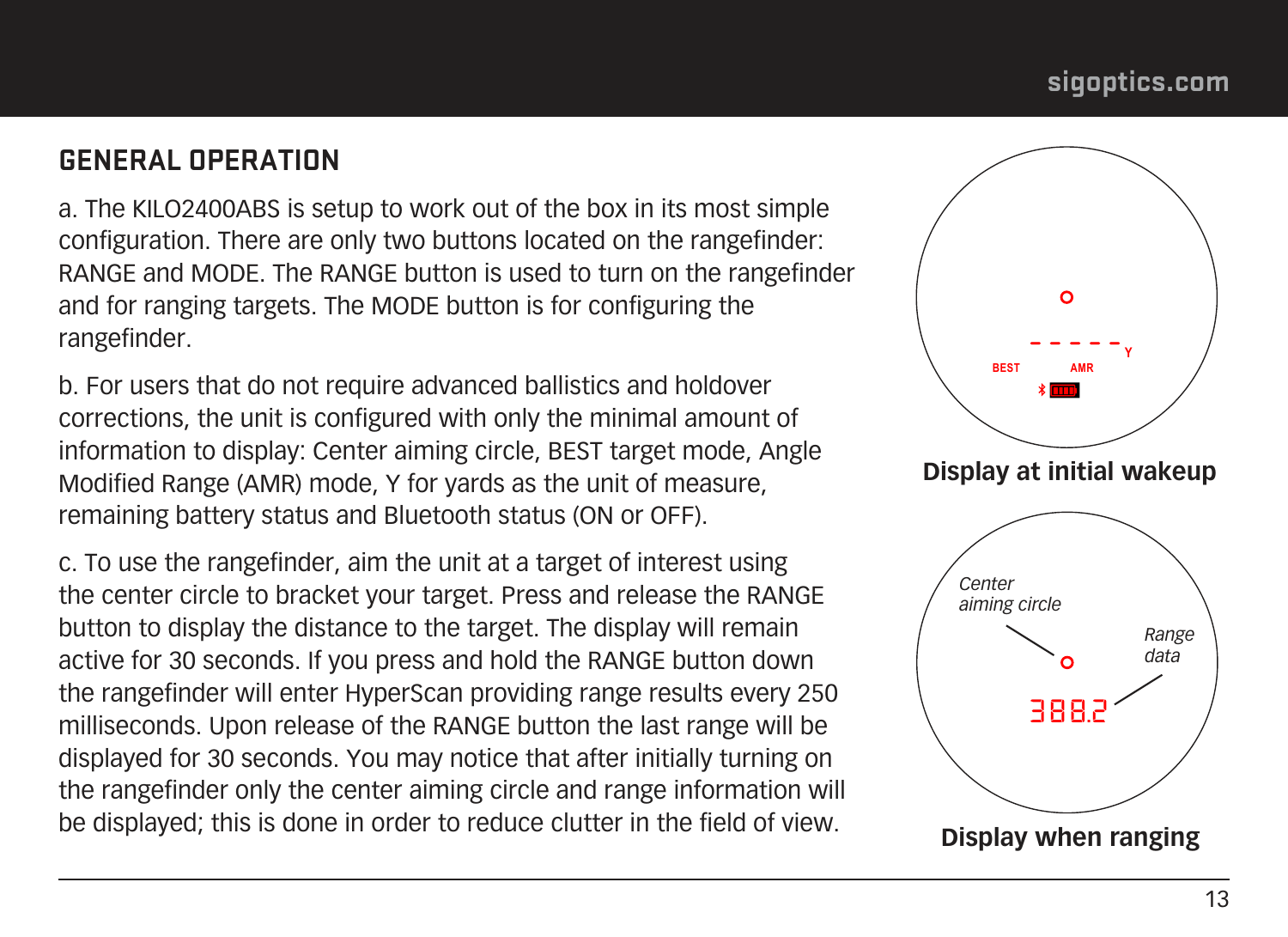

#### **HyperScan MODE**

While the KILO2400ABS supports single button push ranging operation, it is highly recommended that you push and hold the RANGE button down to activate HyperScan mode. This mode allows you to scan targets at 4x/second which significantly improves ranging performance at extreme distances. As the ranging distances are updated very quickly in HyperScan mode, once you release the RANGE button the last acquired distance will be displayed. When in HyperScan mode ranging distant targets, the display may update between no result and a distant range - by using RangeLock technology the rangefinder will report the last range result when the RANGE button is released.

Note - HyperScan is limited to 20 seconds of continuous ranging before turning off. You can restart SCAN mode by releasing and pressing the range button again. This is done to ensure that the unit remains eye safe in all conditions.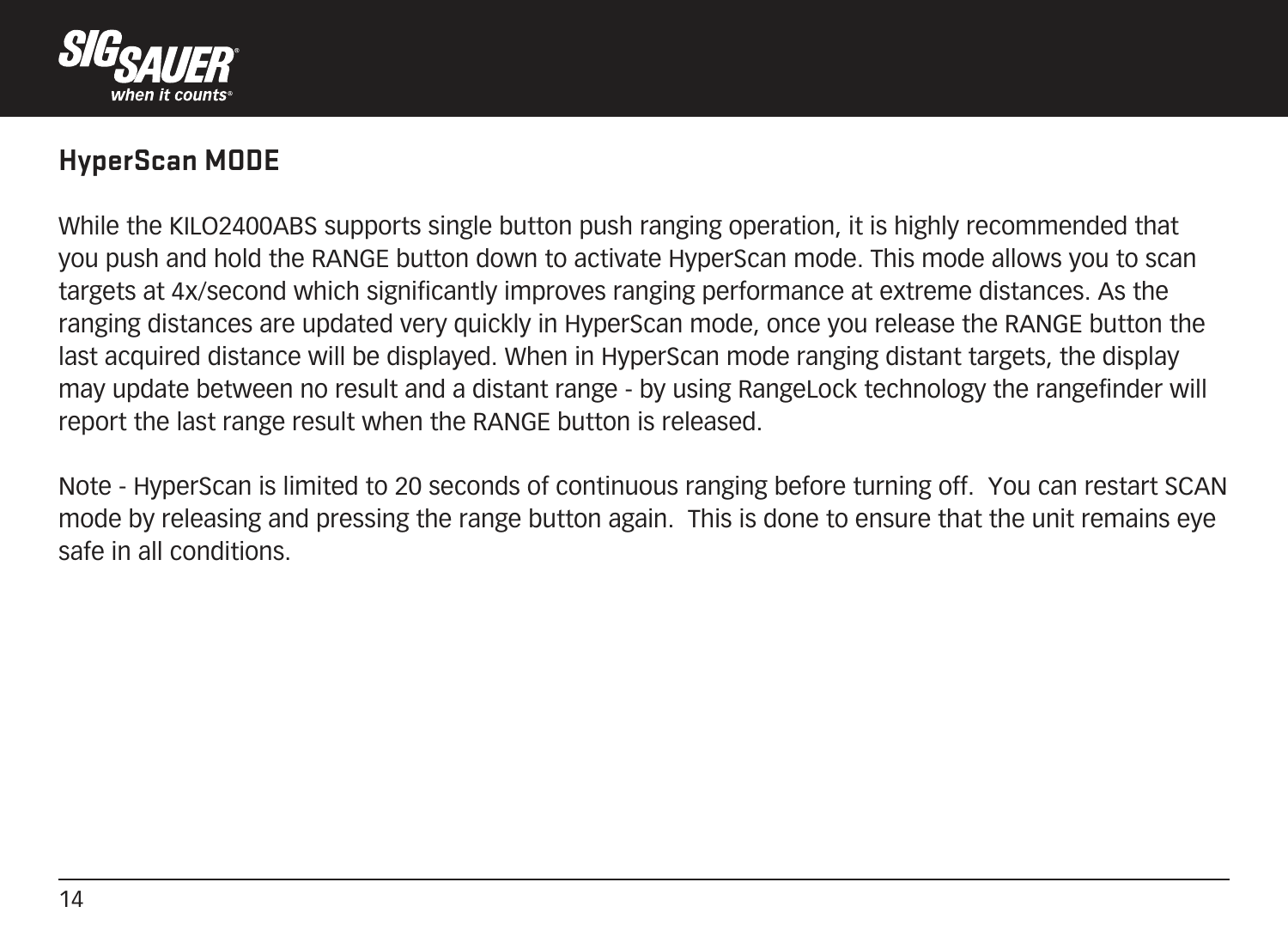## **LUMATIC™ OLED DISPLAY**

The KILO2400ABS has the most advanced display on the market. Our OLED display has the largest dynamic range providing for high brightness in bright sunlight or snow conditions, yet will dim down to near night vision levels at dusk and dawn. No other display offers this adaptive ability to prevent your pupil from constricting in low light causing you to no longer be able to see your target. A small, ambient light sensor (ALS) is located in the objective of the rangefinder and samples the ambient light condition of the target image. The ALS samples and updates the brightness instantaneously to always provide the right amount of contrast against your target image.

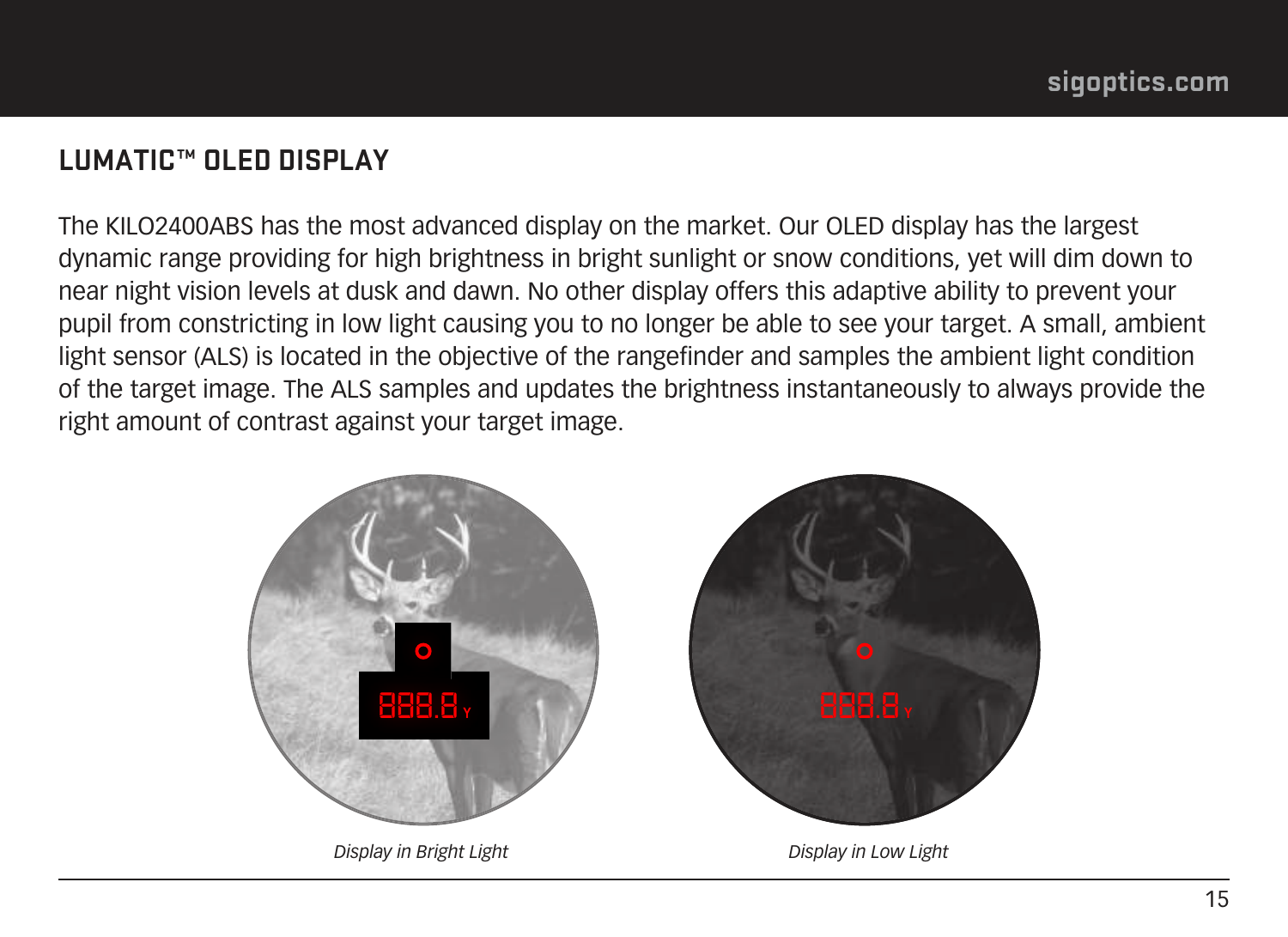

- A Elevation Hold Direction
- B Wind Hold Direction
- C Milling Grid (Dots = 5 MRAD / Ticks = 10 MRAD)
- D Center Aiming Circle (3 MRAD OD / 2.4 MRAD ID)
- E 5 Character Alphanumeric Display
- F Wind Speed Unit of Measure
- G Range Unit of Measure
- H Holdover Unit of Measure
- I Angle of Incline or Decline
- J Wind Speed Indicator
- K Wind Direction Indicator
- L Target Mode (BEST or LAST)
- M Density Altitude Indicator
- N Bluetooth Indicator
- O Battery Status Indicator
- P Ranging Mode (LOS or AMR)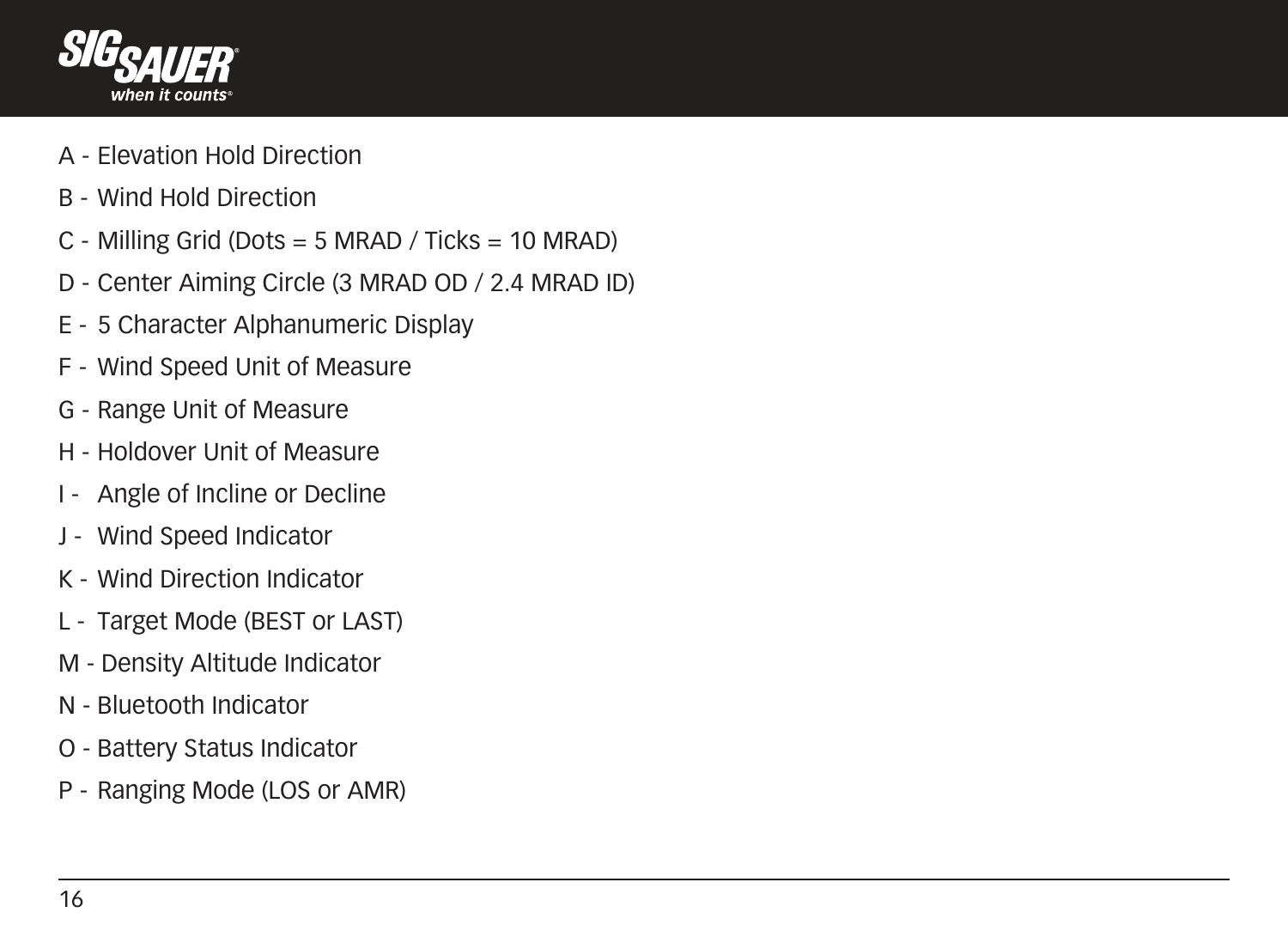**sigoptics.com**

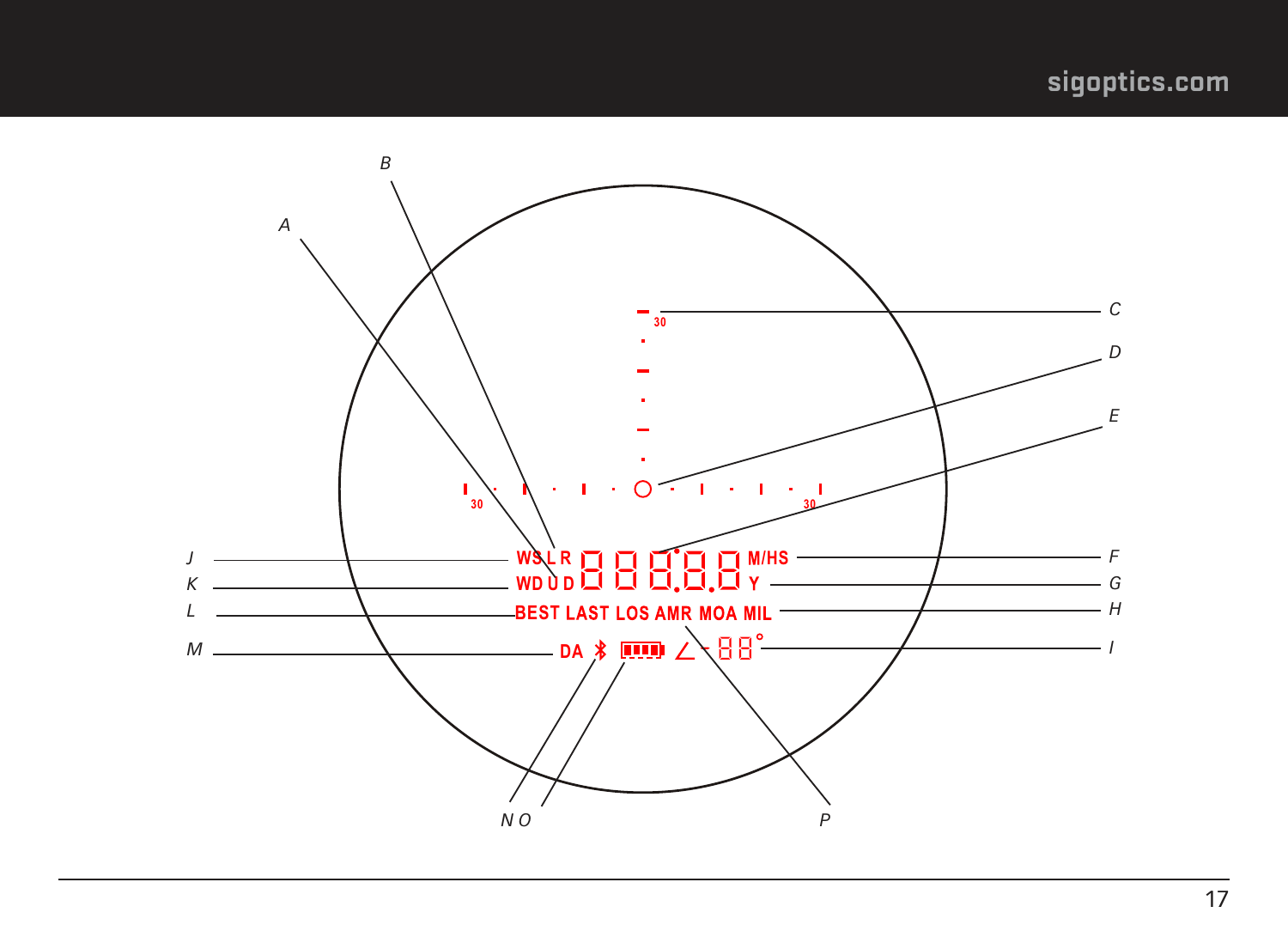

## **ADVANCED OPERATION**

The KILO2400ABS features an advanced programming menu for configuration. There are three primary paths:

i. Angle Modified Range mode without ballistic holdovers ii. Line of Sight Range mode without ballistic holdovers iii. Line of Sight Range mode with ballistic holdovers A summary of the user interface programming menu is here.

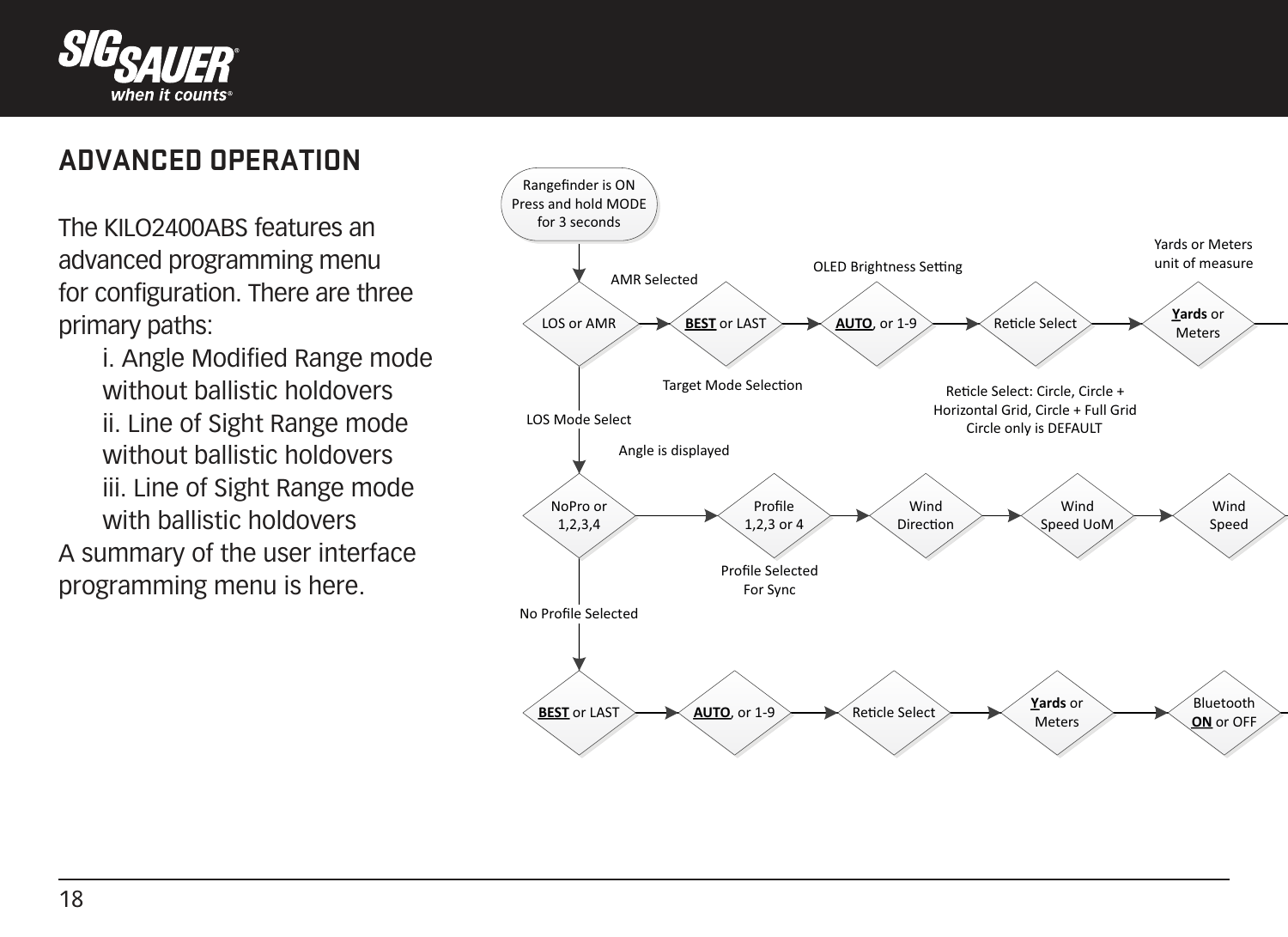**sigoptics.com**

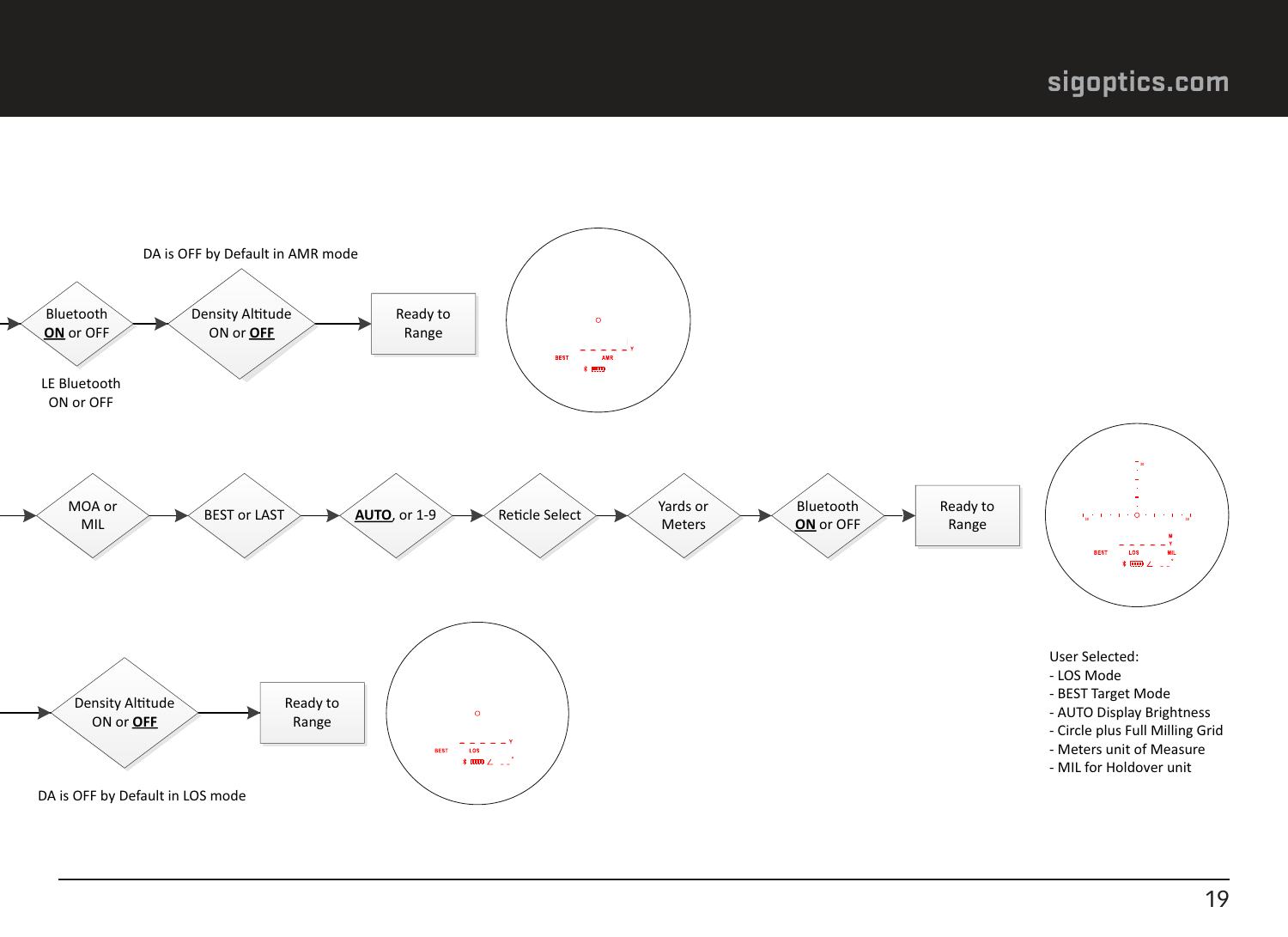

## **ADVANCED OPERATION (continued)**

In each path you can configure the following common features:

1. Target Mode – BEST target will be used in most cases, however, if you are ranging through tall grass or foliage LAST target mode will suppress close range results and provide the farthest range result.

2. Display Brightness (Lumatic OLED Display) – AUTO will be used in most cases which leverages the ambient light sensor located in the objective of the rangefinder. This sensor samples the ambient light conditions and automatically adjusts the display to the local environment. You can change this to 9 individual settings: LOW 1 – 3, MED 1-3 and HI 1-3. Note – if you accidentally leave the unit on Setting LOW 1 you may not be able to see the display. If this occurs, go into a dark environment and change the illumination setting.

3. Reticle Select – The center only aiming circle is the simplest aiming reticle which allows for an uncluttered field of view. You can change the reticle by adding horizontal milling features or both horizontal and vertical milling features in addition to the center aiming circle. The dots in the grid represent 5 milliradian increments and the major hash marks represent 10 milliradian increments.

4. Unit of Measure – Y for yards and M for meters.

5. Bluetooth – Your Bluetooth transceiver can be turned ON or OFF. If you have no intention of syncing custom profiles with the Sig Ballistic App you should turn Bluetooth OFF to reduce power consumption. Bluetooth is on by default. Note – if you have paired the rangefinder with a smartphone and would like to pair with a different smartphone you must cycle the Bluetooth transceiver OFF and then ON again to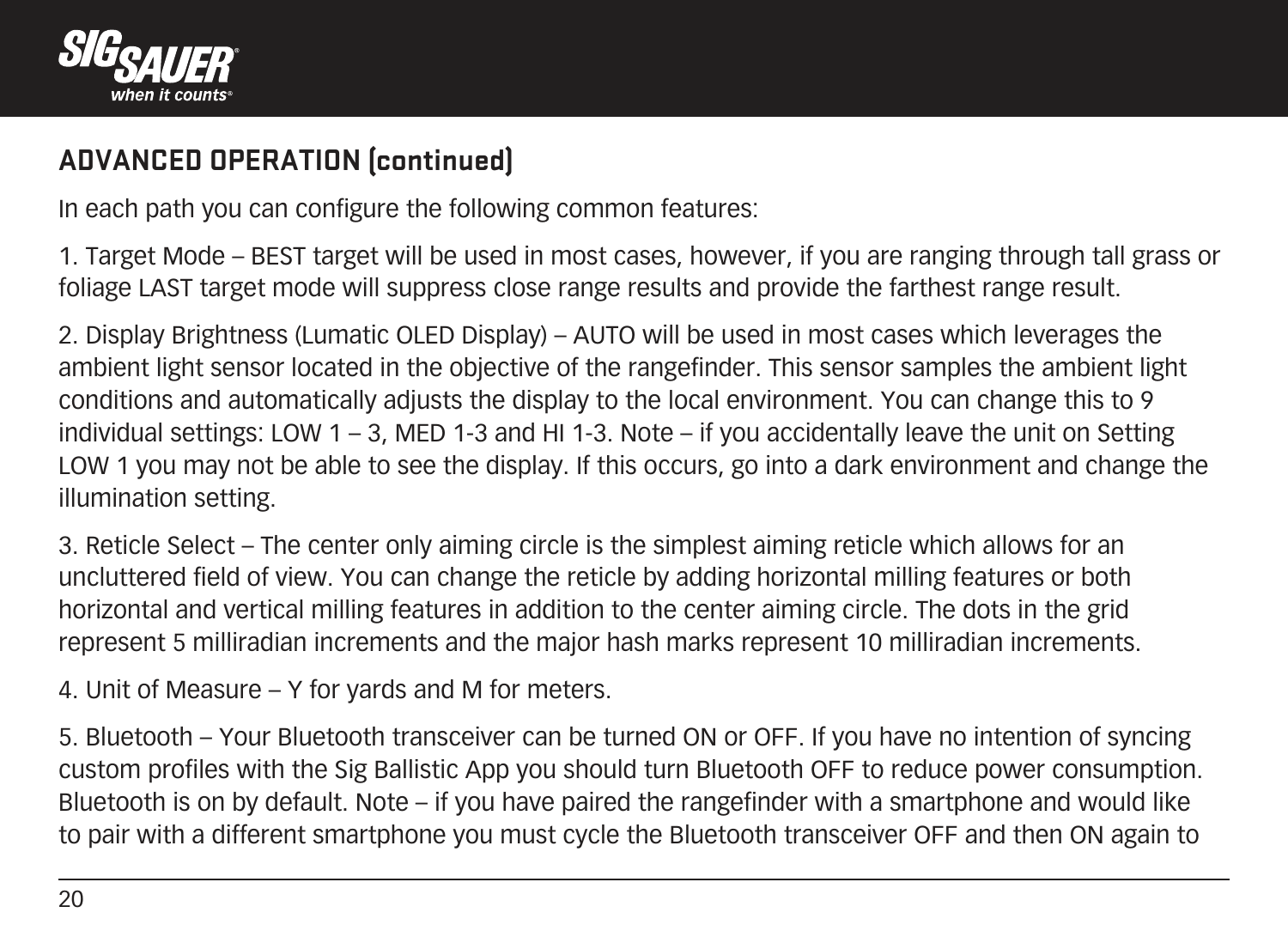reset the pairing setting. This feature was implemented to prevent different smartphones from pairing multiple times to different KILO2400ABS in case there are multiple units in close proximity. Note – at this time the KILO2400ABS will NOT pair with a Kestrel with Bluetooth.

6. Density Altitude – Density Altitude is air density given as a height above mean sea level. Some users prefer to use DA instead of ballistic holdovers using the embedded AB Elite calculator. DA is OFF by default. Note - DA is not enabled while using the AB Elite calculator for holdover.

To configure your rangefinder without ballistic holdovers, please follow these steps:

1. Press and release the RANGE button to turn on your rangefinder. You should see the wakeup status display.

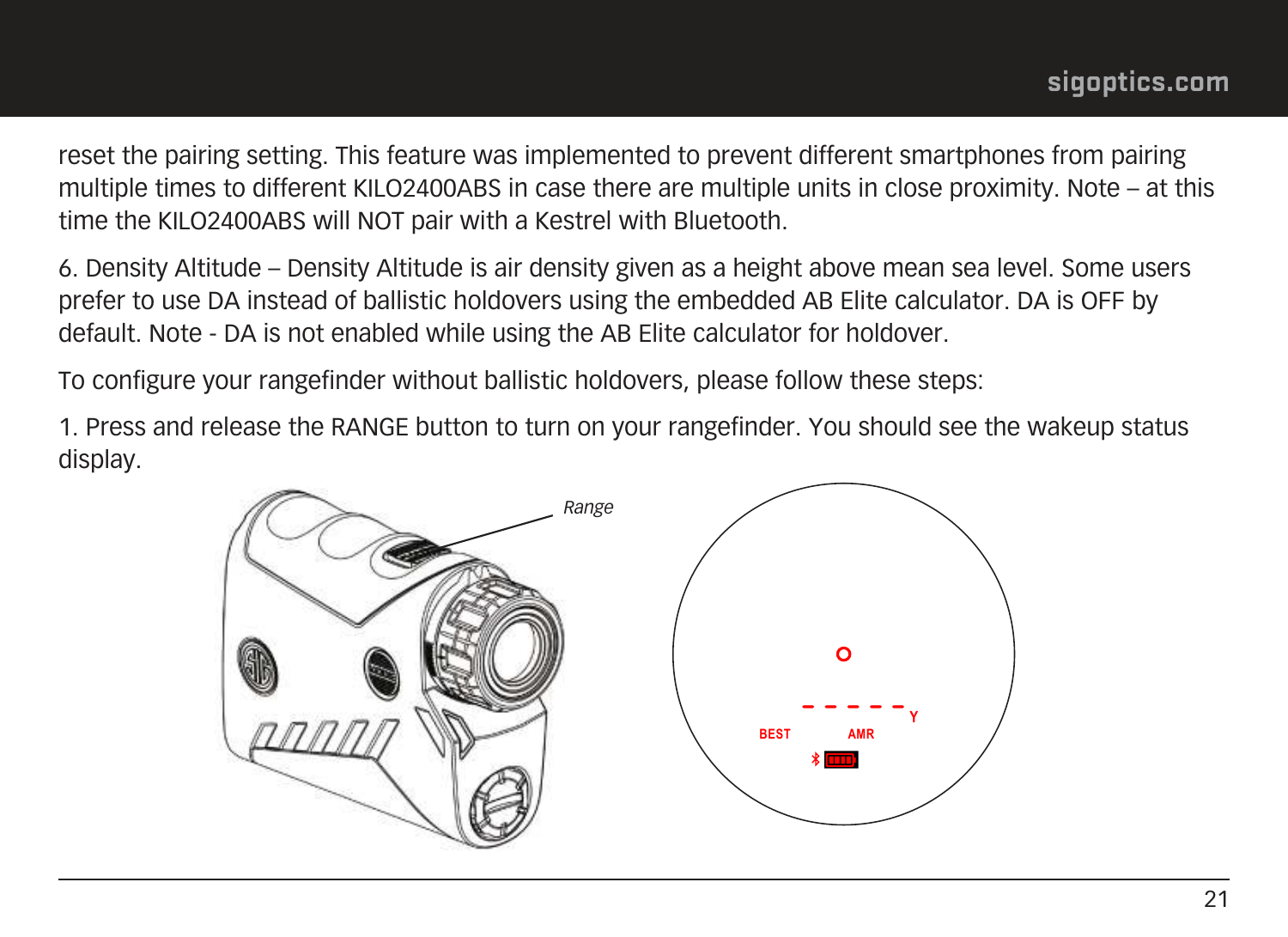

2. Press and hold the MODE button down for at least 2 seconds to enter programming mode. LOS or AMR will begin flashing (AMR is default). Release the MODE button. You can toggle between LOS and AMR by pressing and releasing the RANGE button. Your selection will be flashing LOS or AMR. Confirm and save your selection by pressing and releasing the MODE button to index to the next programming mode. If you do not press and release the MODE button the rangefinder will save your displayed setting (LOS or AMR) and turn off. LOS mode allows you to leverage the onboard ballistic calculator or simply return the line of sight range and angle of incline. AMR mode provides angle modified range or equivalent horizontal range and is best used with Sig Ballistic Turrets or for archery.

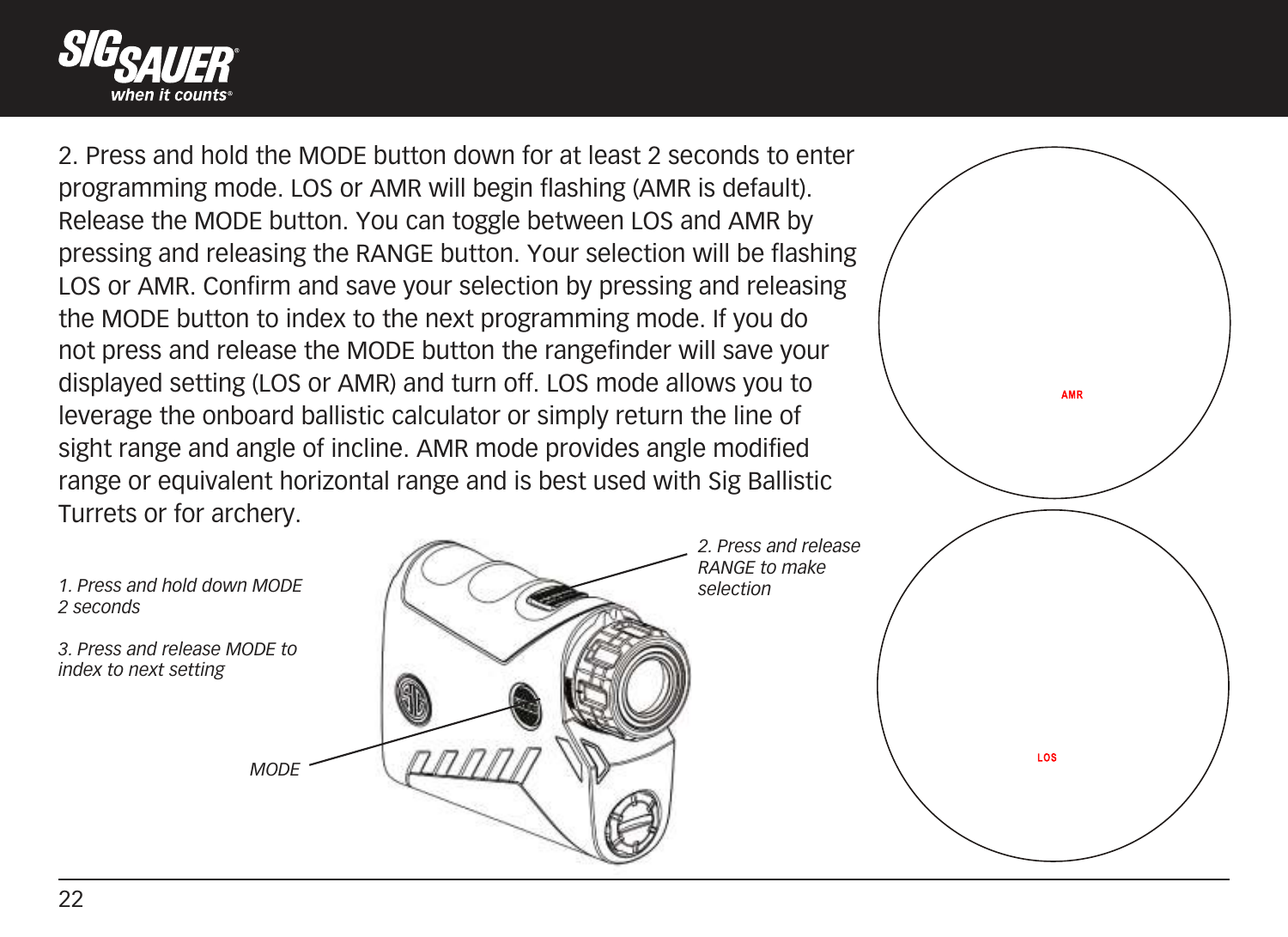3. If you selected AMR and pressed and released the MODE button, then the rangefinder will index to Target Mode. BEST or LAST will be flashing. You can toggle between BEST or LAST by pressing and releasing the RANGE button. Confirm and save your selection by pressing and releasing the MODE button to index to the next programming mode. If you do not press and release the MODE button the rangefinder will save your displayed setting (BEST or LAST) and turn off. BEST Target Mode should be used in most situations, however, when hunting through foliage or in high grass the LAST Target Mode is recommended.

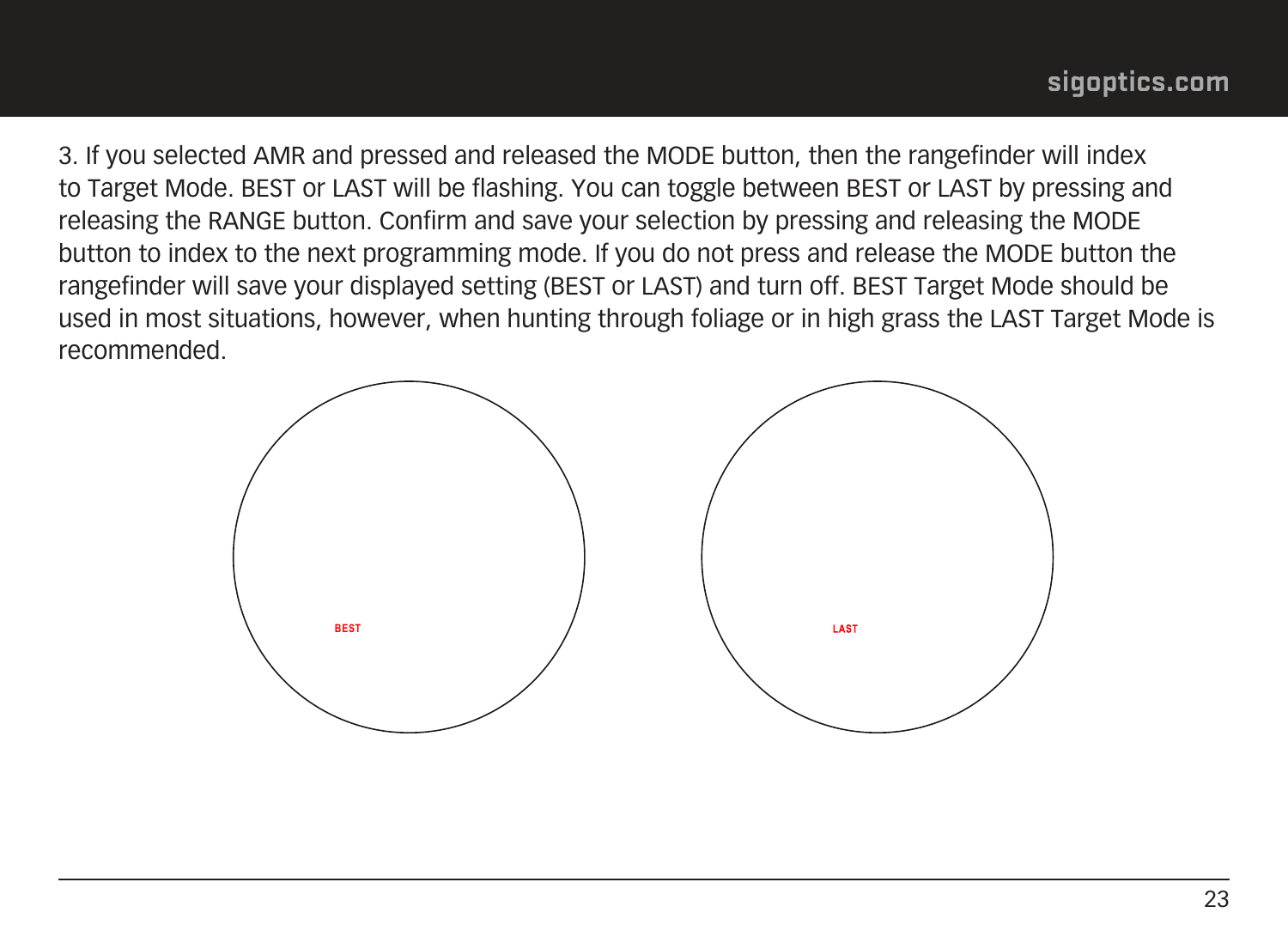

4. At this point you have selected AMR and Target Mode. You will now set the display brightness. AUTO is default and will be flashing. You can switch between 9 fixed settings (LOW  $1 - 3$ , MED  $1 - 3$ , HI  $1 - 3$  or AUTO) by pressing and releasing the RANGE button to index through the brightness selection. Confirm and save your selection by pressing and releasing the MODE button to index to the next programming mode. If you do not press and release the MODE button the rangefinder will save your displayed setting and turn off. AUTO Display Brightness is recommended.

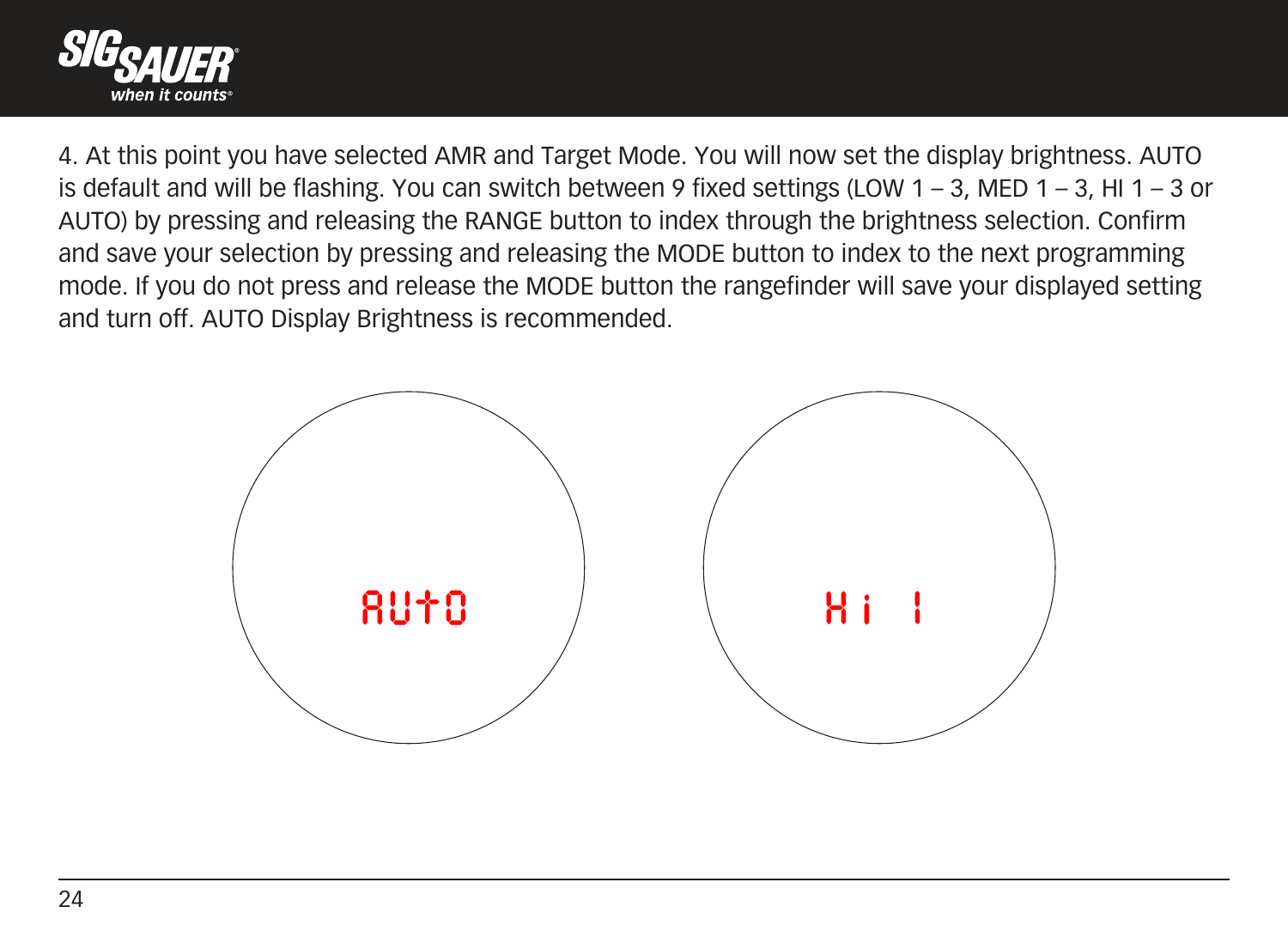5. At this point you have selected AMR and set Target Mode and Display Brightness. You will now select an aiming reticle. Circle only is default and will be flashing. You can choose between three reticles by pressing and releasing the RANGE button to index through the reticles. Confirm and save your selection by pressing and releasing the MODE button to index to the next programming mode. If you do not press and release the MODE button the rangefinder will save your displayed setting and turn off.

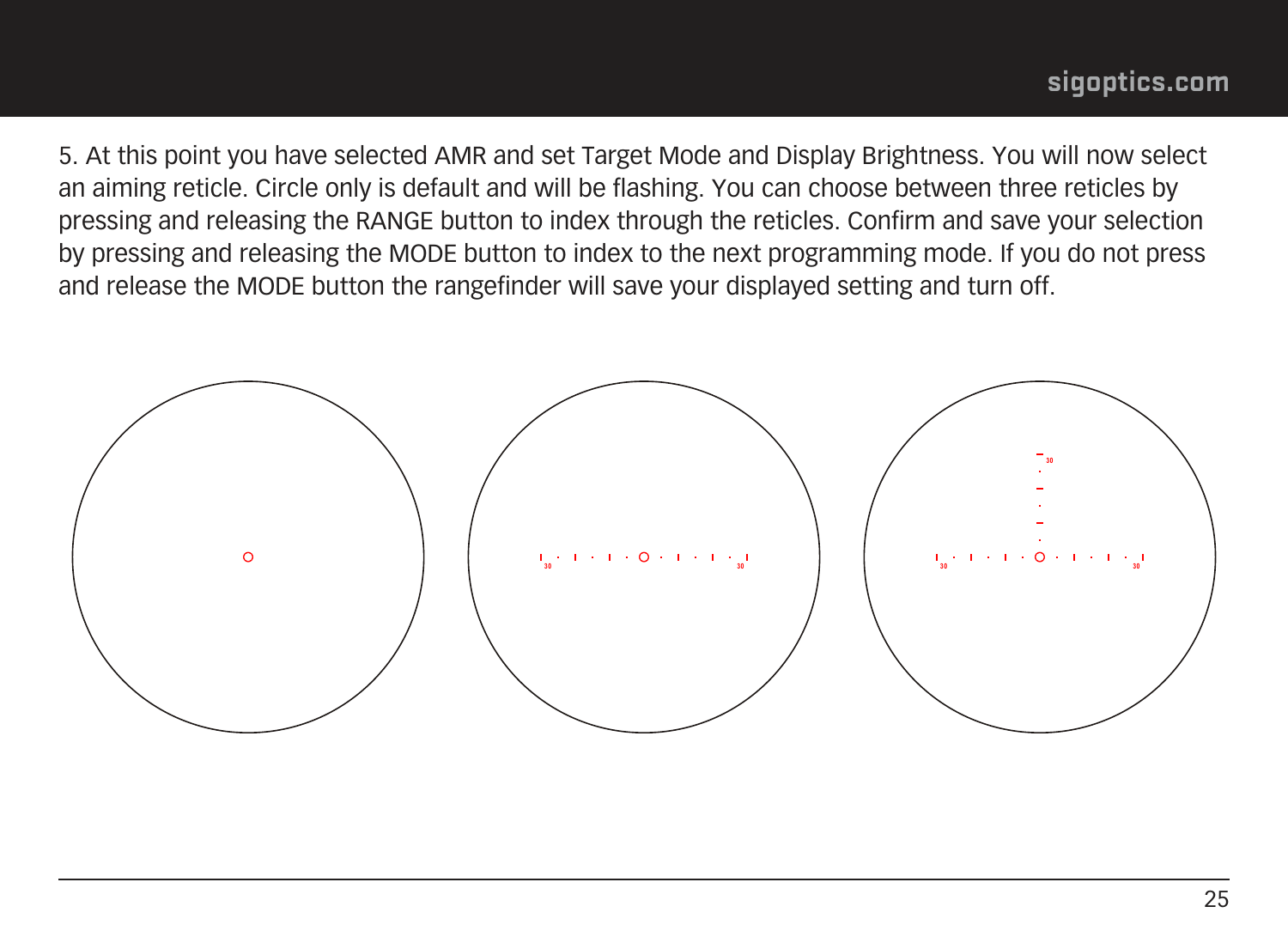

6. At this point you have selected AMR, set Target Mode, Display Brightness and selected an aiming reticle. You will now choose a unit of measure – Yards or Meters. Y for yards is default and will be flashing. Select a unit of measure by pressing and releasing the RANGE button to toggle back and forth. Confirm and save your selection by pressing and releasing the MODE button to index to the next programming mode. If you do not press and release the MODE button the rangefinder will save your displayed setting and turn off.

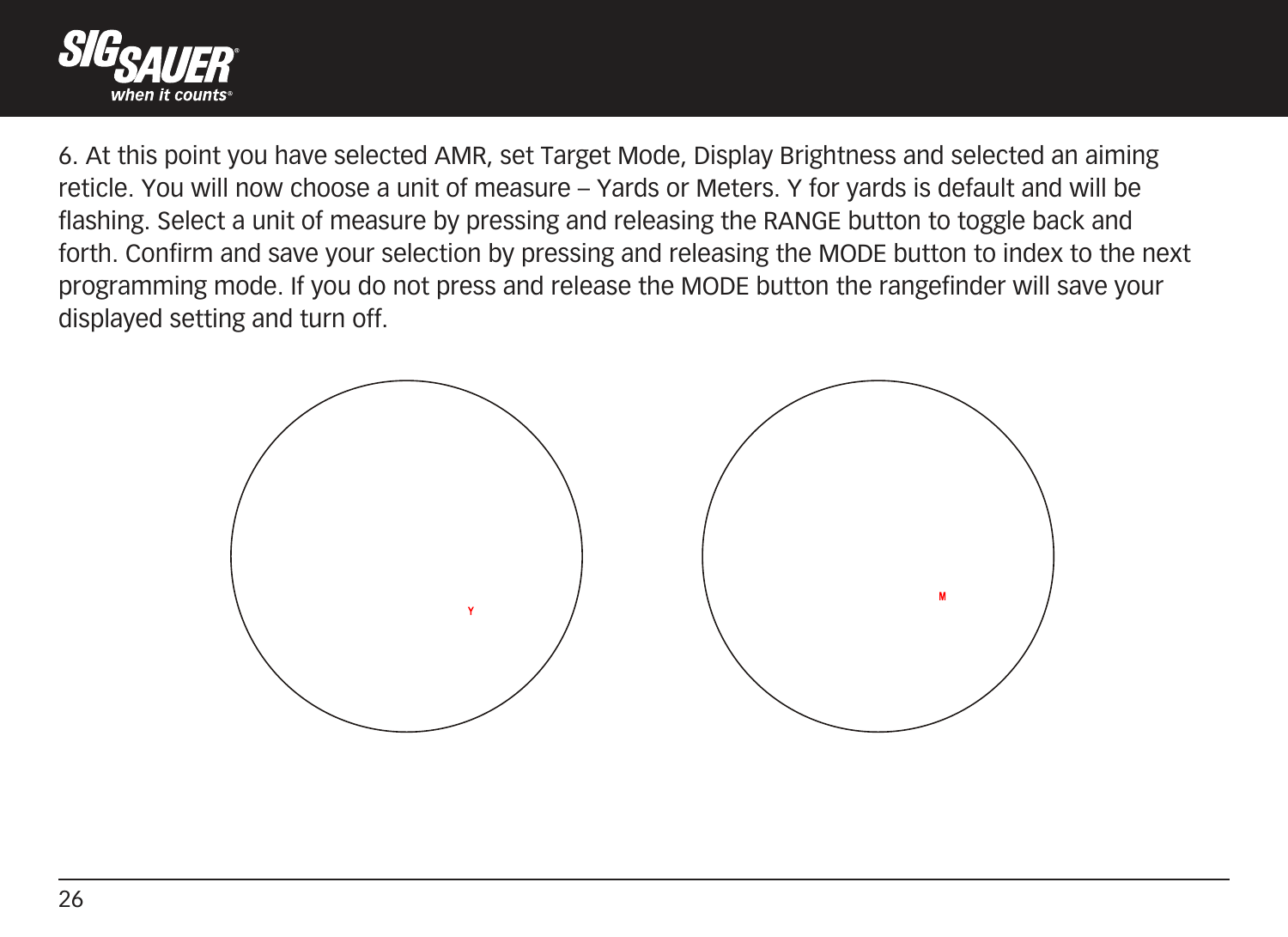7. At this point you have selected AMR, set Target Mode, Display Brightness, selected an aiming reticle and set the unit of measure. You can now turn Bluetooth ON or OFF. Bluetooth is on by default and will be flashing. Turn ON or OFF by pressing and releasing the RANGE button to toggle back and forth. Confirm and save your selection by pressing and releasing the MODE button to index to the next programming mode. If you do not press and release the MODE button the rangefinder will save your displayed setting and turn off. If you are not using the Sig Ballistic App you should turn Bluetooth off to reduce power consumption and extend the runtime of your rangefinder.

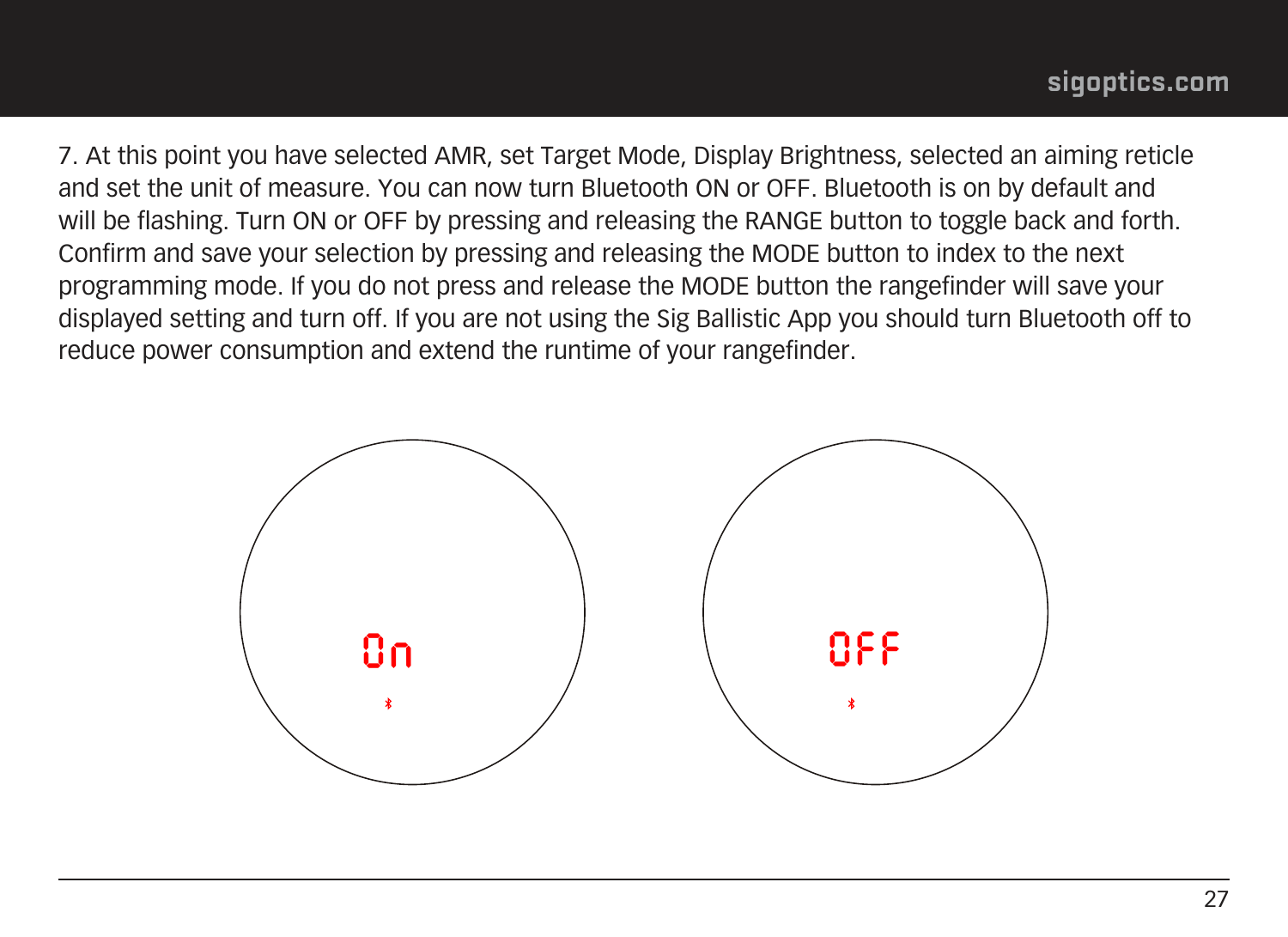

8. At this point you have selected AMR, set Target Mode, Display Brightness, selected an aiming reticle, set the unit of measure and turned Bluetooth on or off. You can now turn Density Altitude ON or OFF. DA is OFF by default and will be flashing. Turn ON or OFF by pressing and releasing the RANGE button to toggle back and forth. Confirm and save your selection by pressing and releasing the MODE button to index to the next programming mode. If you do not press and release the MODE button the rangefinder will save your displayed setting and turn off.

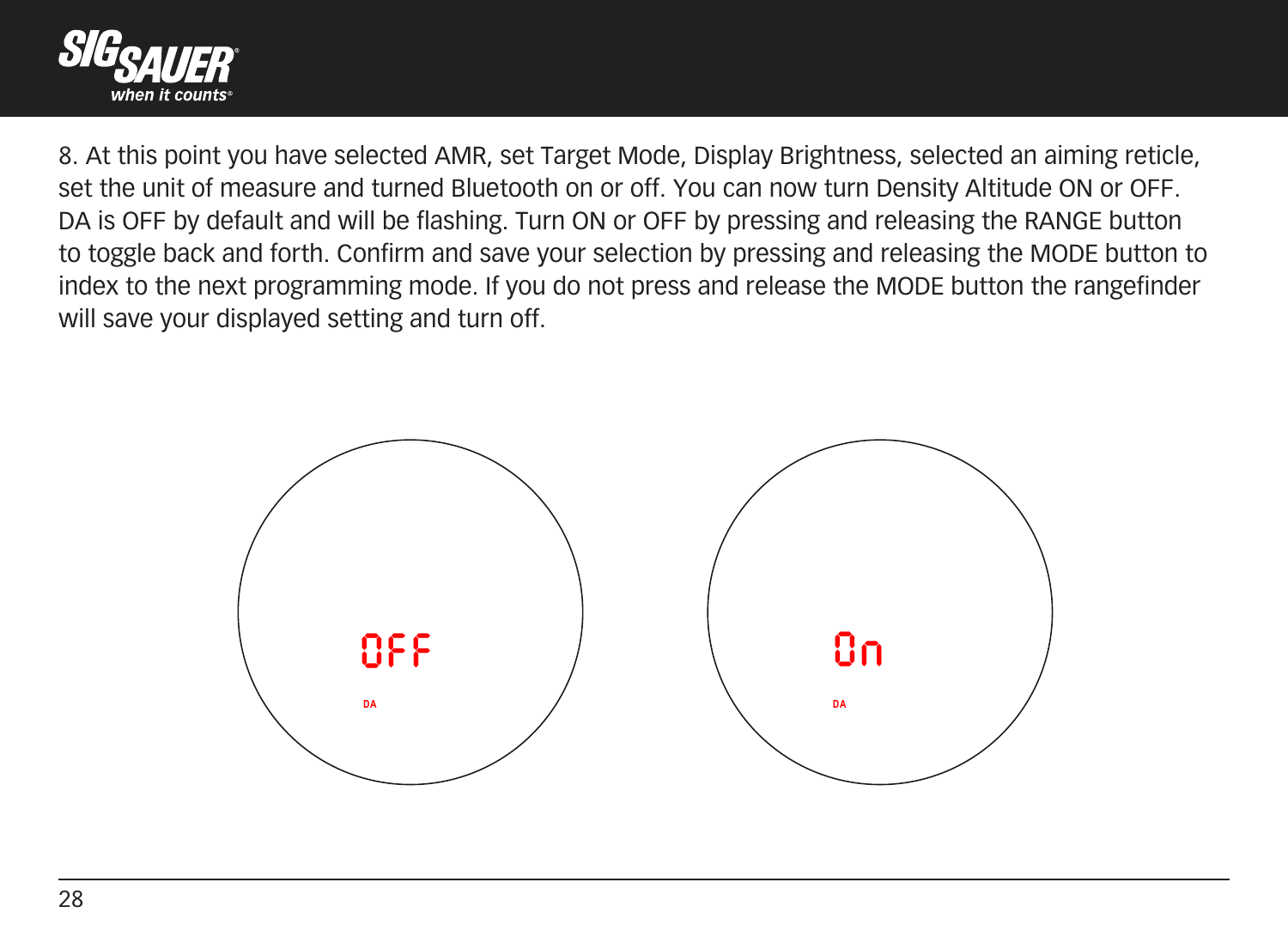9. Looking back to Step 2, if you selected LOS and pressed and released the MODE button, then the rangefinder will index to Profile Selection. NoPro, Pro 1, Pro 2, Pro 3 or Pro 4 will be flashing. You can toggle between profiles by pressing and releasing the RANGE button. Confirm and save your selection by pressing and releasing the MODE button to index to the next programming mode. If you do not press and release the MODE button the rangefinder will save your displayed setting and turn off. NoPro should be selected if you DO NOT intend to use the onboard ballistic calculator. If you want to use the onboard ballistic calculator in conjunction with the Sig Ballistic App you should follow the instructions shown later in the manual. For this example, NoPro is selected and saved and the programming path is identical to the AMR path shown above.

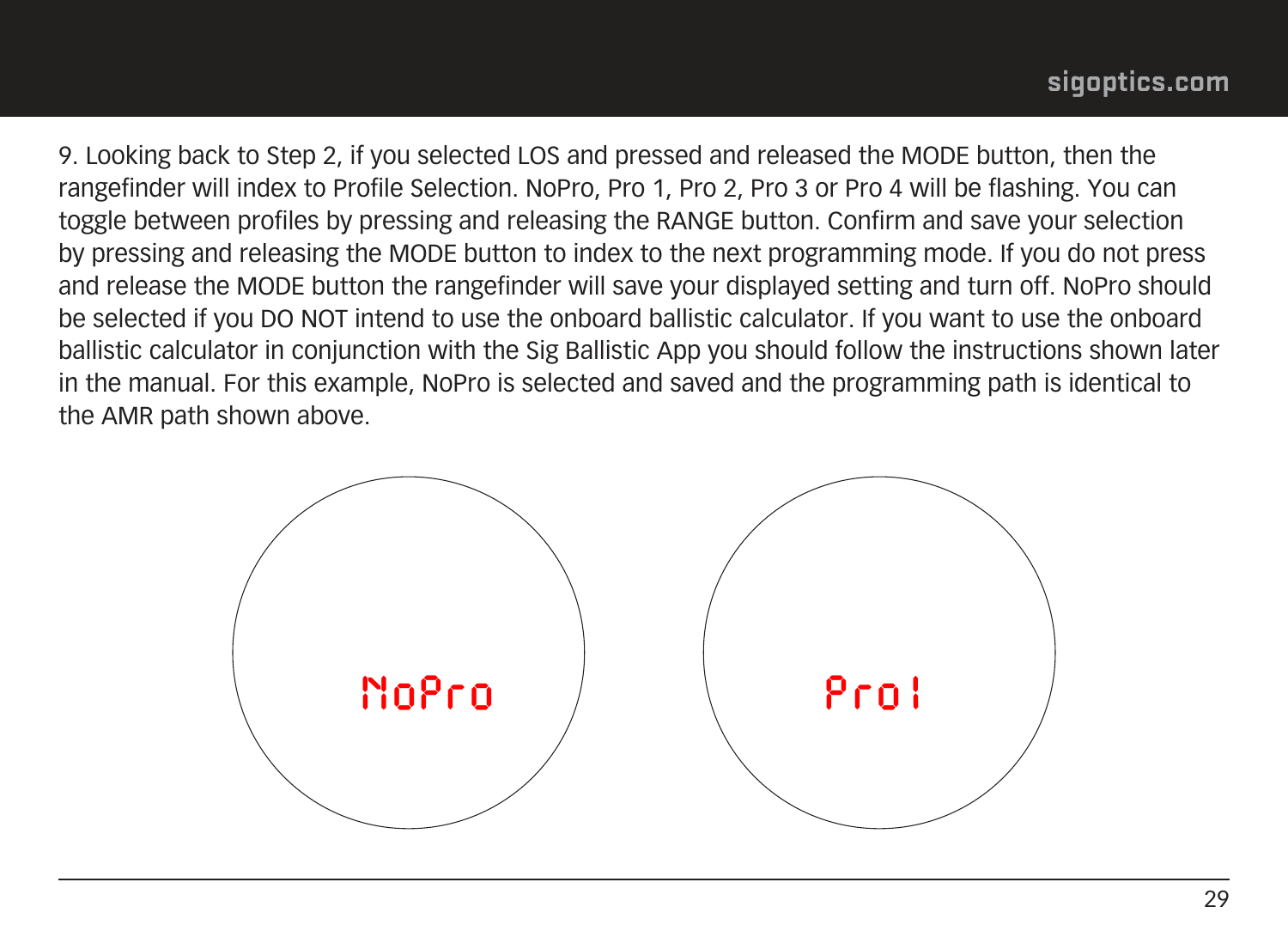

### **ADVANCED BALLISTIC OPERATION – Installing the app and downloading profiles**

The KILO2400ABS was designed for long range shooters and hunters with onboard environmental sensors and an embedded ballistics calculator for greater precision at long distances. To get the most out of your rangefinder, download the Sig Ballistic App (KILO2400ABS) and synchronize your smartphone with your rangefinder. Once a ballistic profile is synchronized with your rangefinder you no longer need to carry your smartphone to take advantage of the advanced ballistics embedded on your rangefinder unless you intend to override environmental settings or anticipate needing real-time wind updates. By using the smartphone app simultaneously with the rangefinder you can see more information in real time by using the HUD in the app. Even better, you can actually range targets by using the RANGE button integrated on the HUD for remote operation.

In this section you will download the Sig Ballistic App (KILO2400ABS), set up a Ballistic Profile, configure your rangefinder by selecting one profile and then downloading one or more profiles to your rangefinder.

1. Go to the iTunes store to download the Sig Ballistic App (KILO2400ABS) to an iOS based Apple product. For Android products go to the Google Play store. Search for SIG SAUER® or Sig Ballistic App (KILO2400ABS). Download and install the app on your smartphone.



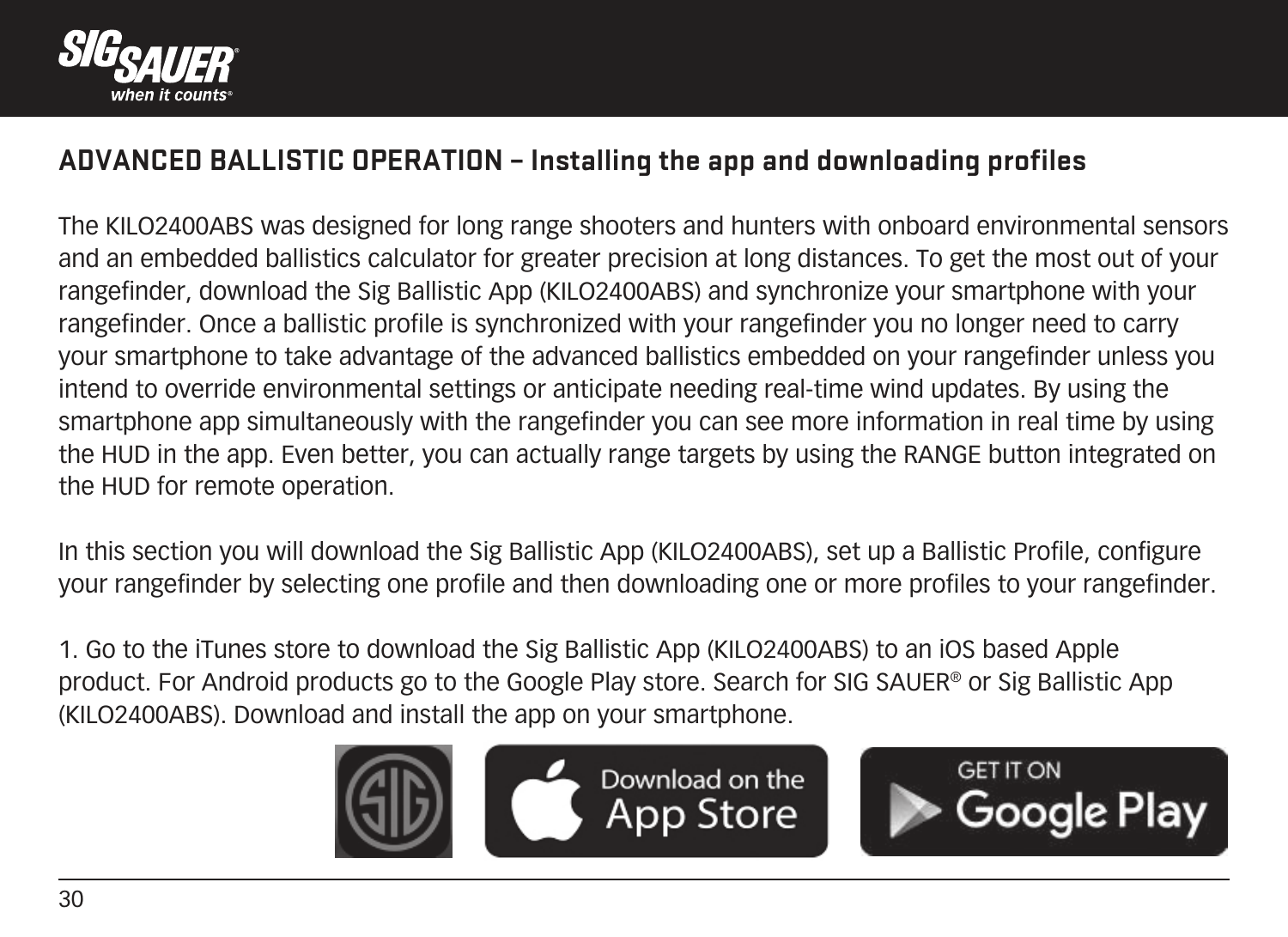2. Once installed, launch the app – you will see the Home screen. You now need to sync your KILO with your smartphone. For iOS, all you need to do is ensure that Bluetooth is ON by going to Settings and sliding the toggle button until Bluetooth is ON. iOS devices automatically pair with your rangefinder from within the Sig Ballistic App. For Android you will need to formally pair the devices by going to Settings, then Bluetooth and sliding the toggle button ON. Make sure the rangefinder is nearby and also turned on by pressing and releasing the RANGE button. Your KILO2400ABS should appear as a nearby device – select your rangefinder and you are now paired. Once you have formally paired your Android smartphone with your KILO2400ABS, you will need to select the rangefinder from within the Home screen of the Sig Ballistic App. See images below.

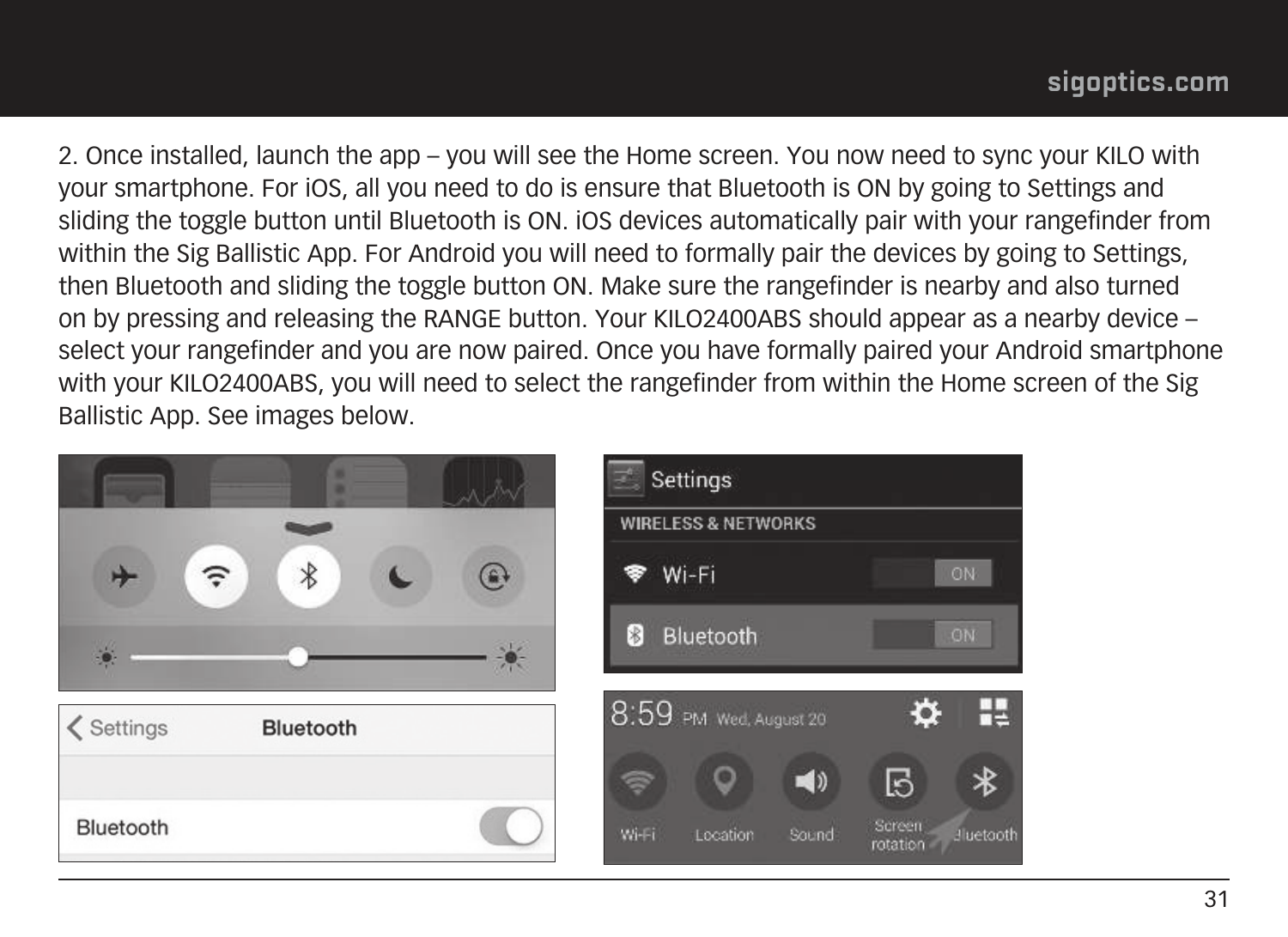

From the Home Screen touch the screen to the right of the Bluetooth icon. Your rangefinder should be listed if previously paired.

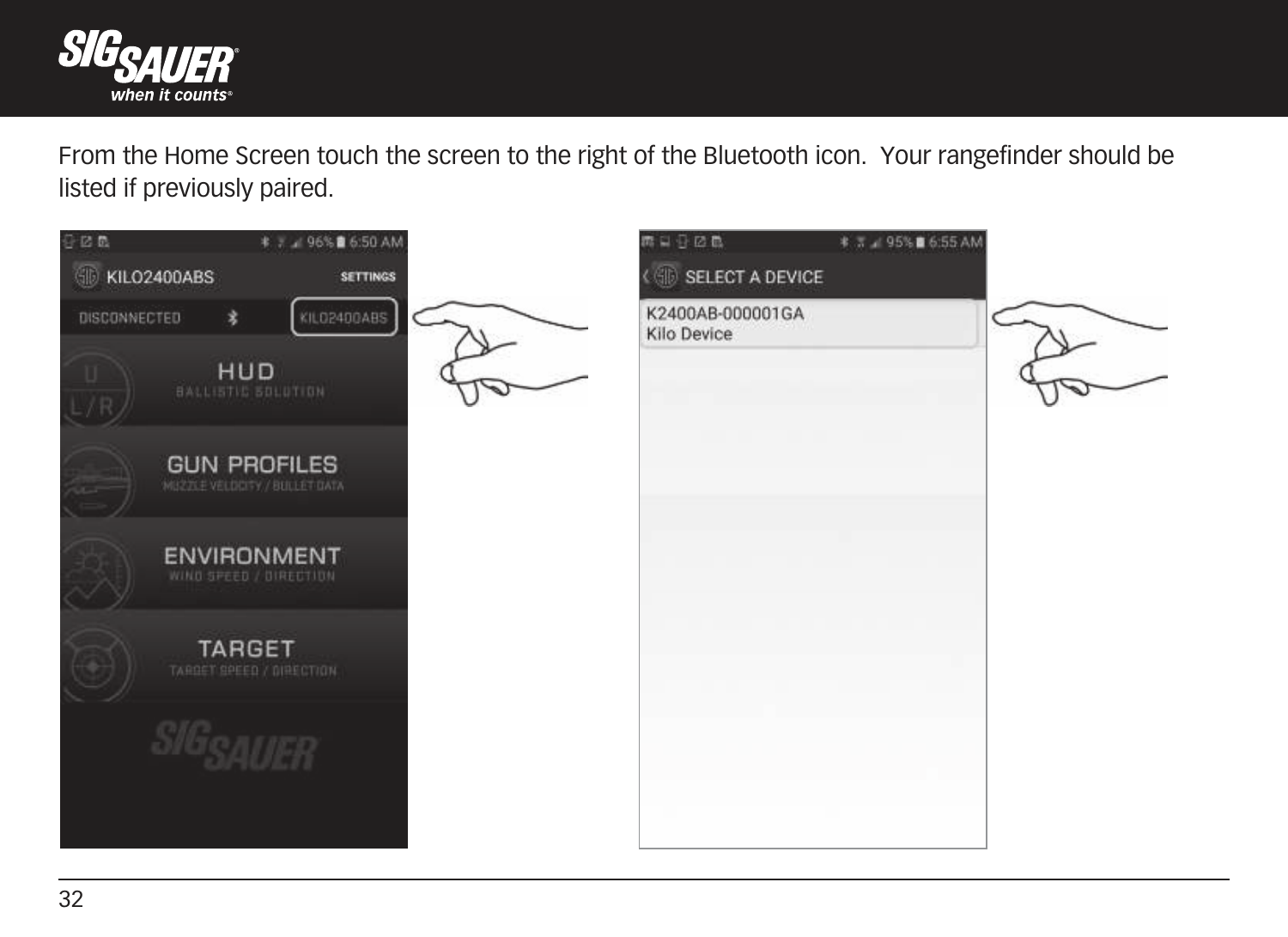3. Within the GUN PROFILE menu, touch or select the + button to select a bullet to begin configuring your profile. Next, select a unique caliber then select a unique bullet. Once an exact bullet is selected you will be prompted to choose which drag curve to use: G1, G7 or Custom. If a Custom Drag curve is available it is recommended that you select the Custom Drag curve since this bullet will have exact BC

| <b>CALCO ATAT ITE</b> | 12:07 PM            | $73 - 1$    | <b>CATALOG ATAT ITE</b>   | 1:53 PM | $7 - 1$ | <b>** CO ATAT ITE</b>         | 1:53 PM       | 学习<br><b>TD</b> |
|-----------------------|---------------------|-------------|---------------------------|---------|---------|-------------------------------|---------------|-----------------|
| $\leq 48$             | <b>GUN PROFILES</b> | $\Box$ SYNC | $< 43\%$                  | CALIBER |         | $\leq 10$                     | <b>BULLET</b> |                 |
| DISCONNECTED          | 米                   | KILD24DDAP  | 0.172<br>1 Dullets        |         |         | Lapua FMJBT<br>0.338 250 038  |               |                 |
|                       |                     |             | 0.224<br>54 bullets       |         |         | Lapua Scenar<br>0.3882800000  |               |                 |
|                       |                     |             | 0.243<br>67 bollets       |         |         | Lapua Scenar<br>0.338 300.0GR |               |                 |
|                       |                     |             | 0.257<br>15 Bullets       |         |         |                               |               |                 |
|                       |                     |             | 0.264<br><b>St butets</b> |         |         |                               |               |                 |
|                       |                     |             | 0.277<br>36 bullets       |         |         |                               |               |                 |
|                       |                     |             | 0.284<br>62 bulsits       |         |         |                               |               |                 |
|                       |                     |             | 0.308<br>166 bullets      |         |         |                               |               |                 |
|                       |                     |             | 0.338<br>60 bul ets       |         |         |                               |               |                 |
|                       |                     |             | 0.375<br>15 bullets       |         |         |                               |               |                 |
|                       |                     |             | 0.408<br>7 bullets        |         |         |                               |               |                 |
|                       |                     |             | 0.416                     |         |         |                               |               |                 |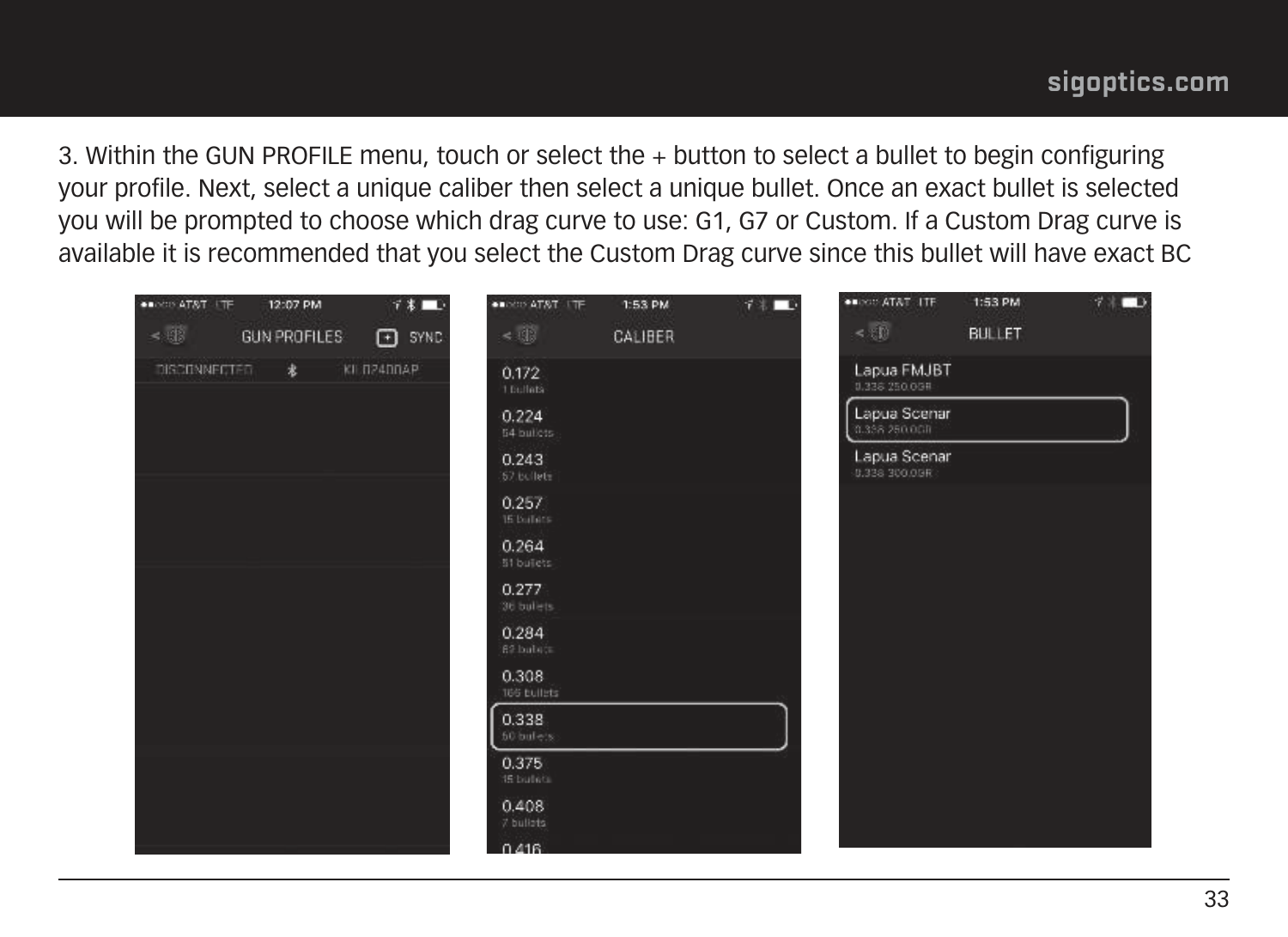

data for super, sub and transonic flight. Note – you can customize virtually any bullet characteristic that is in white (not greyed out). This is useful for those customers that hand load their ammunition or have characterized the rifle for such parameters such as muzzle velocity, sight height, bullet weight and zero range.

| <b>CALCO ATST TF</b>        | 1:53 PM                         | $-2.32 - 14$   | <b>***** AT&amp;T TF</b>    | 1:53 PM                         | 模型        | <b>***** AT&amp;T ITF</b><br>2:07 PM | $\mathcal{F}$            |
|-----------------------------|---------------------------------|----------------|-----------------------------|---------------------------------|-----------|--------------------------------------|--------------------------|
| $<$ 191                     | PROFILE EDITOR CALIDRATE   SAVE |                | $\leq 138$                  | PROFILE EDITOR CALIDRATE   SAVE |           | $\leq$                               | PROFILE EDITOR CALIBRATE |
| <b>PROFILE</b>              | <b>USERGUN</b>                  |                | <b>PROFILE</b>              | <b>USERGUN</b>                  |           | PROFILE                              | 336 Lapua                |
| <b>BELLET CATA</b>          |                                 | <b>LIBRARY</b> | <b>BULLET DATA</b>          |                                 | LIBRARY   | <b>BULLET DATA</b>                   | LIBRARY                  |
| <b>BLLLET CLANETER</b>      | <b>D.308 UL</b>                 |                | <b>BULLET CIAMETER</b>      | 0.338                           | <b>IN</b> | BULLET DIAMETER                      | 0.338<br><b>IN</b>       |
| <b>BELLET WEIGHT</b>        |                                 | 1/s (SH)       | <b>BULLET WEIGHT</b>        | 250                             | 1192      | <b>BULLET WEIGHT</b>                 | <b>GR</b><br>250         |
|                             |                                 |                | <b>BULLET LENGTH</b>        | 1.551                           | IN        | <b>BULLE LENGTH</b>                  | 7.551<br>$-11$           |
| Select a Drag Model         |                                 |                | <b>BULLET CREEF</b>         | 1.000                           | cc        | <b>BULLET COEFF</b>                  | <b>CD</b><br>1.000       |
|                             | G1                              |                | FIREARM                     |                                 |           | FIREARM                              |                          |
|                             |                                 |                | MIZZLE VELOD TY             | 2600                            | TPS       | MUZZLE VELODITY                      | 2600<br>$=$ PS           |
|                             | G7                              |                | ZERI RANGE                  | 109                             | ×         | ZERD RANGE                           | 109<br>$\mathbf{v}$      |
|                             | <b>AB Custom Curve</b>          |                | SIGHT HE GHT                | 1.750                           | <b>IN</b> |                                      |                          |
| <b>ZERS MENSION</b>         | PREISE                          | TN             | ZERD HEIGHT                 | 0.000                           | <b>TN</b> | t<br>$q_{\parallel}$<br>W<br>e<br>г  | 10<br>V.<br>u            |
| ZEHU-JFFSET                 | $-1000 -$                       | - this         | ZERU UFFSET                 | 0.000                           | IN.       | f<br>d                               | $\mathbf k$              |
| TWIST RATE                  | 71,250                          |                | <b>TWIST RATE</b>           | 11,250                          | <b>IN</b> | a<br>S<br>g                          | h                        |
| MV-TEMP TABLE (HIGH TO LOW) |                                 |                | MV-TEMP TABLE (HIGH TO LOW) |                                 |           | Z<br>X<br>C<br>V                     | m<br>b<br>n              |
| <b>NV-TENEL</b>             | D:F                             | BFS:           | <b>MV-TEMP</b>              | 0 F                             | D.FRS     |                                      |                          |
|                             | D.<br>$\Box$                    |                |                             | U.<br>IJ                        |           | Ŷ<br>⊜<br>123                        | retu<br>space            |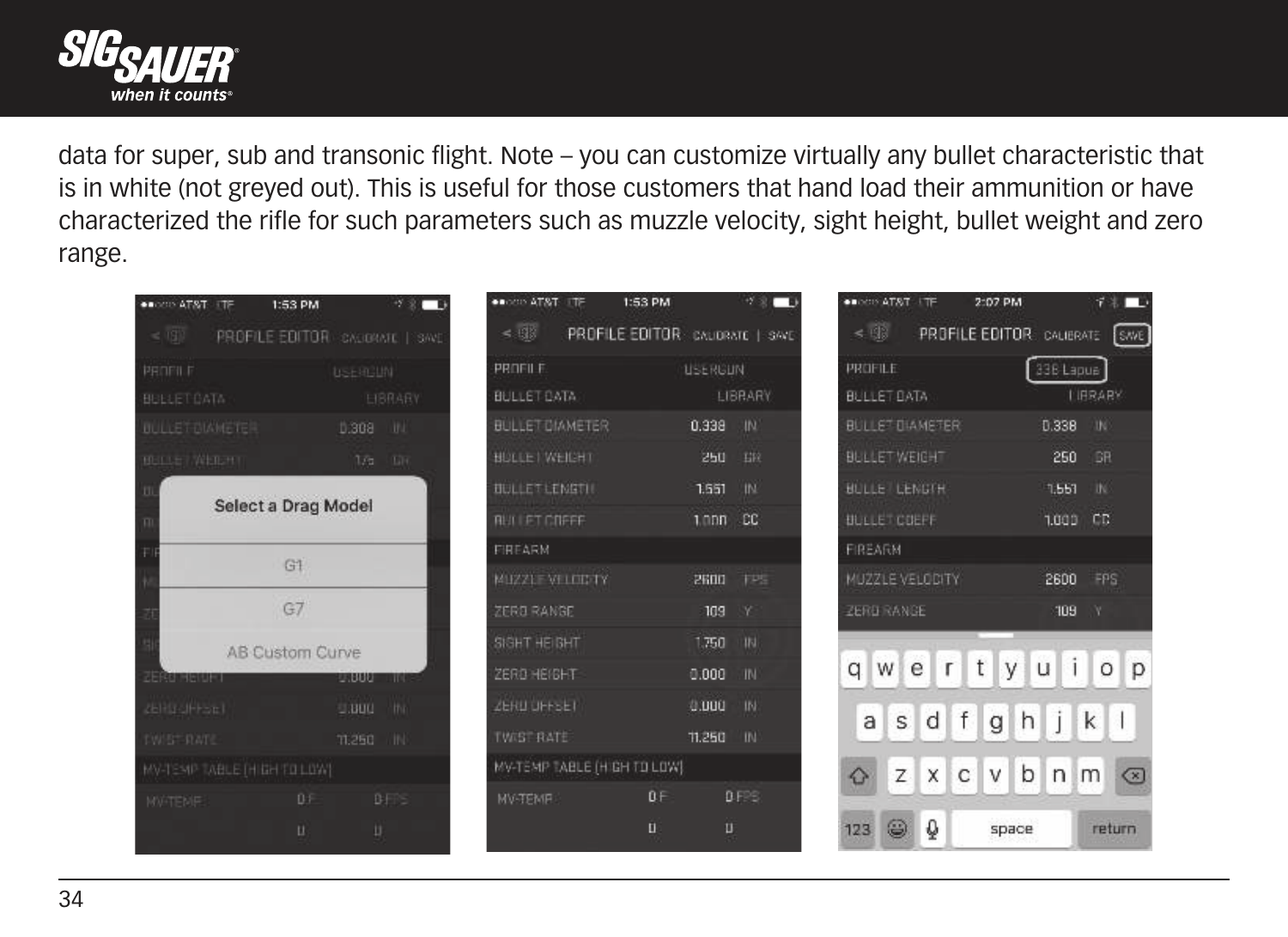4. At this point you should have at least one profile listed in the GUN PROFILES menu. The smartphone display should look similar to either image below. Note that the smartphone is not connected to your rangefinder if the rangefinder has timed out and turned off.

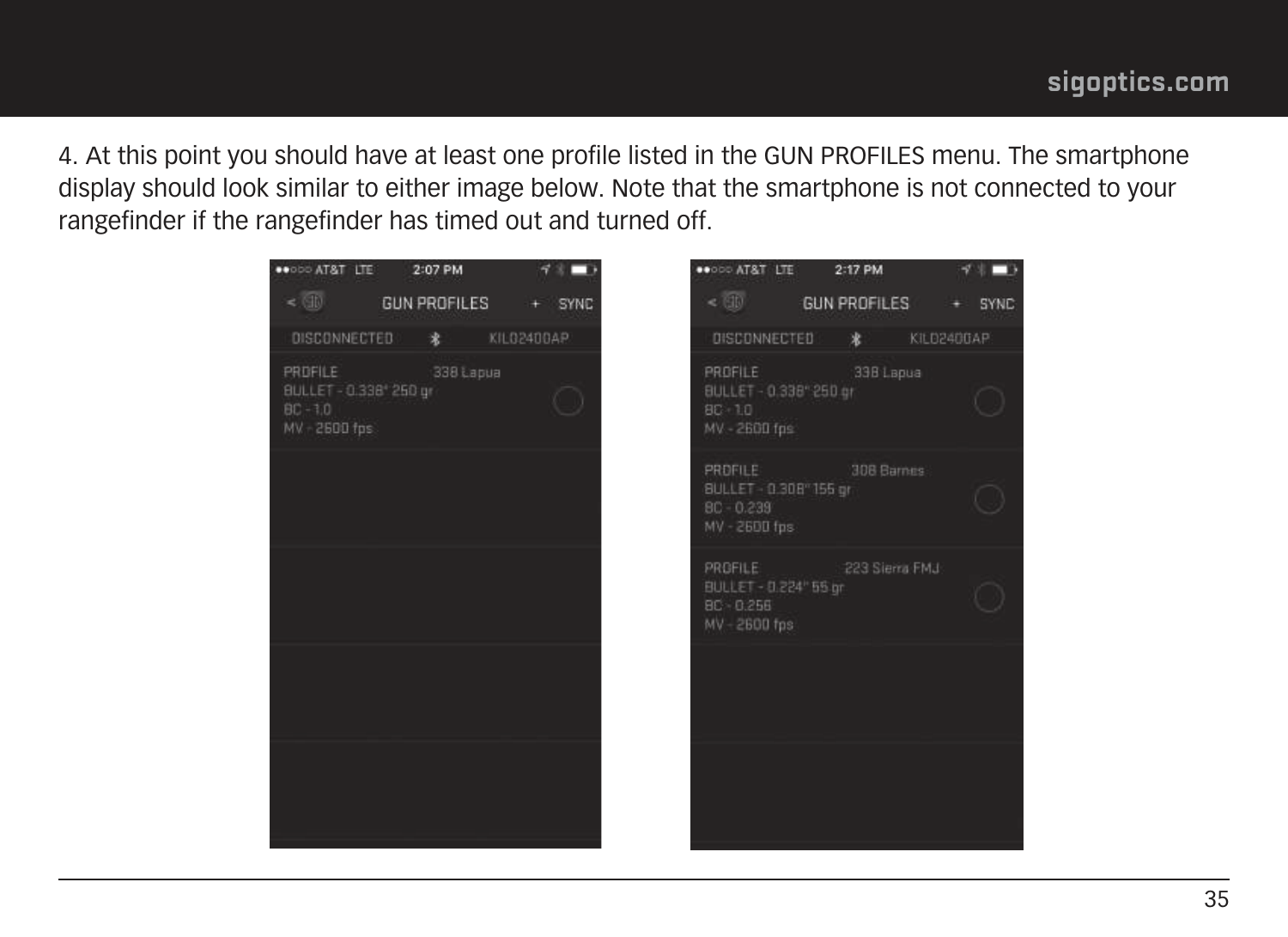

5. Now that you have one or more profiles created, you need to select which profiles are to be downloaded to your rangefinder. Press the grey circle next to the profile to select up to 4 profiles for synchronizing with your rangefinder. In this example 2 out of 3 profiles are set for synchronization:

| ●●○DD AT&T LTE 2:17 PM                                                                  |  | 7300                      | ●●○○○ AT&T 〒 10:04 AM                                                                   |  | $78 -$  |
|-----------------------------------------------------------------------------------------|--|---------------------------|-----------------------------------------------------------------------------------------|--|---------|
|                                                                                         |  | < (i) GUN PROFILES + SYNC | < GUN PROFILES                                                                          |  | $+$ SYN |
|                                                                                         |  | DISCONNECTED * KILD2400AP | CONNECTED * KILO2400AP                                                                  |  |         |
| PROFILE 338 Lapua<br>BULLET - 0.338 <sup>+</sup> 250 gr<br>$80 - 10$<br>$MV - 2600$ fps |  |                           | PROFILE (PRO 1) 336 Lapua<br>BULLET - 0.338" 250 pr<br>80 10<br>$MV - 2600$ fps         |  |         |
| PROFILE 308 Barnes<br>BULLET - 0.308° 155 gr<br>$BC - 0.239$<br>$MV - 2600$ fps.        |  |                           | PROFILE (PRO 2) 308 Barnes<br>BULLET - 0.308" 155 pr<br>$BC - 0.239$<br>$MV - 2600$ fos |  |         |
| PROFILE 223 Sierra FML<br>BULLET - 0.224" 55 gr<br>$BC - 0.256$<br>MV-2800 fps          |  |                           | PROFILE 223 Sierra FMJ<br>BULLET - 0.224" 55 gr<br>80-0.256<br>$MV - 2600$ fas-         |  |         |
|                                                                                         |  |                           |                                                                                         |  |         |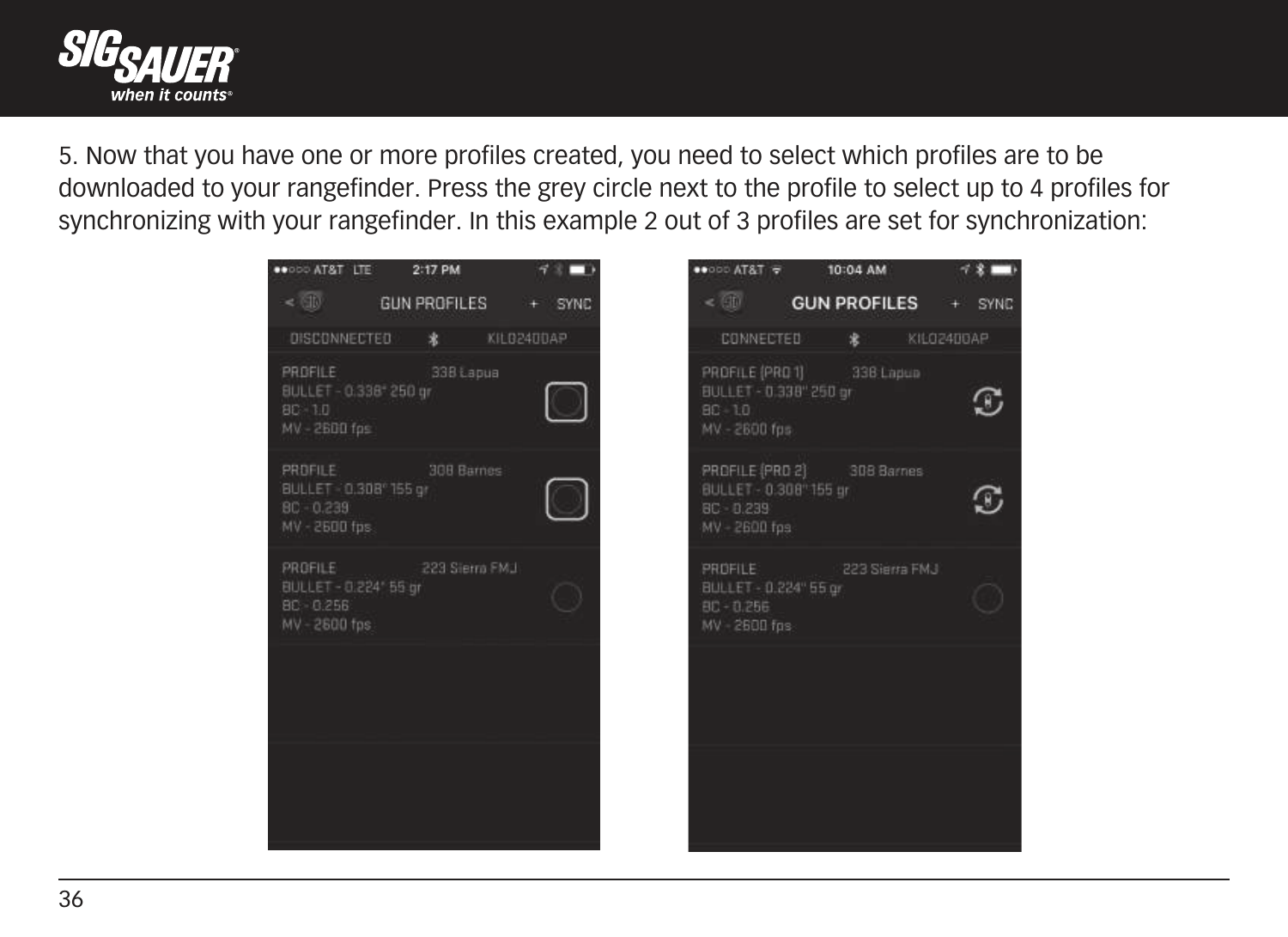# **sigoptics.com**

 $\cdot$   $\cdot$   $\cdot$ 

**E SYNE** 

B

G,

Make sure your rangefinder is active or on by pressing and releasing the RANGE button. You should see the word "CONNECTED" on the app. Touch or select the "SYNC" button in the upper right hand side of the screen and watch for the dialog box to show that the app and rangefinder are syncing. Once the dialog box disappears you have now downloaded your profile(s) to the rangefinder. You are now ready to use your rangefinder to determine elevation holds based on how you configured the rangefinder. This section will help you set your Wind Direction, Wind Speed Unit of Measure, Wind Velocity if not using the supplied WindMETER and the unit of measure for Holdover (MIL or MOA).

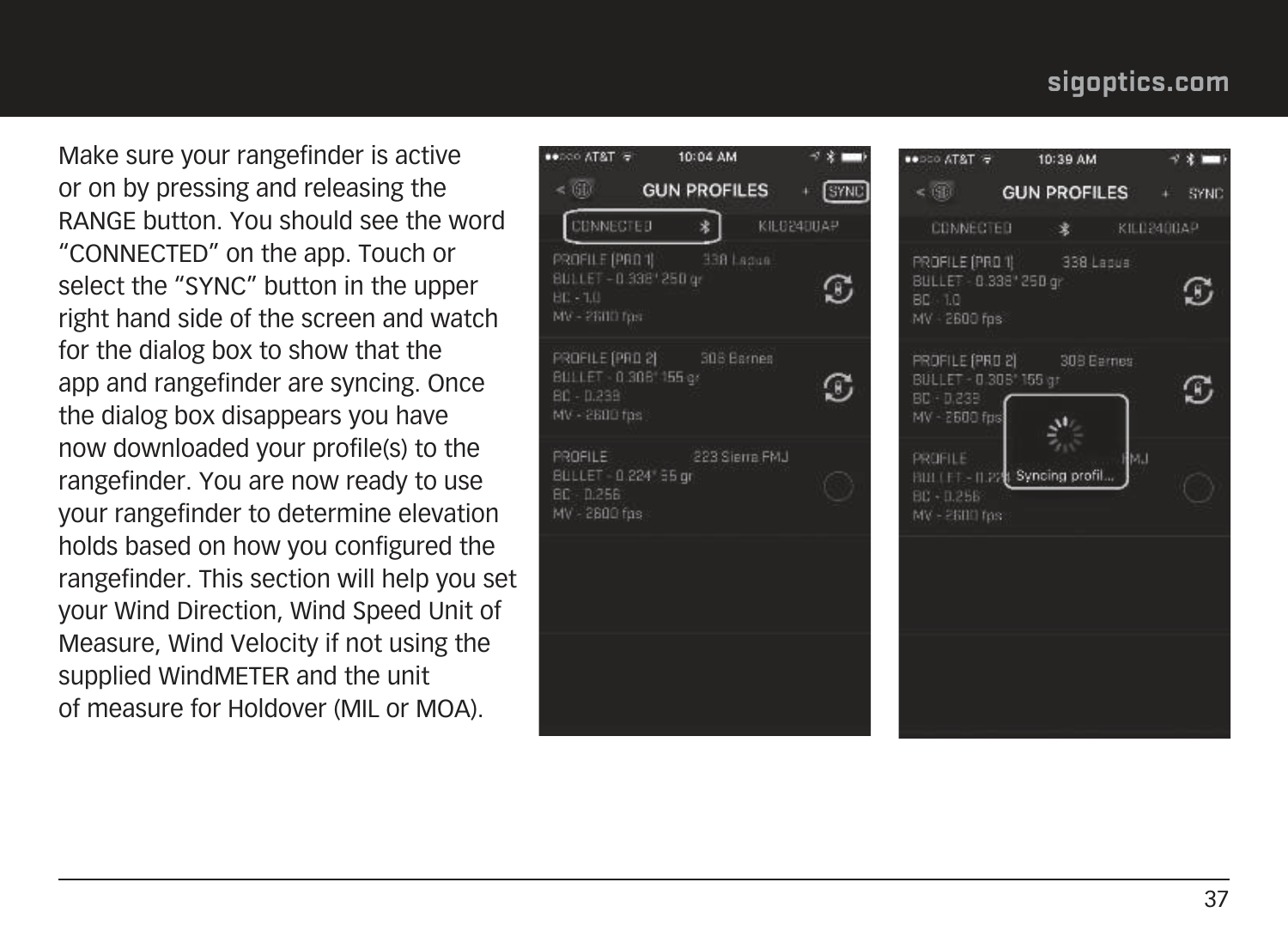

6. The next step is to enable a synchronized profile on your rangefinder by turning the rangefinder on by pressing and releasing the RANGE button. At the status display screen press and hold the MODE button for at least 2 seconds. Once in programming mode release the MODE button and follow the flowchart from page 13 by selecting LOS, advancing to Profile Selection (press and release the MODE button) and selecting Pro 1 (or Pro 2, 3 or 4) by pressing and releasing the RANGE button. Once a Profile is selected you can advance through the menu system to configure the other relevant settings such as Wind Direction, Wind Speed Unit of Measure, Wind Velocity, Holdover value and the other common settings.

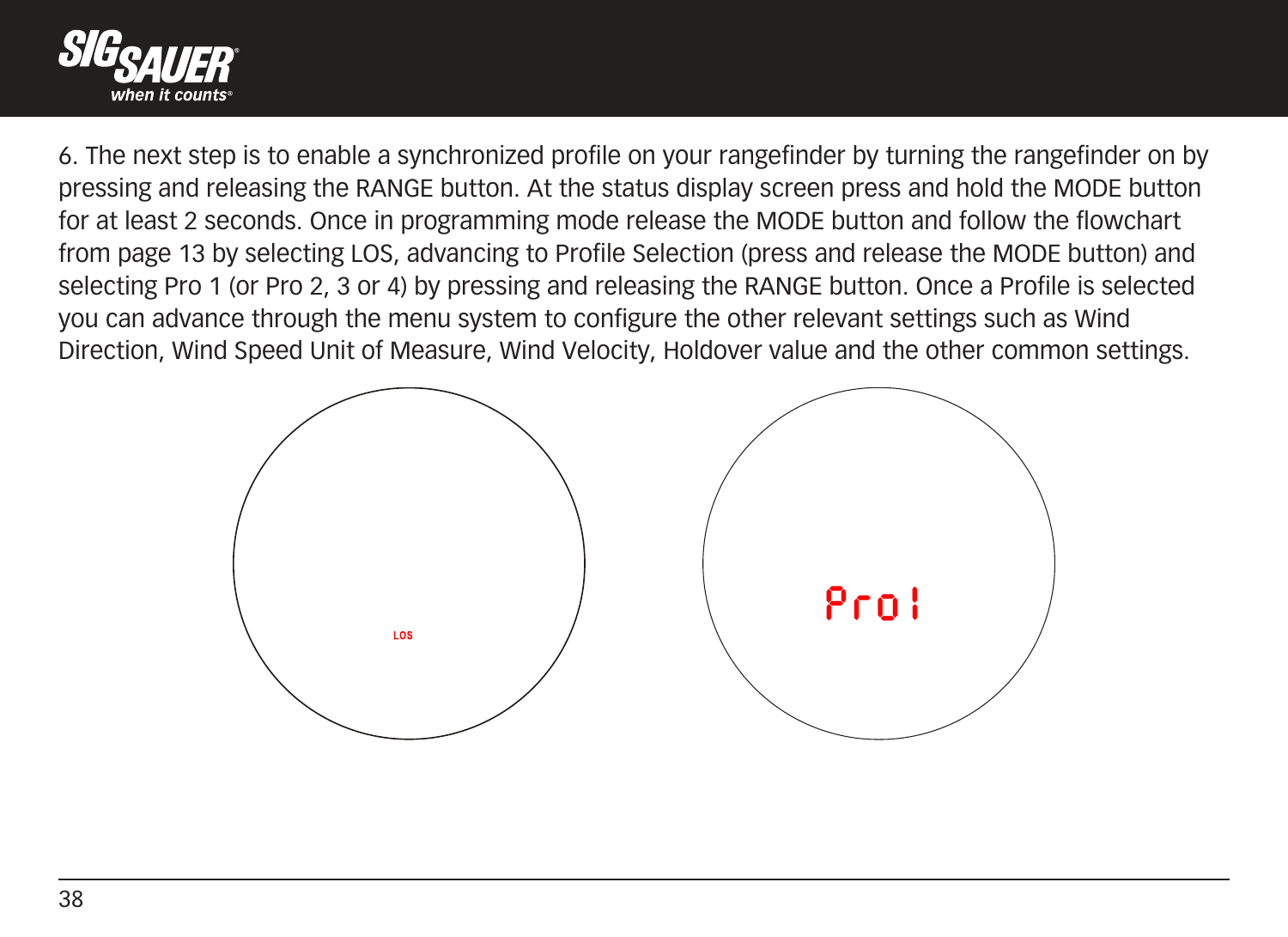### **ADVANCED BALLISTIC OPERATION – Configuring wind and elevation holdover**

1. For this section you will want to have your rangefinder in Programming Mode. Press and release the RANGE button to wake up the rangefinder. While looking at the status display on the rangefinder, press and hold the MODE button for more than 2 seconds to enter programming mode – then release the MODE button. Index through the menu system by pressing and releasing the MODE button – you will select LOS, then one of the Profiles (i.e. Pro 1).

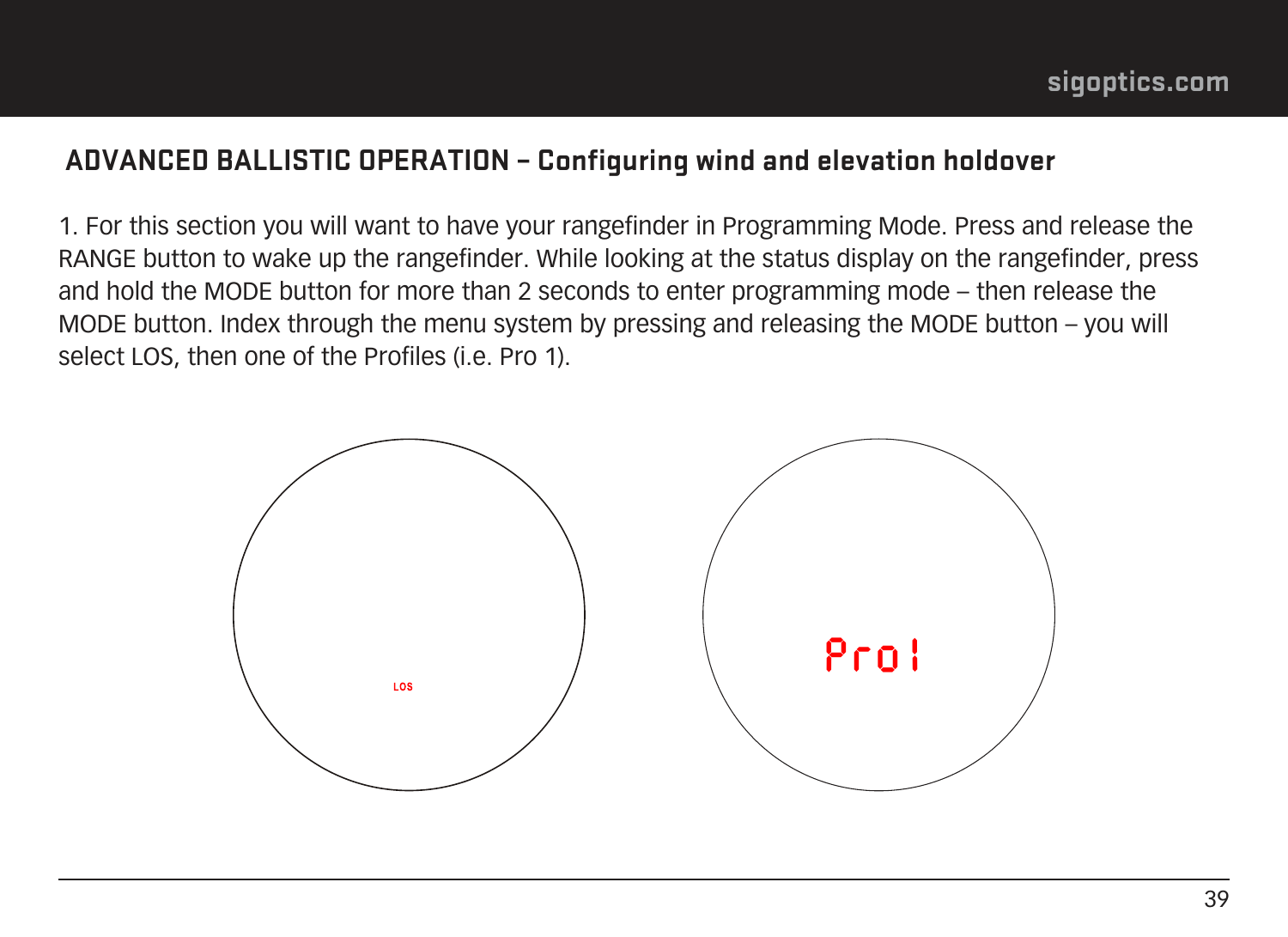

You will now see "WD" with "12:00" flashing. You can set your Wind Direction by pressing and releasing the RANGE button. The direction will change by 1:00 increments and represents the direction that the wind is coming from. Once set press the MODE button to save your wind direction and index to Wind Speed Unit of Measure. Note – you can override this setting by using the Sig Ballistic App and adjusting the heading on the app - press the SYNC button to override your settings on the rangefinder. Directions for the app will be shown later in the manual.

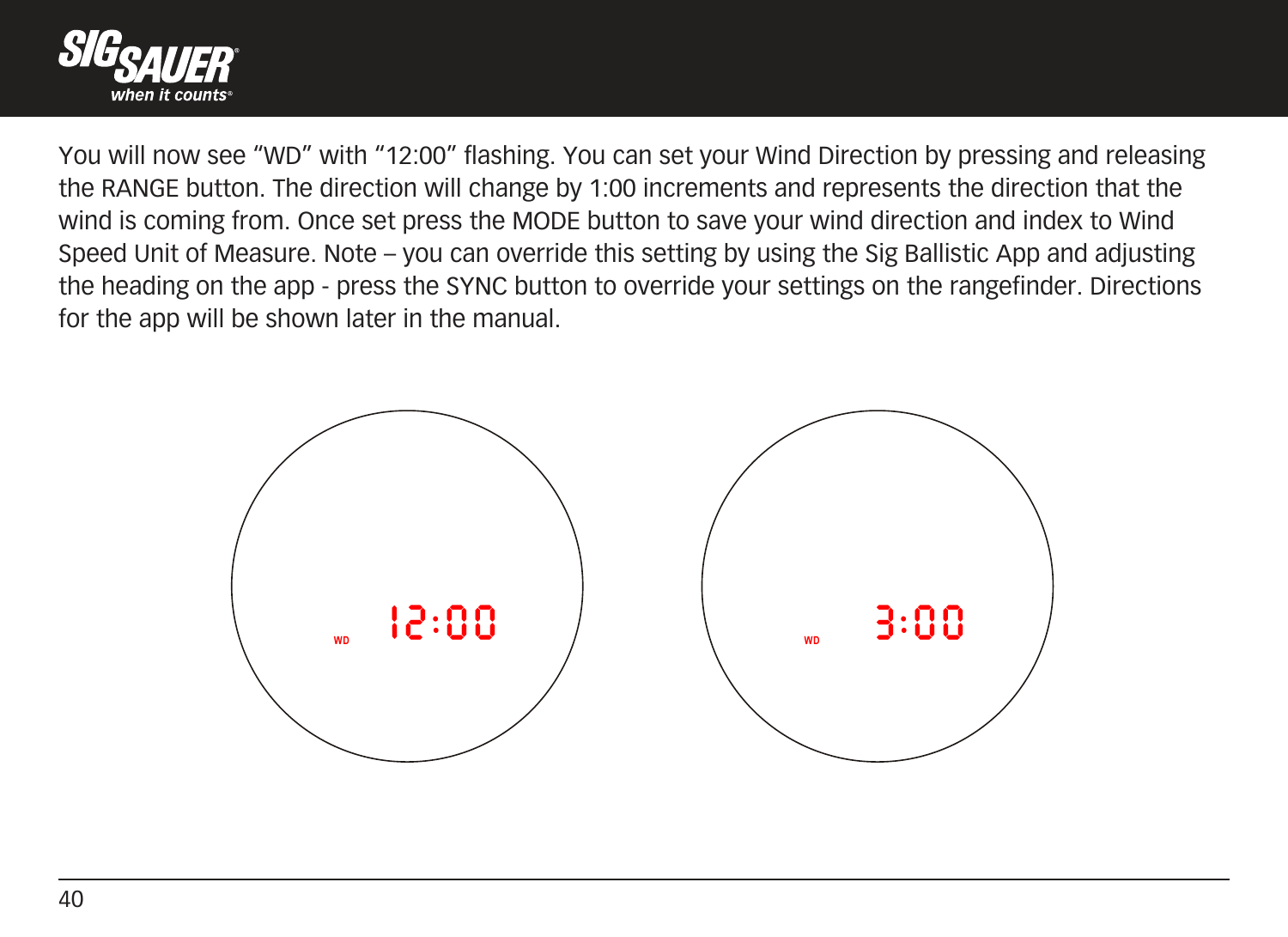2. You have set your Wind Direction and now need to choose a Wind Speed Unit of Measure. The default setting is M/H (miles per hour or mph). Your display should show "WS" and "M/H" will be flashing. You can switch between M/H and M/S (meters per second) by pressing and releasing the RANGE button. Once your selection is flashing, press and release the MODE button to save your setting and index to Wind Speed Velocity.

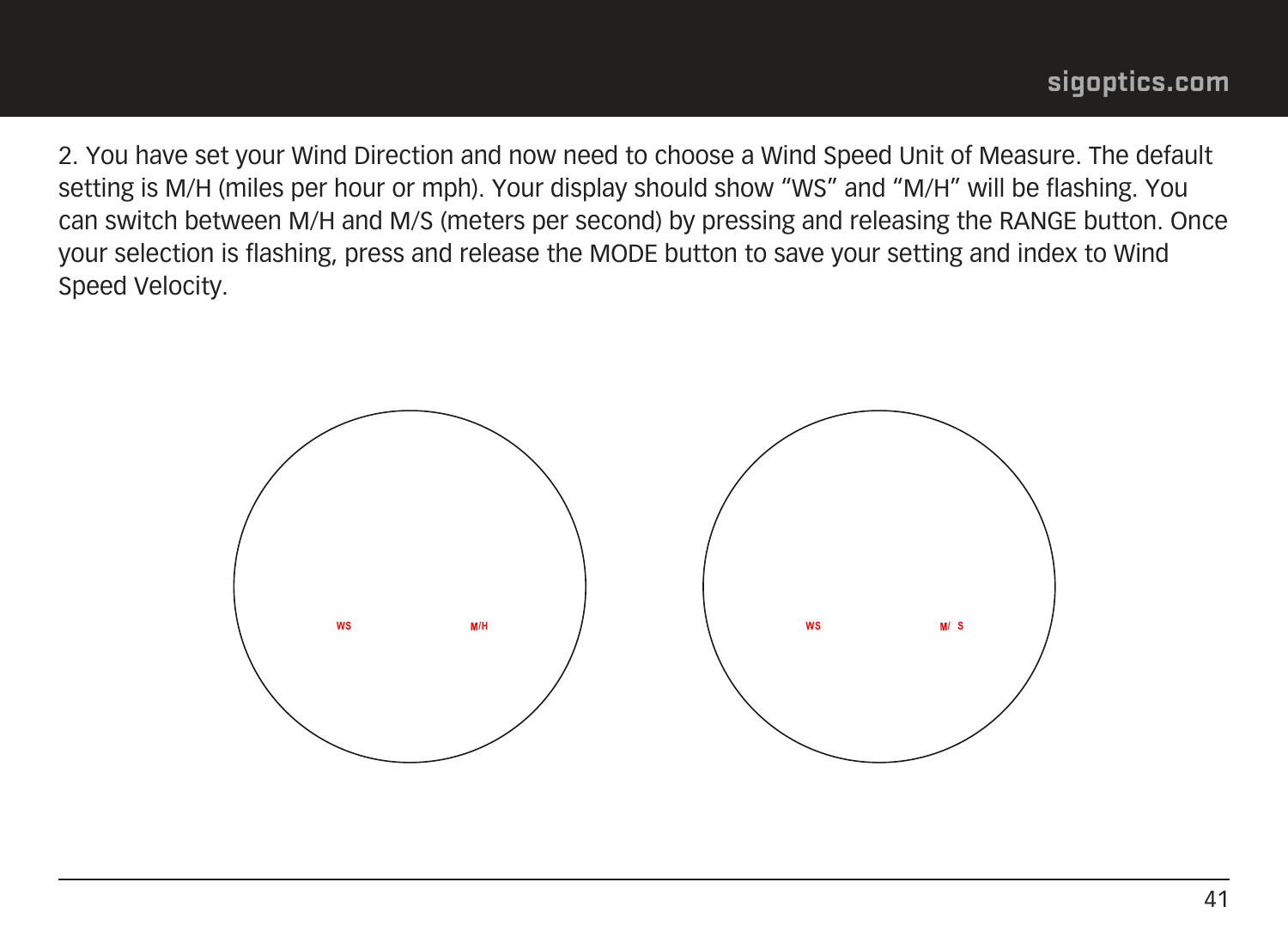

3. You have set your Wind Direction, Wind Speed Unit of Measure (UoM) and now need to set the Wind Velocity. The default setting is 0. Your display should show "WS", "M/H" or "M/S" and "0" will be flashing. You can increment the wind velocity by 1 unit by pressing and releasing the RANGE button. If you press and hold the RANGE button down you can increase the digits faster up to a maximum of 40. Once your selection is set and flashing, press and release the MODE button to save your setting and index to Holdover Unit of Measure.

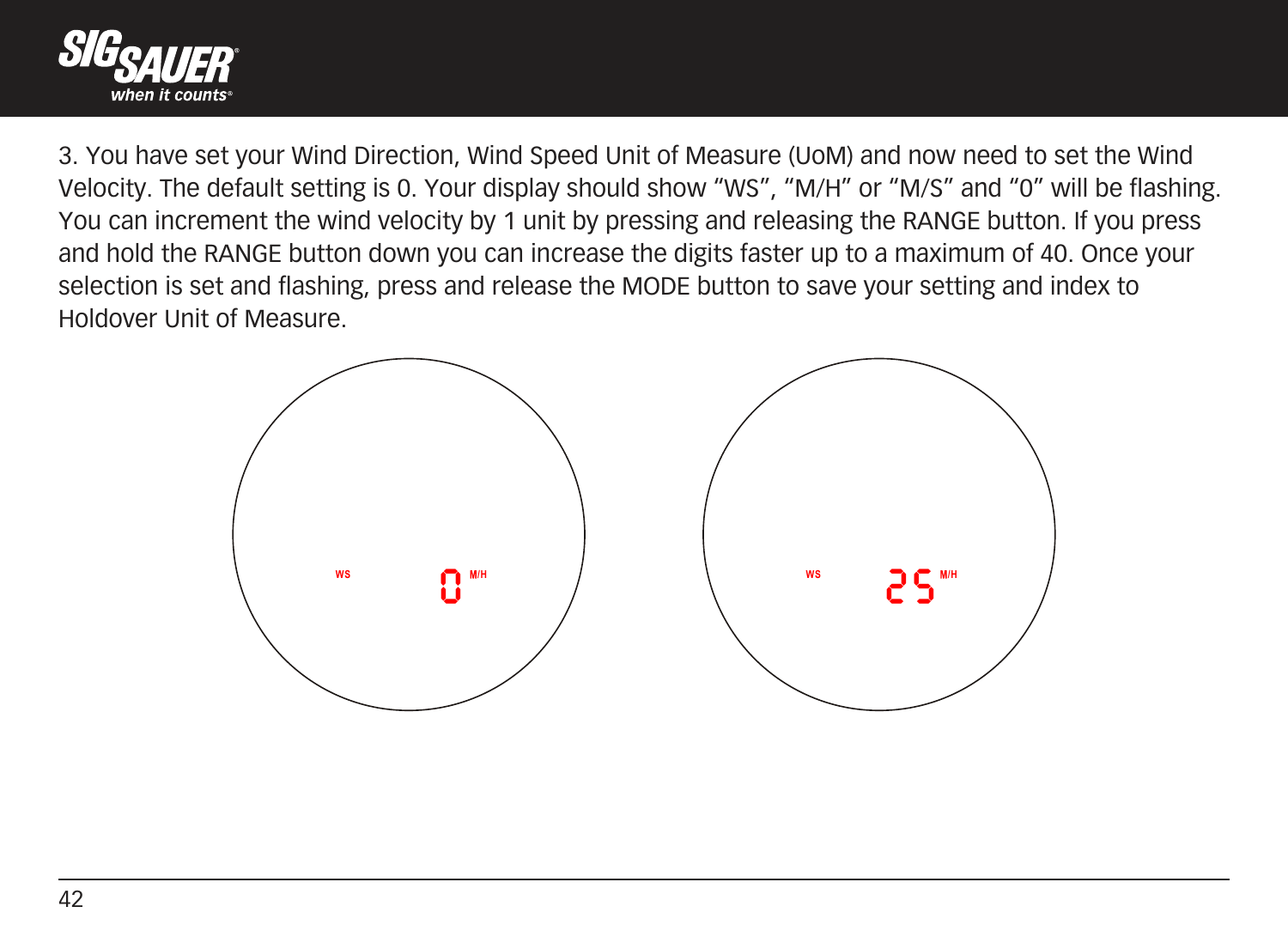4. You have set Wind Direction Heading, Wind Speed UoM and Wind Speed Velocity. You will now choose your Holdover Unit of Measure. The default setting is "MOA" and will be flashing. You can toggle between MOA and MIL pressing and releasing the RANGE button. Once your selection is set and flashing, press and release the MODE button to save your setting and index to set the common settings such as Target Mode, Display Brightness, Reticle Selection and other common features as described earlier in the manual.



You have now installed your smartphone app, paired your phone with your rangefinder, created and configured one or more ballistic profiles, selected a profile on the rangefinder, synchronized your profiles with your rangefinder and configured all advanced settings. You can now use your rangefinder to calculate wind and elevation holds in real time.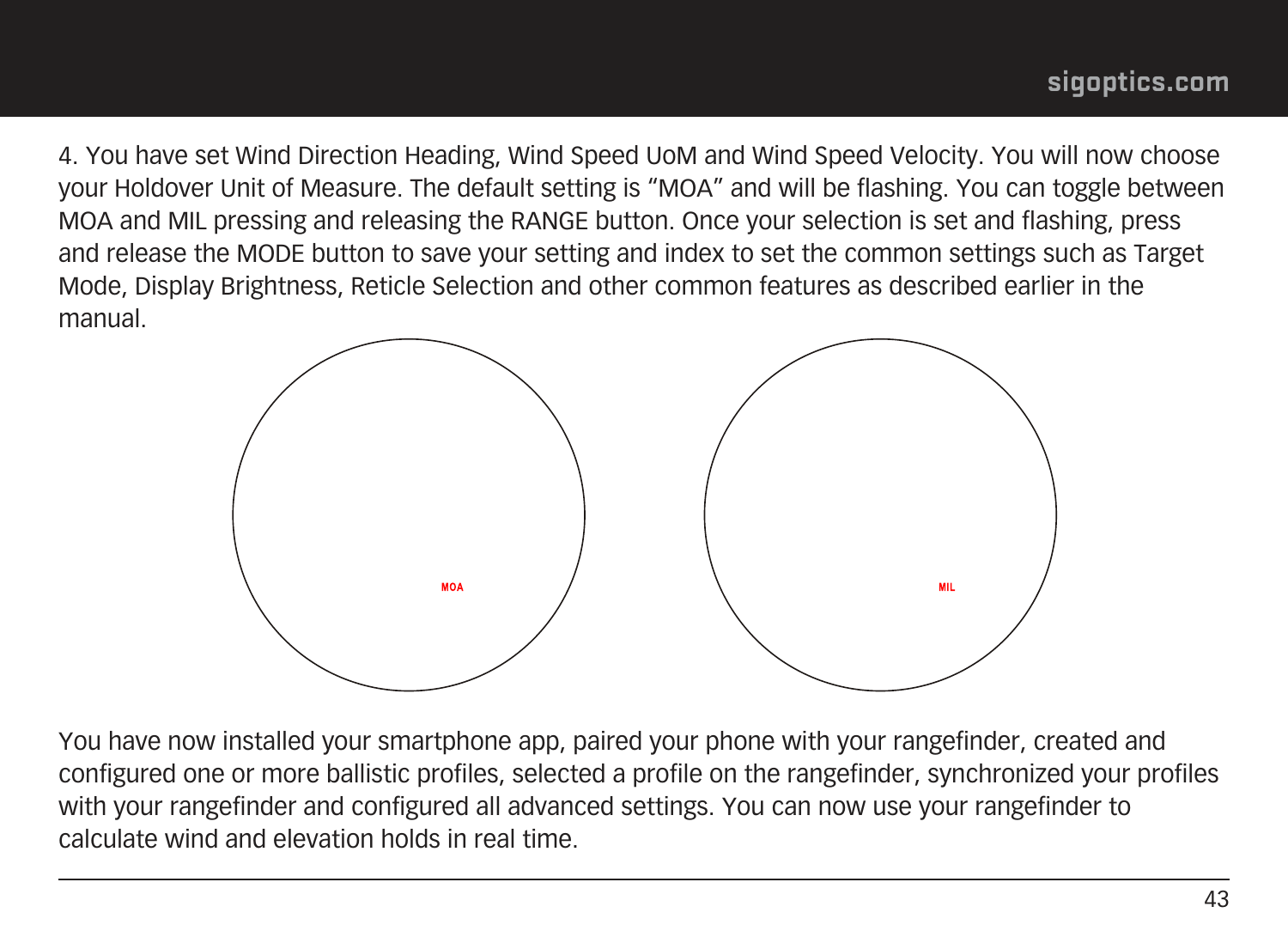

Aiming your rangefinder at a distant target, press the range button to determine the line of sight range to your target. The LOS range will be displayed for 2 seconds, then your elevation holdover and finally your wind hold. These will repeat every 2 seconds for 30 seconds. A typical sequence is shown below where the range is "1347 m", the elevation hold is "UP 15.50 MIL" and the wind hold is "LEFT 8.25 MIL".



At this point you would adjust your turrets on your riflescope to 15.50 MIL Up and 8.25 MIL Left.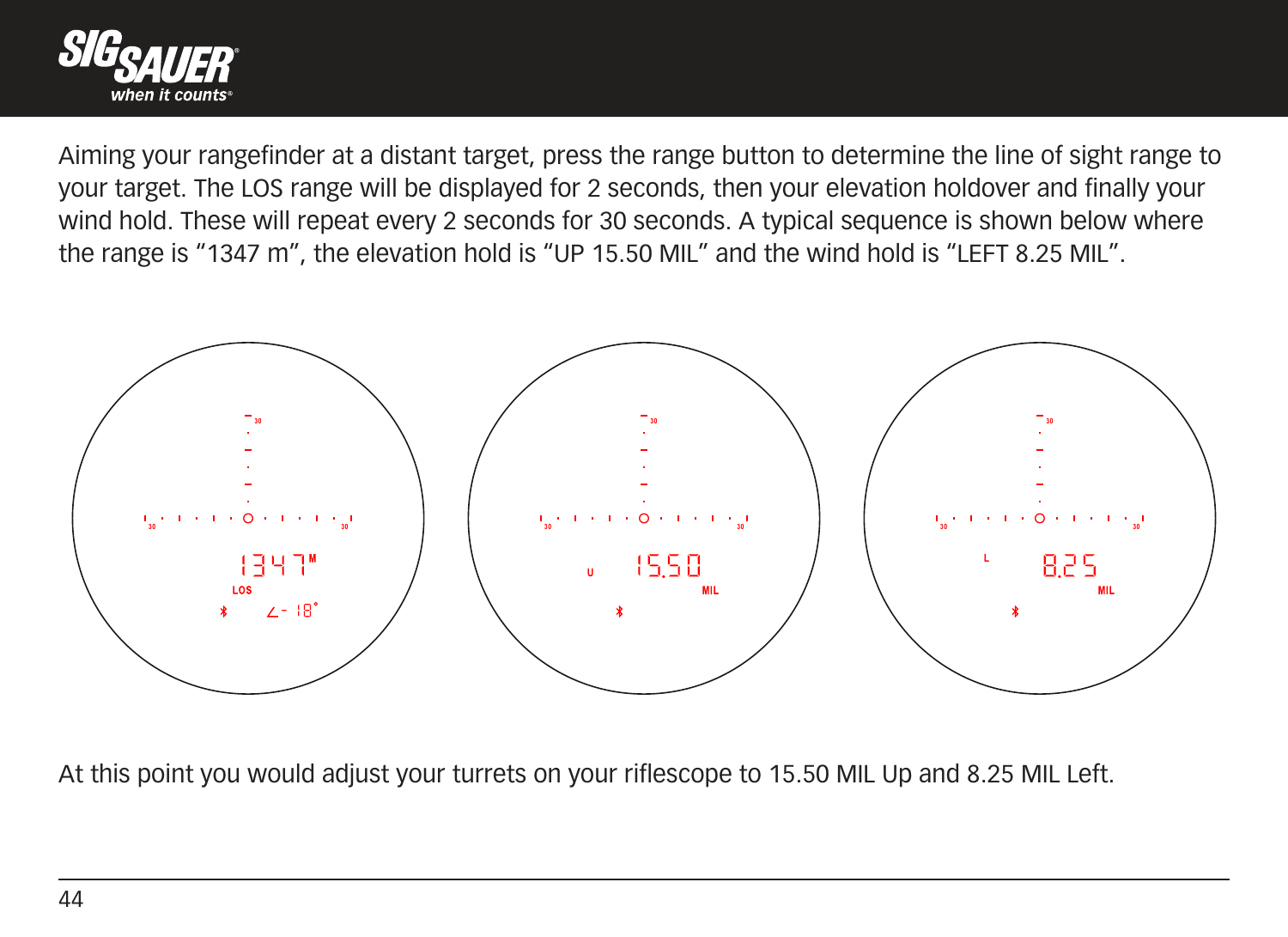### **SIG BALLISTIC APP**

The SIG Ballistic App (SBA) was developed in partnership with Applied Ballistics and nVisti. The SBA should work on most modern smartphones running Android or iOS and includes the AB Elite version of the calculator and a complete bullet database with support for G1, G7 and Custom Drag Curves. When used with the KILO2400ABS you will be able to compute real time ballistic solutions in virtually any environment. The SBA will work remotely providing an ability to mount the rangefinder on a tripod and range targets all from within the HUD on the app.

In this section you will learn how to configure the app, navigate the app and modify / override environmental settings on the rangefinder. It will also include instructions on use of the WeatherFlow **WindMFTFR**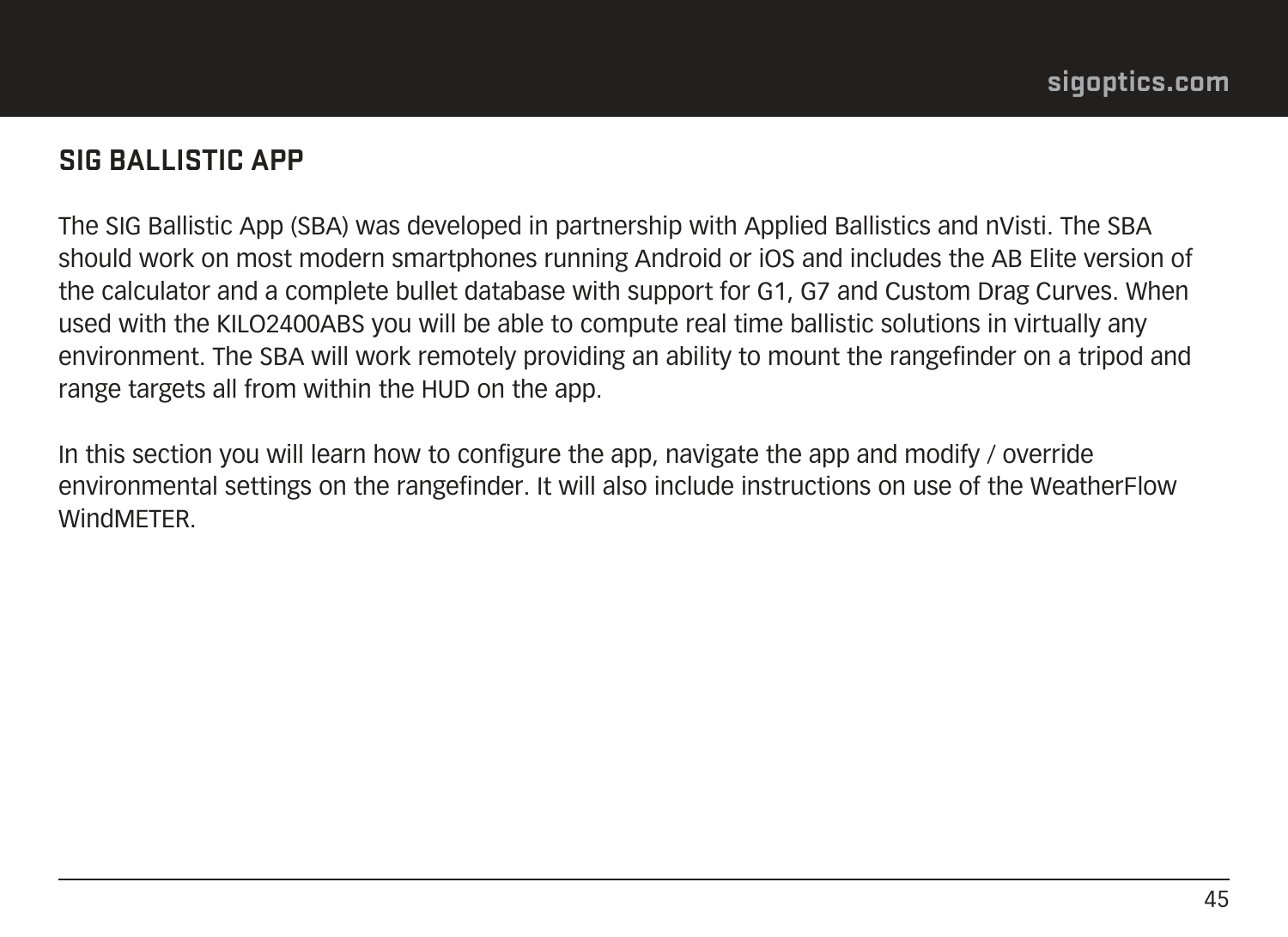

1. Touch or select the SIG app on your smartphone. You will come to the Home screen on the app which has 4 sub menus. Relevant information is shown below:

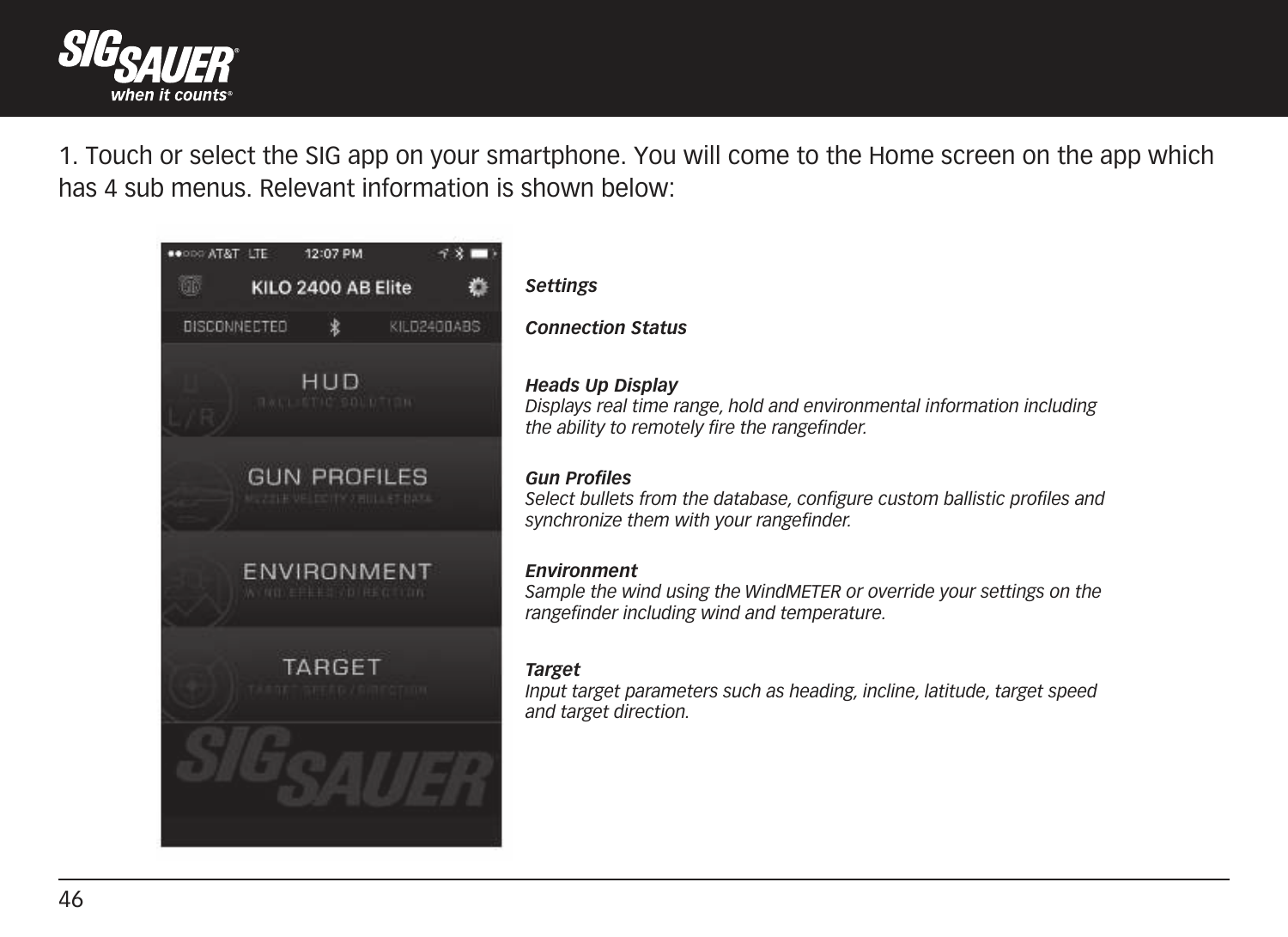2. Touch or select the Settings (User Preferences) icon in the upper right hand corner of the Home screen. You can toggle each of the settings by touching or selecting the white Unit Preferences. These are global settings that will work throughout the other submenus. Note – if you are struggling to keep the KILO2400ABS awake during programming or ranging you can adjust the sleep time to a maximum of 180 seconds. When you are finished configuring your settings just press the SIG button in the upper left hand corner to return to the Home screen.



| Temperature in F or C                                   |
|---------------------------------------------------------|
| Temperature in inHG or mbar                             |
| Wind Speed in mph or m/s                                |
| Distance in Yards or Meters                             |
| Gun Parameter Units in English and Metric               |
| Density Altitude in Feet or Meters                      |
| Timeout for KILO – It is recommended to set this at 180 |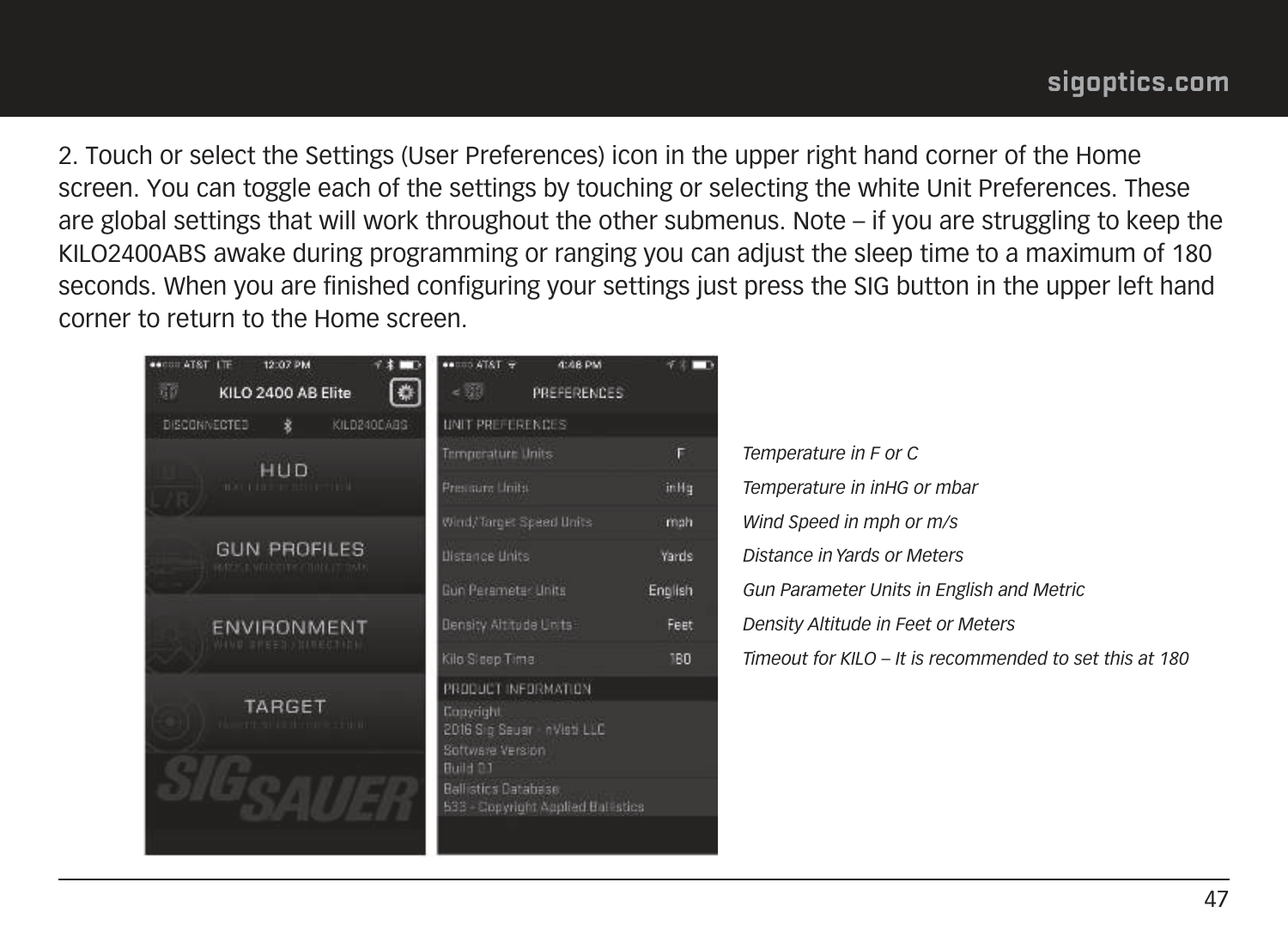

3. Heads Up Display – The HUD is configured to display real-time information from the paired rangefinder when ranging. Range, holdover and environmental information from the rangefinder is relayed over Bluetooth and displayed on the HUD. One of the most useful features is the remote RANGE button. During an active ranging session you can fire your rangefinder remotely by using this onscreen button. Note – ballistic holdover information will only be displayed if the rangefinder is set to LOS mode. If AMR is selected then only the angle modified range will be displayed.

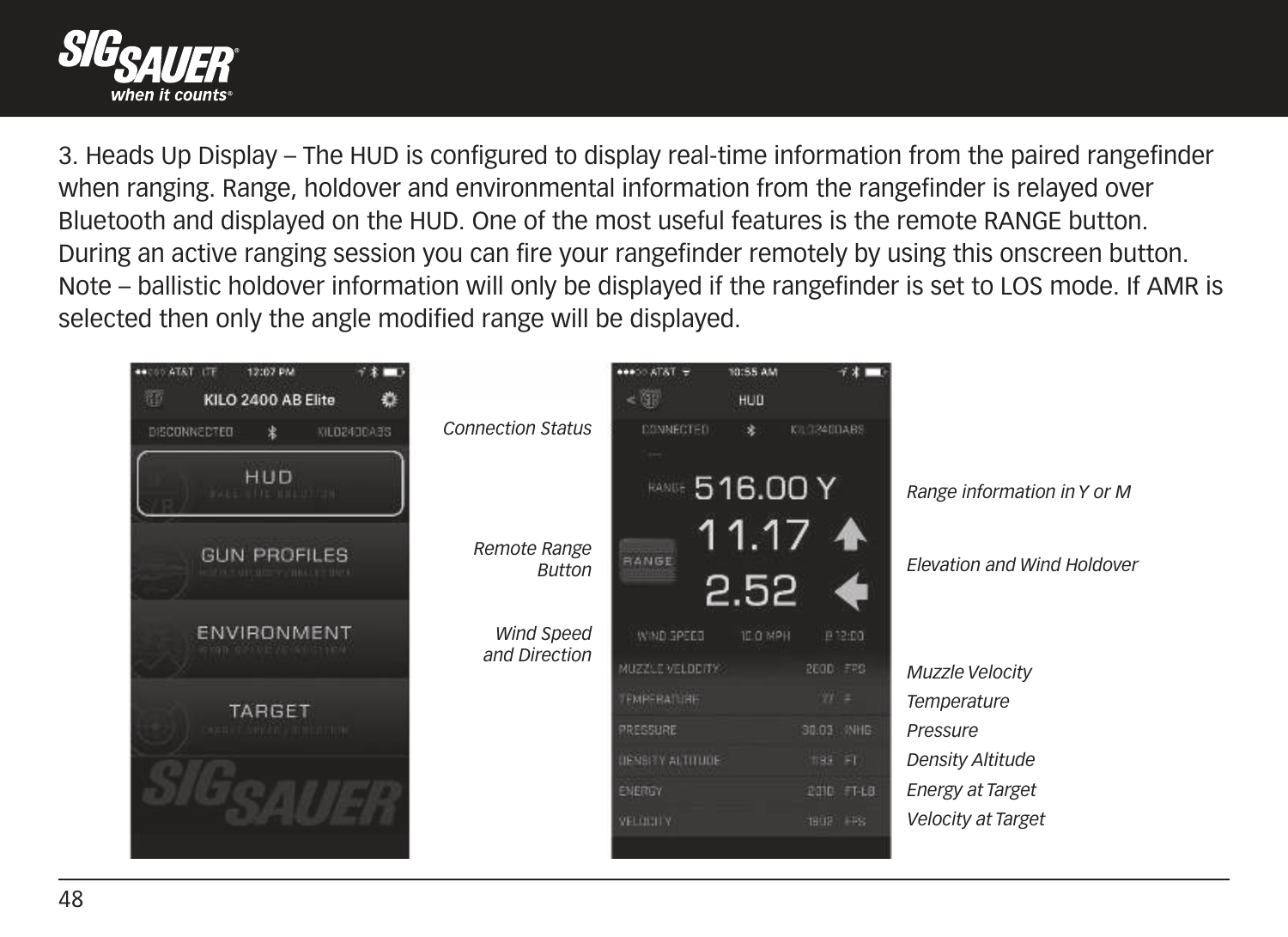When actively ranging targets while connected to your KILO, you can update the wind speed directly from the HUD display screen. Press the round SYNC button in the upper right hand corner of the display to re-sync your wind setting without having to return to the Environment submenu.

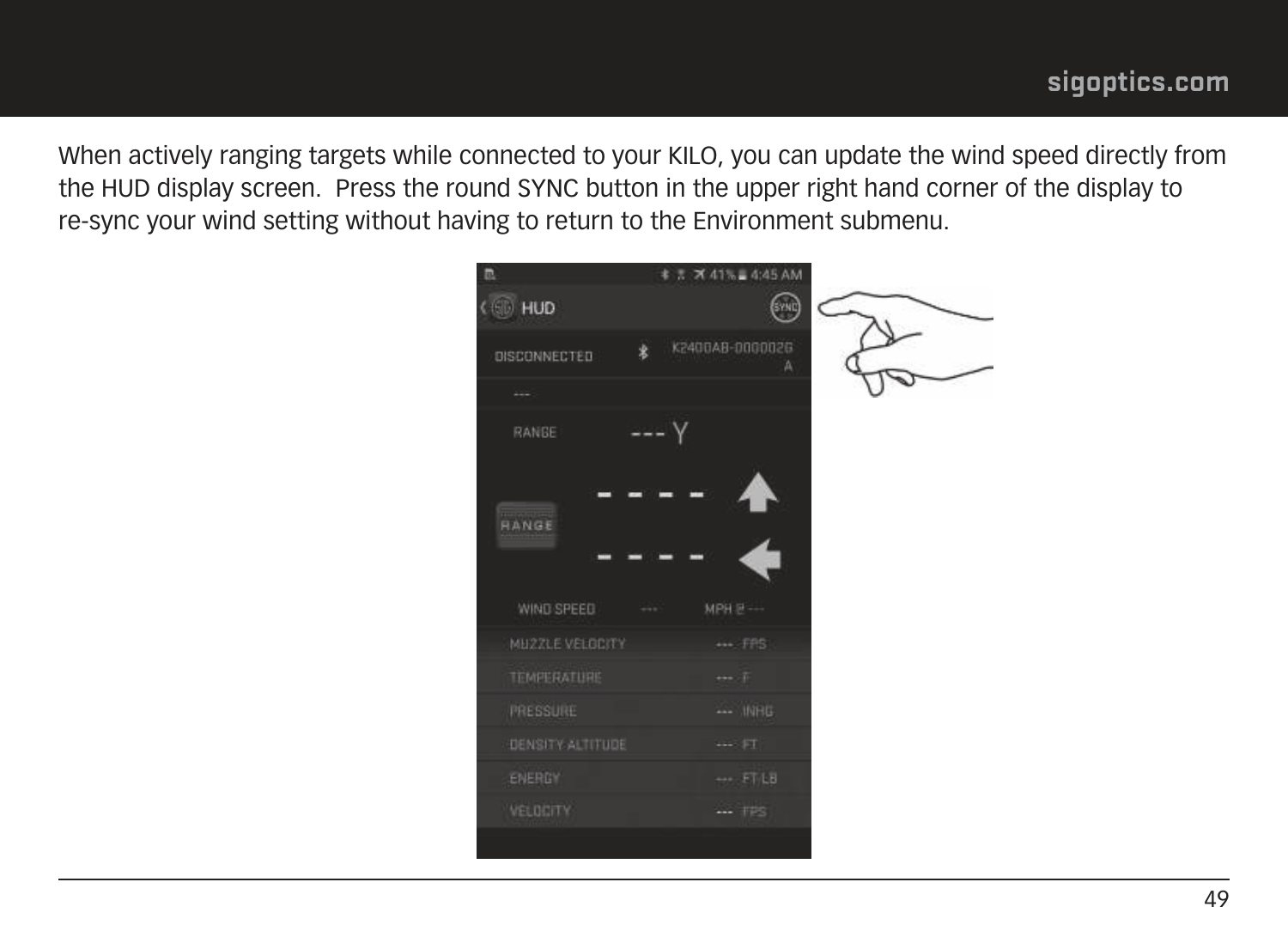

4. Gun Profiles – Creating, configuring, saving and syncing custom profiles were detailed earlier in the manual. In most cases you can modify virtually any parameter within the app where the text is shown in white color. In the example below the muzzle velocity for the 338 Lapua profile was updated to 3200 fps. Once edited press the SAVE button to return to the GUN PROFILE sub menu.

| <b>SEE 1</b><br><b>***** AT&amp;T LTE</b><br>12:07 PM | $-121 - 1$<br>●●DOG AT&T →<br>10:04 AM                                                                                             | ●●000 AT&T →<br>11:06 AM |                                        |
|-------------------------------------------------------|------------------------------------------------------------------------------------------------------------------------------------|--------------------------|----------------------------------------|
| 帀<br>KILO 2400 AB Elite<br>۰                          | $\leq$ . Figure<br><b>GUN PROFILES</b><br>+ SYNC                                                                                   | < 50                     | <b>PROFILE EDITOR EALIBRATE   BAVE</b> |
| <b>BISCONNECTED</b><br>KILD240DABS<br>x               | CONNECTED<br>KILD2400AP<br>案                                                                                                       | PROFILE                  | 338 Lapua                              |
|                                                       | PROFILE (PRO 1)<br>338 Lapua<br>BULLET - 0.338" 250 ar                                                                             | <b>BULLET DATA</b>       | LIBRARY                                |
| HUD<br><b>BALLIET SOLUTION</b>                        | $\mathbb{C}% _{n}^{2}\times\mathbb{C}_{n}^{2}$<br>$BC - 1.0$                                                                       | <b>BULLET BIAMETER</b>   | 0.338<br><b>CIN</b>                    |
|                                                       | MV 2600 fas                                                                                                                        | <b>BULLET WEIGHT</b>     | 250<br>ER                              |
|                                                       | PROFILE (PRO 2)<br>308 Barnes                                                                                                      | BULLET LENGTH            | 1.551 IN                               |
| <b>GUN PROFILES</b>                                   | BULLET - 0.308" 155 pr<br>$\mathbb{C}% _{t}\left  \mathcal{F}_{t}\right  =\mathbb{C}^{2}\left  \mathcal{F}_{t}\right $<br>BC-0.239 | <b>BULLET COEFF</b>      | 1,000 CC                               |
|                                                       | MV 2600 fas                                                                                                                        | FIREARM                  |                                        |
| <b>ENVIRONMENT</b>                                    | PROFILE<br>223 Sierra FMJ                                                                                                          | MUZZLE VELDCITY          | 3200 FPS                               |
| <b>WIND SPEED FROM CTION</b>                          | BULLET - 0.224" 55 pr<br>BC-0255                                                                                                   | <b>ZERO RANGE</b>        | 109<br>w                               |
| TARGET                                                | MV 2600 fas                                                                                                                        | 1<br>2<br>ABC            | 3<br>DEE                               |
| <b>HELL FOR THE ENDING:</b>                           |                                                                                                                                    | 5<br>Δ<br>GHI<br>JKL.    | 6<br>MNO <sup></sup>                   |
|                                                       |                                                                                                                                    | 7<br>8<br>PORS<br>TUV    | 9<br>WXYZ                              |
|                                                       |                                                                                                                                    | Ω                        | ∞                                      |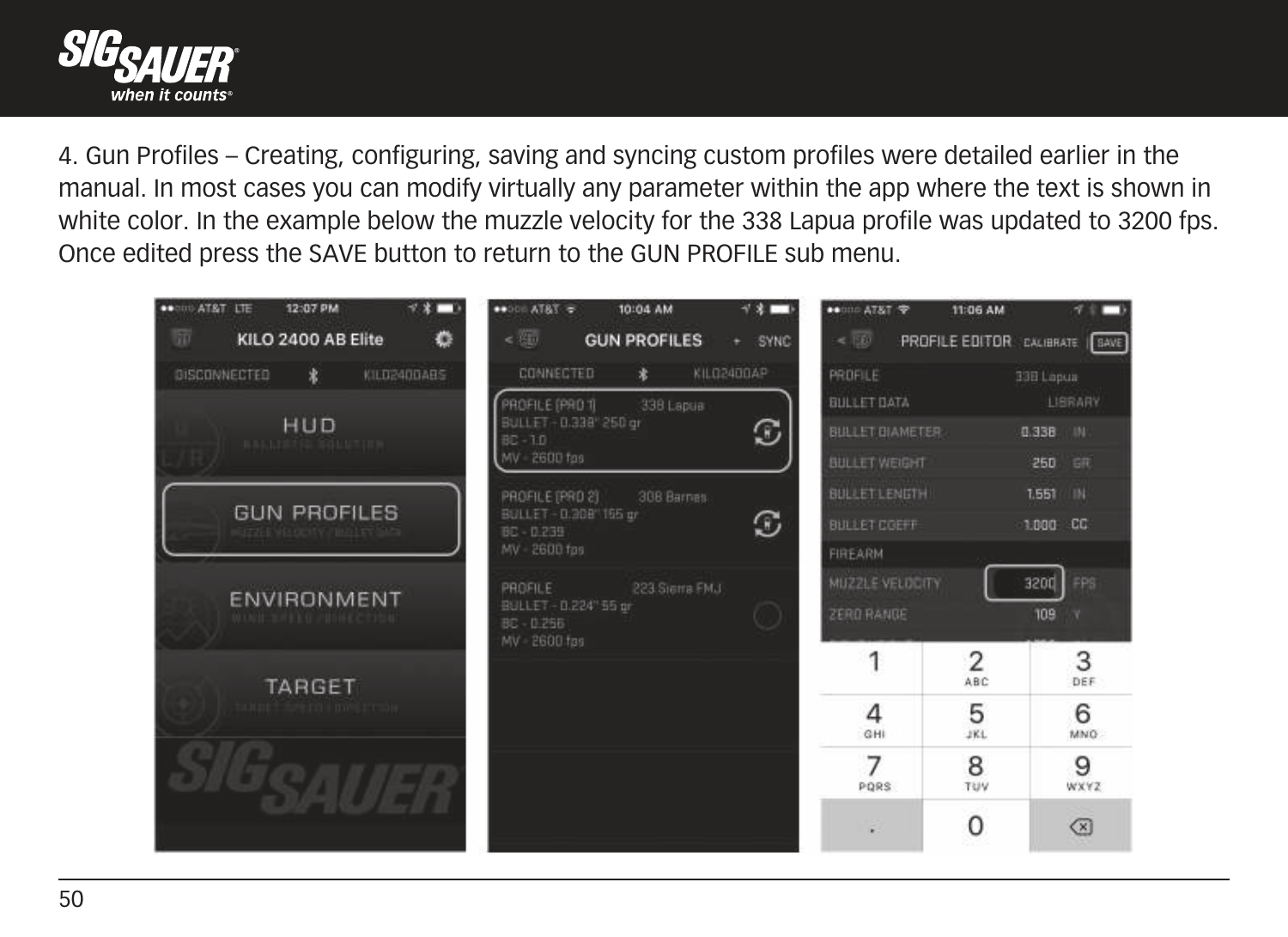Within the GUN PROFILES sub menu you can better calibrate your muzzle velocity as a function of ambient temperature by inputting measured data into the MV-TEMP table within the PROFILE EDITOR. The rule of thumb is about 1 fps of muzzle velocity for each additional degree of temperature. You can also determine this with a temperature sensor and chronograph by recording muzzle velocity at different temperatures. An example is below. Be sure to SAVE your settings when complete:

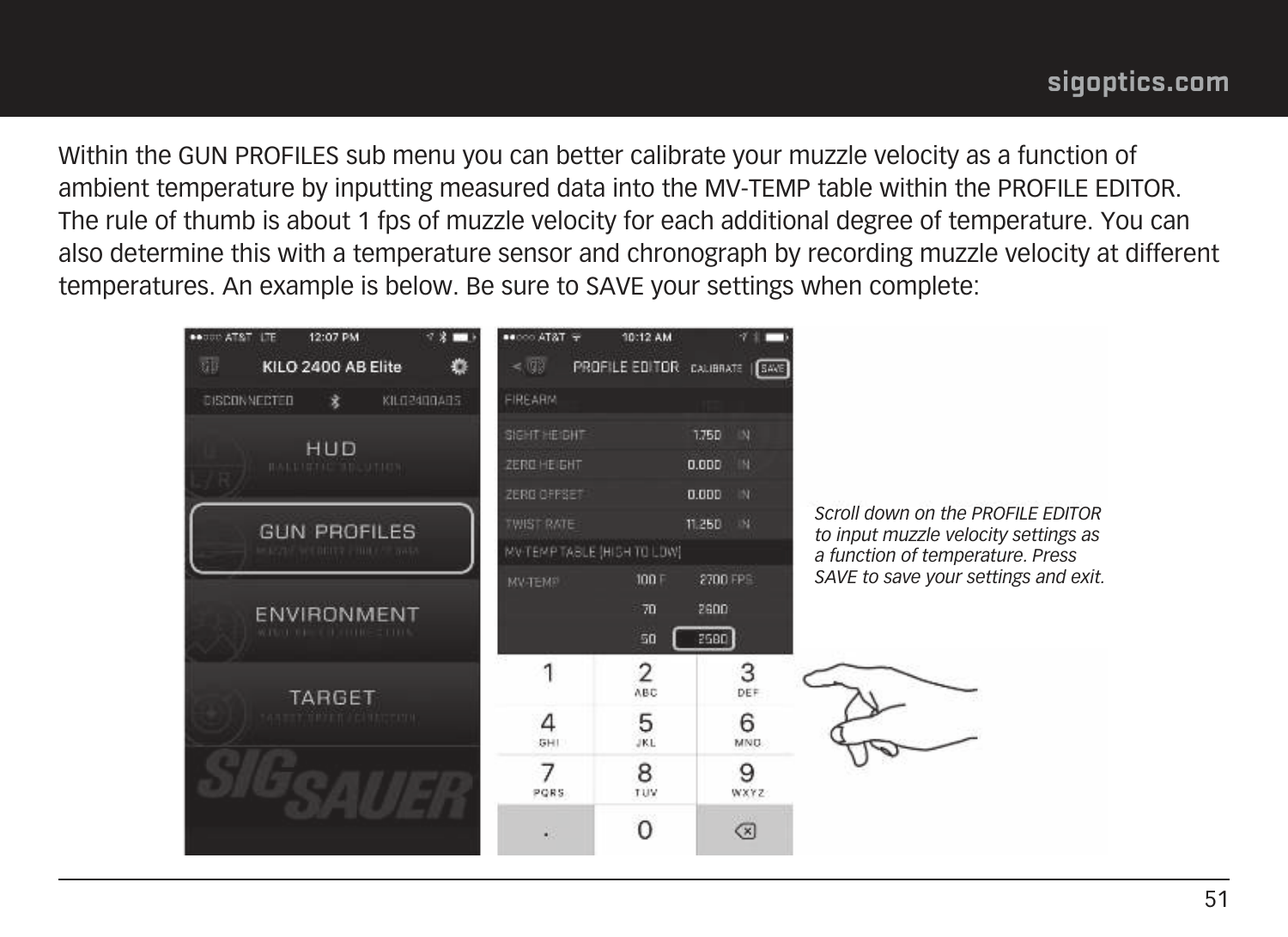

One additional feature provided within the Sig Ballistic App is the ability to calculate and set your muzzle velocity and drop scale factor empirically by using actual bullet drop at known ranges. The suggested ranges are based on your bullet selection. In this case select GUN PROFILES, then select a CUSTOM PROFILE (223 Sierra FMJ shown) and then press the CALIBRATE button at the top right hand side of the screen:

| <b>BRITA DOCHE</b><br>12:07 PM<br>$\sqrt{3}$ = $\sqrt{3}$ | ● T&TA 0000<br>10:26 AM<br>$\tau \geq -1$                                                                                                    | $-$ T&TA $\circ$<br>10:21 AM                 | <b>TS 113</b>  |
|-----------------------------------------------------------|----------------------------------------------------------------------------------------------------------------------------------------------|----------------------------------------------|----------------|
| 我<br>٠<br>KILO 2400 AB Elite                              | $\leq 60$<br><b>GUN PROFILES</b><br>+ SYNC                                                                                                   | $\leq 60$<br><b>PROFILE EDITOR CALIBRATE</b> | SAVE           |
| KILD24DDABS<br><b>DISCONNECTED</b><br>爱                   | DISCONNECTED<br>KILD24DDAP<br>案                                                                                                              | <b>PROFILE</b>                               | 223 Sierra FMJ |
|                                                           | PROFILE (PRO 1)<br>338 Lapua                                                                                                                 | BULLET DATA                                  | LIBRARY        |
| HUD<br>BALUMAR RELUTION                                   | BULLET 0.338"250 gr<br>$\mathfrak{D}% _{T}=\mathfrak{D}_{T}\!\left( a,b\right) ,\ \mathfrak{D}_{T}=C_{T}\!\left( a,b\right) ,$<br>$85 - 1.0$ | <b>BULLET DIAMETER</b>                       | $0.224$ M      |
|                                                           | MV 3200 fps                                                                                                                                  | <b>BULLET WEIGHT</b>                         | 66 GR          |
|                                                           | PROFILE (PRO 2)<br>308 Barnes                                                                                                                | <b>BULLET LENGTH</b><br>0.752                | $-100$         |
| <b>GUN PROFILES</b><br><b>MILLER COLOR BULLETING</b>      | BULLET - 0.308" 155 gr<br>B<br>$BC - D.239$                                                                                                  | <b>BULLET COEFF</b>                          | $0.256$ $G1$   |
|                                                           | $MV - 2600$ fps                                                                                                                              | FIREARM                                      |                |
|                                                           | PROFILE (PRO 3)<br>223 Sierra FMJ                                                                                                            | MUZZLE VELOCITY<br>2600                      | FPS            |
| ENVIRONMENT<br>WIND DIEED TOOLET ION                      | BULLET - 0.224" 55 or<br>$\mathfrak{D}$<br>$BC - 0.266$                                                                                      | <b>ZERO RANGE</b>                            | $\sim$<br>100  |
|                                                           | aut 0035 - VM                                                                                                                                | <b>SIGHT HEIGHT</b><br>1.750                 | <b>IN</b>      |
| <b>TARGET</b>                                             |                                                                                                                                              | ZERO HEIGHT<br>0.000                         | $-10$          |
| <b>SAFER FIREFERE</b>                                     |                                                                                                                                              | ZERO OFFSET<br>0.000                         | <b>IN</b>      |
|                                                           |                                                                                                                                              | <b>TWIST RATE</b><br>11,250                  | $-1M$          |
|                                                           |                                                                                                                                              | MV-TEMP TABLE (HIGH TO LOW)                  |                |
|                                                           |                                                                                                                                              | 70 F<br>MV-TEMP                              | 2600 FPS       |
|                                                           |                                                                                                                                              | 50                                           | 2580           |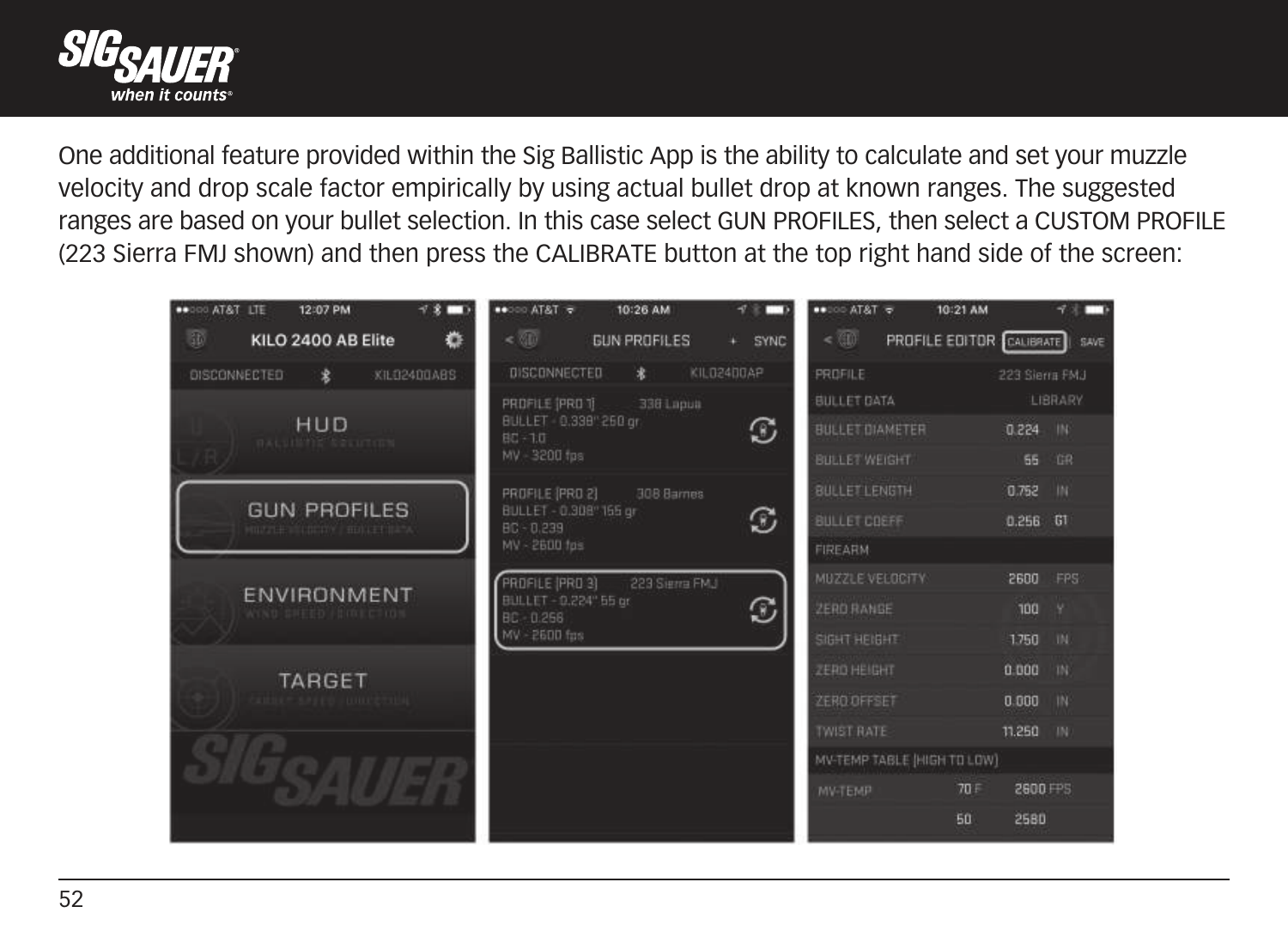Within the CALIBRATION sub menu you will now enter your known target ranges and drop at each range. Once this information is input press the CALCULATE button and your results will appear similar to what you see below. You will note that the default MV for this bullet was 2600 fps but the measured MV was calculated to be 2624. You can now apply the calculated MV and DSF by pressing each button shown below. Note – you can apply the calculated MV or DSF or both. The typical calibration process is to set MV if you are shooting supersonic. If you are shooting subsonic it is suggested to apply both MV and DSF:

| <b>PRACATAL ST</b> | 10:25 AM                          | $+2$ $-2$       | $-16.61$             | 10:25 AM                         |             |
|--------------------|-----------------------------------|-----------------|----------------------|----------------------------------|-------------|
| $-0.17$            | CALIBRATION                       |                 | $-011$               | CALIBRATION                      |             |
|                    | ENTER UP TO 2 BANGES AND THE DROP |                 |                      | ENTER UP TO 2 BANGES AND THE DRO |             |
| <b>RANGET</b>      |                                   | 376 - 424 Y     | <b>RANGE T</b>       |                                  | S7E - 424 Y |
| HANGE              |                                   | 400Y            | <b>RANGE</b>         |                                  | 400 Y       |
| <b>TROP</b>        |                                   | 3.0             | <b>SERDE</b>         |                                  | 30          |
| <b>RANGE 2</b>     |                                   | > 500           | <b>BANGE 2</b>       |                                  | > 859       |
| RANGE              |                                   | 700             | <b>TANGE</b>         |                                  | 700         |
| LHUP               |                                   | 733             | UROP                 |                                  | 70          |
|                    | <b>CALCILLATE</b>                 |                 |                      | <b>CALC: ILATE</b>               |             |
|                    | CALIBRATION RESULTS:              |                 |                      | <b>EALIBRATION RESULTS</b>       |             |
| 1                  | $\overline{2}$<br>ABC             | 3<br><b>DEF</b> | CURRENT<br>26/10     | 2924<br>FPS.                     | SET N       |
| 4<br>GHI           | 5<br>2KL                          | 6<br>ANNID.     | TRUP SDALE<br>FACTOR | 0.726                            | SETD        |
| 7<br>PORS          | 8<br>TUV                          | 9<br>WXYZ       |                      |                                  |             |
| ×                  |                                   | ✍               |                      |                                  |             |

*After inputting the actual drop data as a function of known ranges, press CALCULATE and then press SET MV and SET DSF to apply your new MV and DROP SCALE FACTOR for better accuracy.*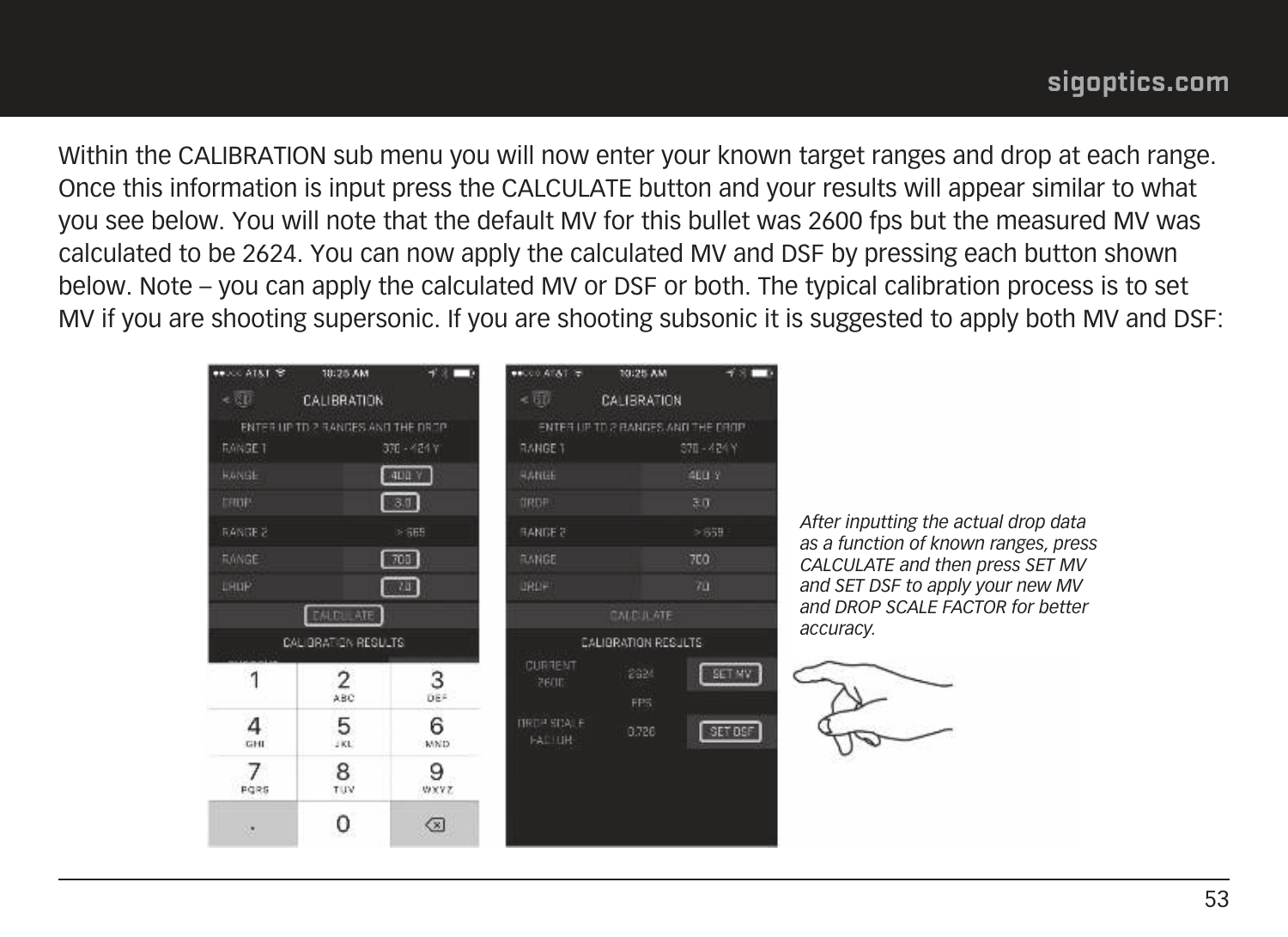

5. Environment – From this screen you can adjust your Wind Direction. Wind Direction is the direction that the wind is coming from. You can override the rangefinder onboard sensors by touching on the Temperature, Pressure or Humidity data coming from the rangefinder and update any setting. Be sure that your connection is active and press the SYNC button to synchronize your settings with your rangefinder. In this example the included WindMETER is reading 11 mph, the Wind Direction is 8:00 and the sensor data is shown below the wind dial. The temperature setting is now controlled by your smartphone as the KILO icon has been switched to show that your smartphone is now setting the temperature.



*that the rangefinder is connected, press the SYNC button to update the rangefinder. You are now ready to range.*



*Using your finger you can touch the numbers on the clock to adjust the Wind Direction. In this case the Wind Direction is 8:00 and the Wind Heading is 2:00. The wind is blowing from the 8:00 position towards the 2:00 position.*

*You can also override the environmental parameters from this screen. If the outside temperature is low and the rangefinder has been in your pocket, you may need to override the temperature setting by selecting the KILO icon to the left and manually updating the temperature to the right.*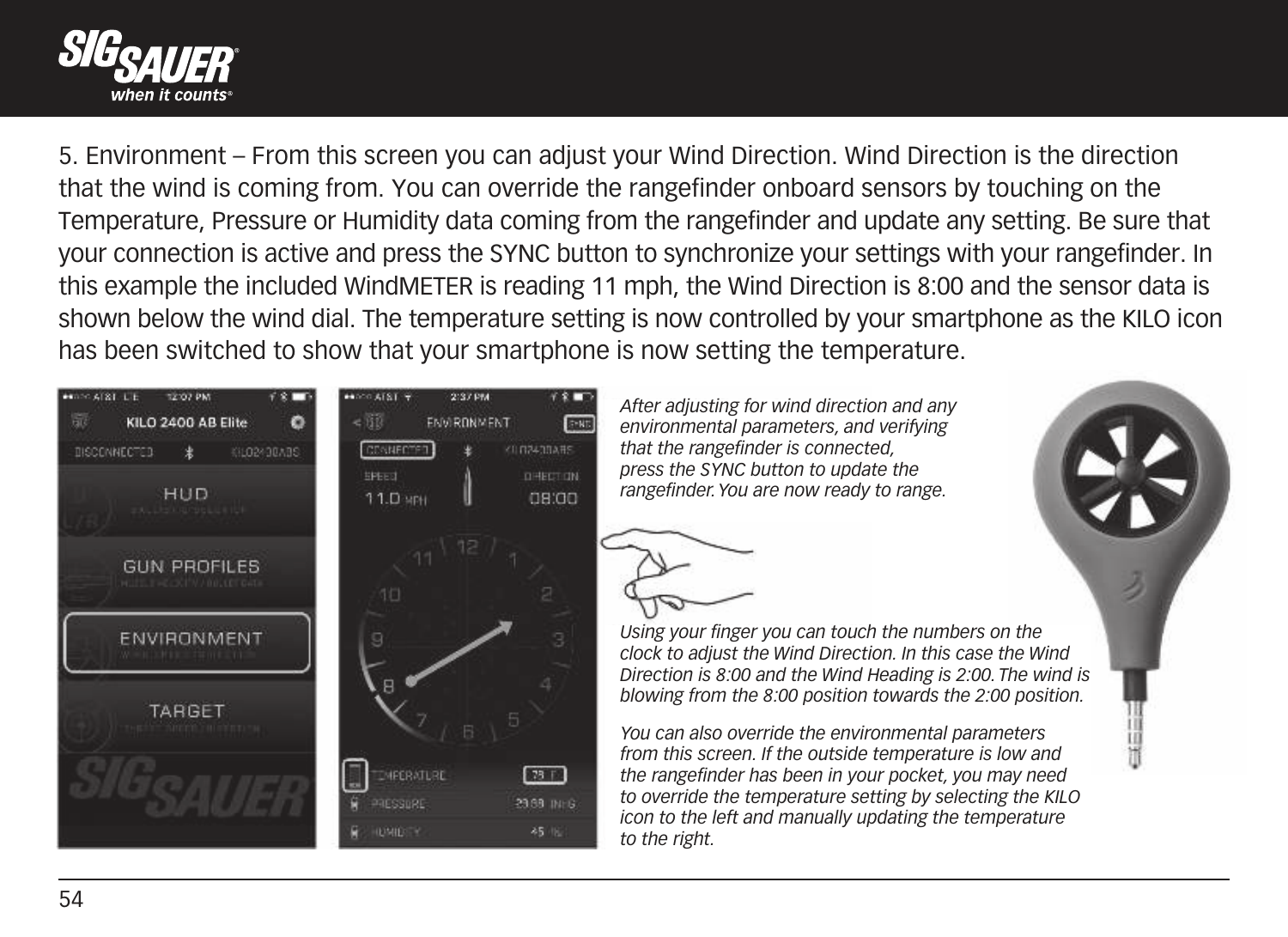Note - The WeatherFlow WindMETER is included with the KILO2400ABS. For some smartphones, the WindMETER will not function properly due to incompatibilities from smartphone to smartphone. This is caused by insufficient drive current through the audio jack. Some newer smartphones no longer have an audio jack.

It is recommended that if you have wind measurement issues with the included WindMETER try downloading the WeatherFlow app to measure your wind speed and then manually input the wind speed and wind direction within the Sig Ballistic App. Alternatively, using an external Kestrel and then manually entering your wind speed and direction is also recommended.

If you are having trouble getting wind measurement with the included WindMETER, please remove the WindMETER, shutdown and relaunch the Sig Ballistic App and manually enter your wind speed and direction in the app or directly into the rangefinder.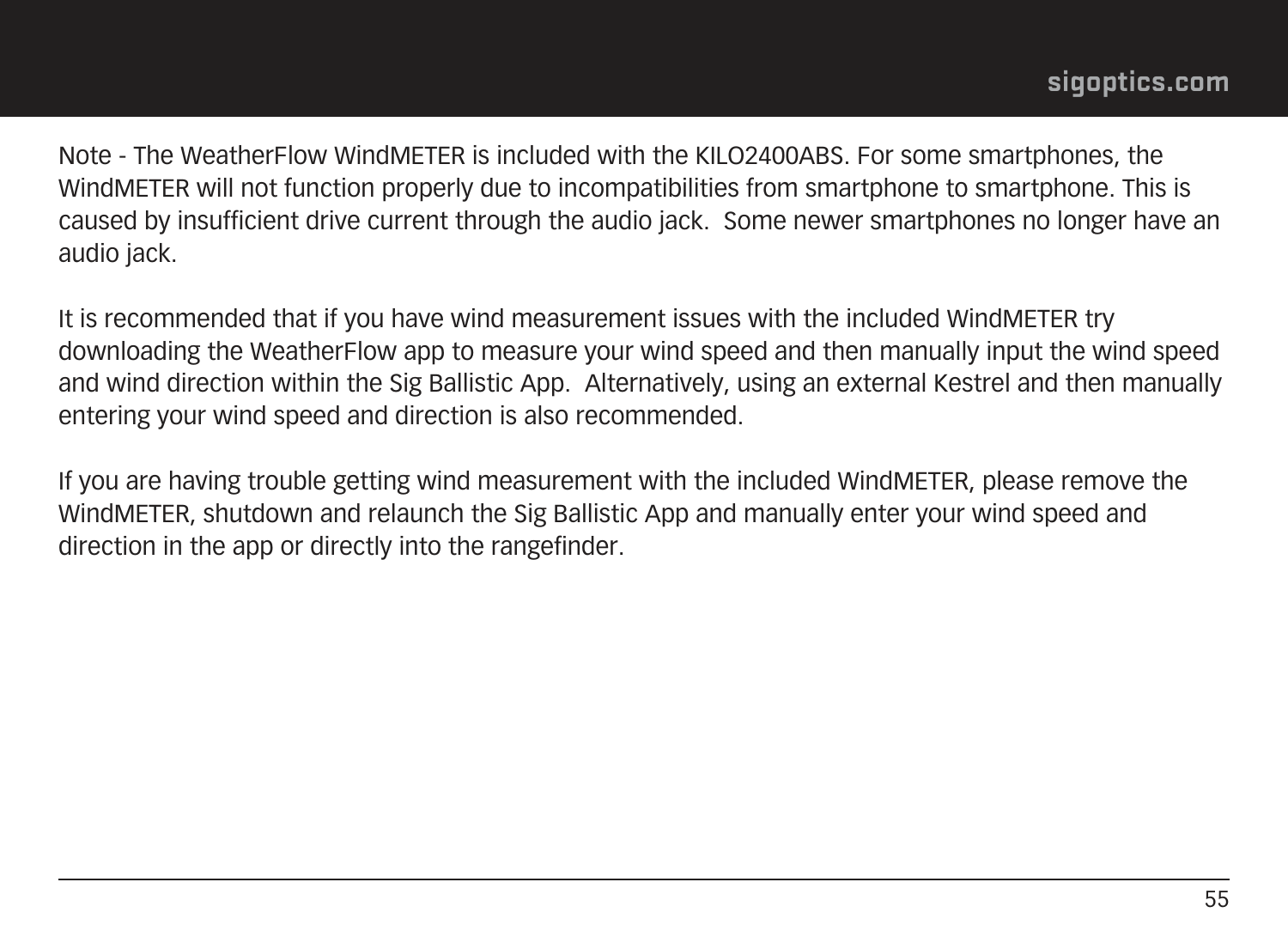

6. Target – Use the Target sub menu if you are shooting moving targets. Heading, Inclination and Latitude all are pulled from the rangefinder. Target Speed and Target Direction are manual inputs. In the example below the Heading is 215', the target is at a decline of 16', the Latitude is 40.0' and the Target Speed has been input as 10 mph moving Right to Left. Verify that your rangefinder is connected and then press the SYNC button to synchronize your settings with your rangefinder.

| <b>COOP AT&amp;T LITE</b> | 12:07 PM                                          | $-28 - 0$   |   | <b>STI TATA OCH</b> | 3:50 PM       |             | $7.8$ $\Box$  |    | <b>BEACO AT&amp;T LITE</b> | 3:51 PM               |             | $7.3 - 10$       |
|---------------------------|---------------------------------------------------|-------------|---|---------------------|---------------|-------------|---------------|----|----------------------------|-----------------------|-------------|------------------|
| <b>ED</b>                 | KILO 2400 AB Elite                                | ۰           |   | < 050               | <b>TARGET</b> |             | SYNC          |    | $<$ dig                    | TARGET                |             | SYNC <sup></sup> |
| DISCONNECTED              | $\mathbf{x}$                                      | KILO2400ABS |   | CONNECTED           | ×             | KILD2400ABS |               |    | CONNECTED                  | 凄                     | KILD2400ABS |                  |
|                           | HUD                                               |             |   | <b>HEADING</b>      |               | 215         |               | Ñ. | HEADING                    |                       | 256         |                  |
|                           | <b>REVENUE MILITOR</b>                            |             | н | <b>INCLINATION</b>  |               | $-15$       |               |    | INCLINATION                |                       | $-26$       |                  |
|                           |                                                   |             |   | <b>LATITUDE</b>     |               | 40.000      |               |    | LATITUDE                   |                       | 40.000      |                  |
|                           | <b>GUN PROFILES</b><br>In Fire attacky Incar data |             |   | TARGET SPEED        |               |             | <b>38 MPH</b> |    | TARGET SPEED               |                       |             | 10 MPH           |
|                           |                                                   |             |   | TARGET DIRECTION    |               | Rint        |               |    | TARGET DIRECTION           |                       | RtoL        |                  |
|                           | <b>ENVIRONMENT</b><br>WIND SPEED FOINESTION       |             |   |                     |               |             |               |    |                            |                       |             |                  |
|                           | <b>TARGET</b>                                     |             |   |                     |               |             |               |    | 1                          | $\overline{2}$<br>ABC |             | 3<br>DEF         |
|                           |                                                   |             |   |                     |               |             |               |    | 4<br>GHI                   | 5<br><b>JKC</b>       |             | 6<br>MNO         |
|                           |                                                   |             |   |                     |               |             |               |    | 7<br><b>PORS</b>           | 8<br>TUV              |             | 9<br><b>WXYZ</b> |
|                           |                                                   |             |   |                     |               |             |               |    |                            | 0                     |             | ⊗                |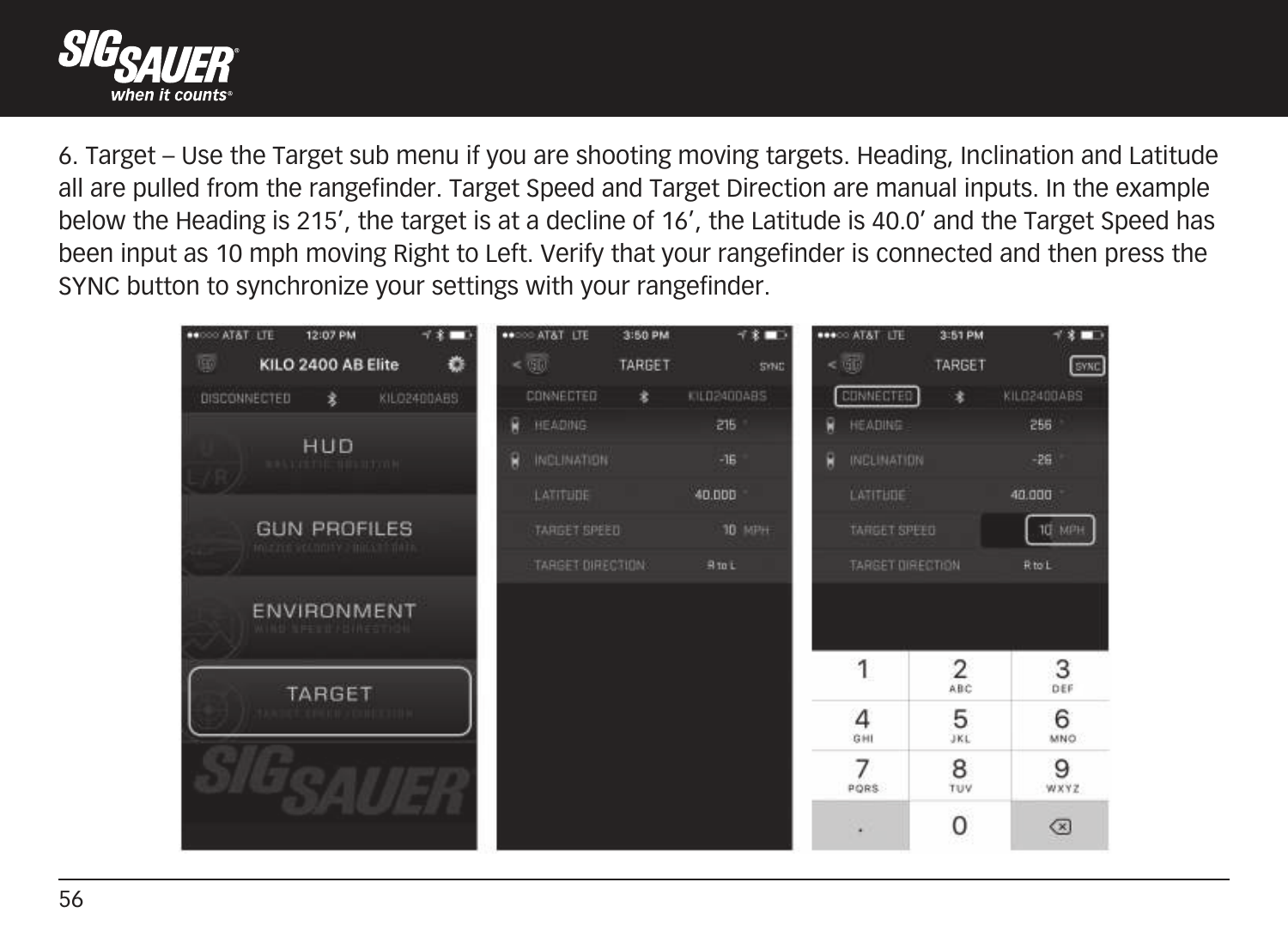## **sigoptics.com**

7. Compass Calibration – While using the KILO2400ABS you may notice that your compass heading may be off while viewing the Target submenu. Using a known compass while synced with your KILO, check the Target menu to determine if your compass heading is accurate (i.e. by aiming the KILO due north). If you determine there is a slight calibration offset, you can recalibrate your KILO by selecting Preferences from the Home Screen. Scroll down to Compass Calibration and press the START button to begin recalibrating your KILO to your local environment. Your KILO must be turned on and actively synced with your smartphone. Follow the onscreen instructions. Once recalibrated your KILO will return to the ready to range screen. *For custom calibration, select the* 

 $=$   $\overline{m}$ 

Select DA Units

Keep Screen on

CALIBRATION

Copyright

Build 23

battery)



*Preferences from the Home Screen, then select Compass Calibration and follow the onscreen instructions*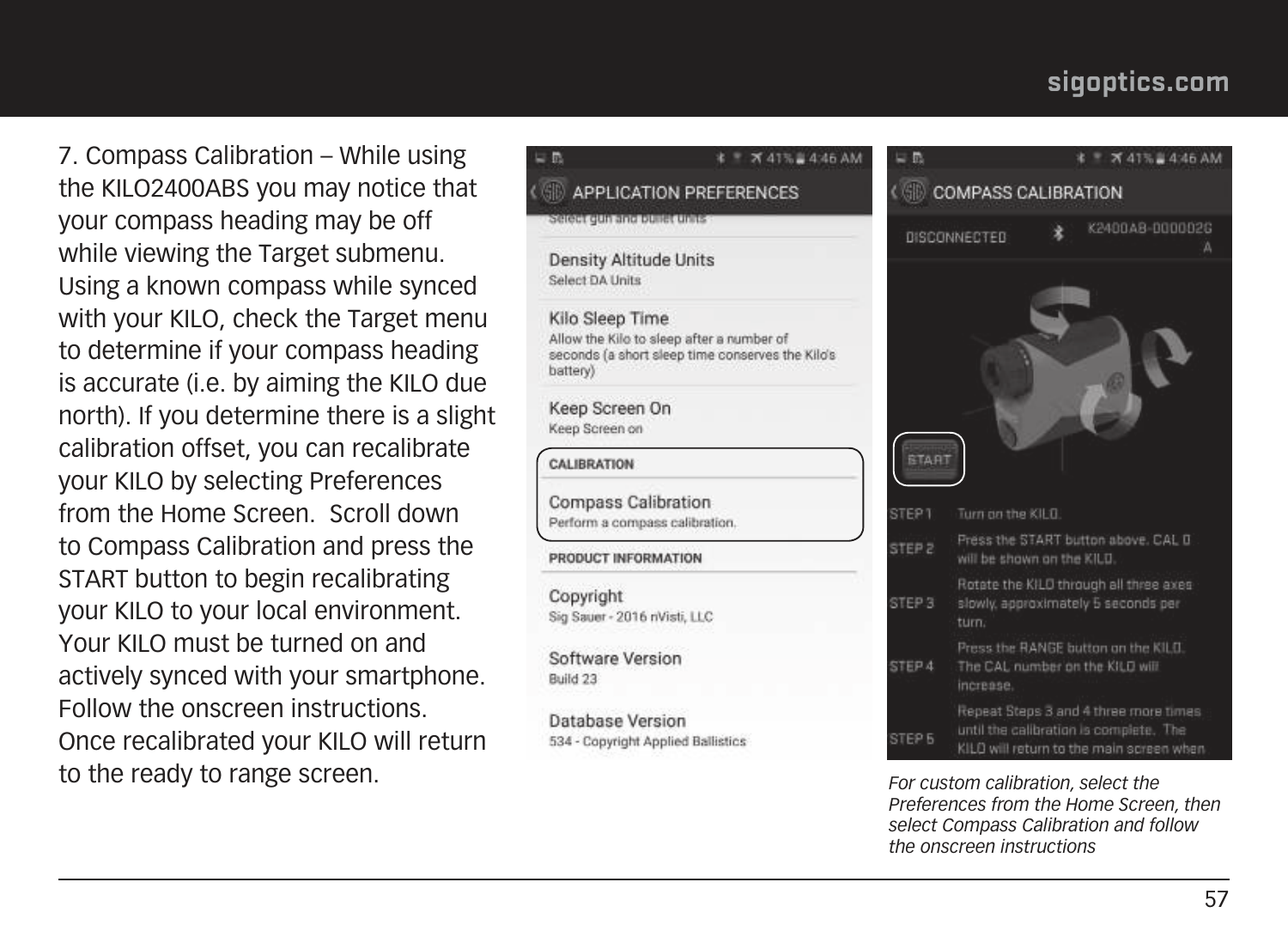

# **FREQUENTLY ASKED QUESTIONS (FAQ):**

#### **Q: I am pressing the RANGE button and nothing happens?**

A: Check to make sure you have a fresh CR2 battery installed. If the battery is new, try loosening and tightening the battery cap until the cap is snug. If this doesn't fix the problem you may have switched the rangefinder into one of the low brightness settings for the OLED display. Go into a dark room and press the RANGE button. In this case, if the display becomes barely visible you need to go into programming mode and adjust the brightness to a medium or high setting, or put the display in AUTO adjust mode.

## **Q: Information on the display is disappearing – is this normal?**

A: Yes. The rangefinder OLED display was optimized to only present the most important information while in use. Upon initial wake up, all your settings are visible such as the battery indicator, Line of Sight (LOS) or Angle Modified Range (AMR), LAST or BEST target mode and unit of measure. After the first range is acquired or in SCAN mode, after about 2 seconds, only the aiming circle and range information is displayed.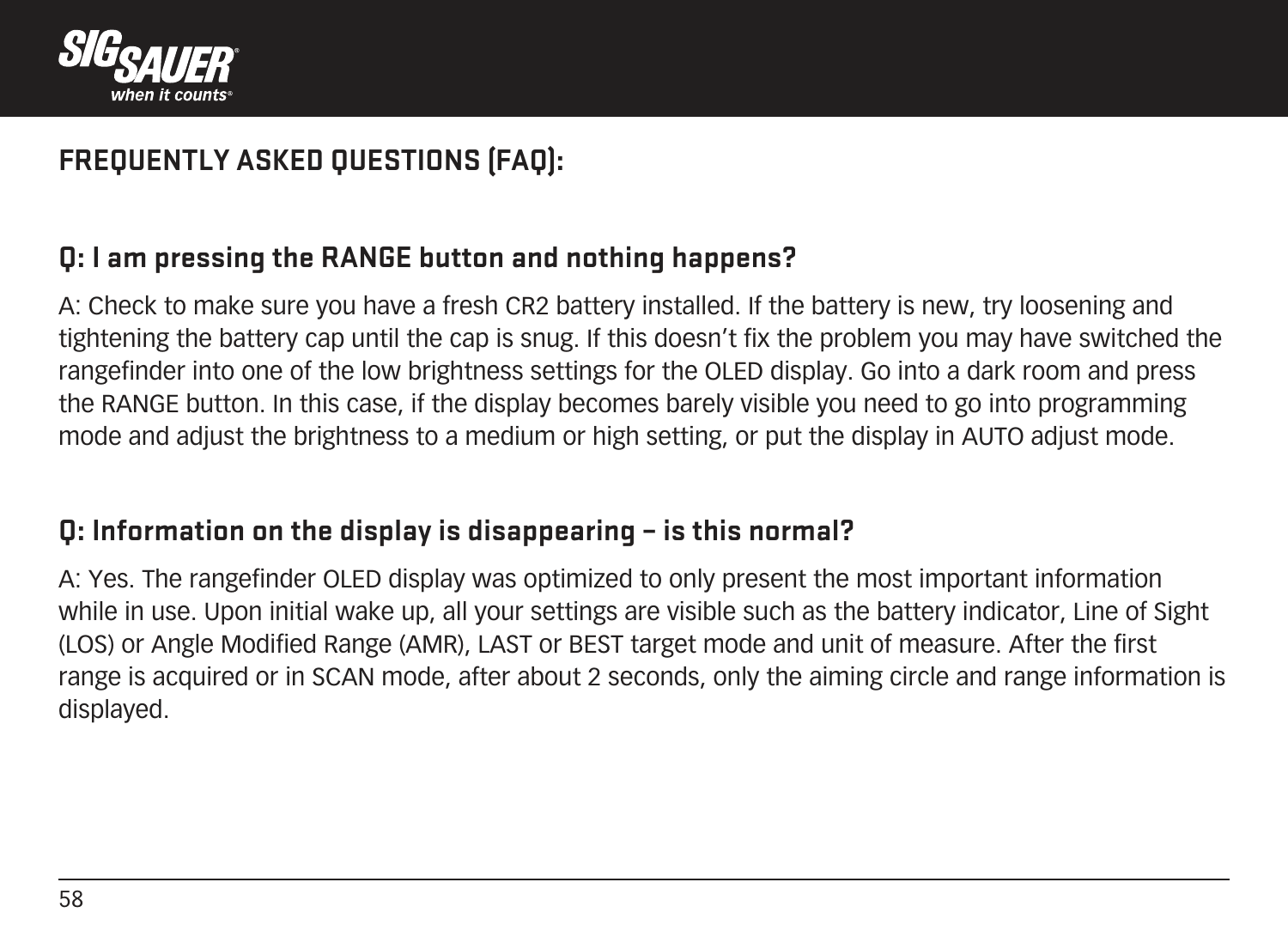## **Q: I can't get the display to focus?**

A: You need to adjust the diopter ring to your vision. The diopter ring is located in front of the eyecup and rotates approximately 40 degrees in either direction to accommodate your unique prescription.

## **Q: I can't seem to range past 1200 yards on trees?**

A: The rangefinder will have very different performance based on changes in ambient conditions such as bright sunlight or snow, rain or fog, temperature and the reflectivity of the target being ranged. For example, at dusk or dawn your rangefinder may be able to range trees at over 2000 yards but in bright sunlight may only achieve 1100 yards. This is normal, however, the KILO is the highest performance compact rangefinder available.

## **Q: My battery seems to drain too fast?**

A: Most commercial rangefinders will provide over 4000 individual range calculations using a fresh CR2 primary lithium battery. The KILO2400ABS has additional sensors and Bluetooth which consume more battery power. The rangefinder exceeds 4000 ranges on a fresh battery, however, when heavily using SCAN mode this will cause the battery to drain much faster as the range processor remains active at all times and you will quickly exceed 4000 range calculations due to the HyperScan mode. This is normal operation but you should always keep a spare CR2 battery when heading out to remote locations. You can also turn off Bluetooth to extend your runtime.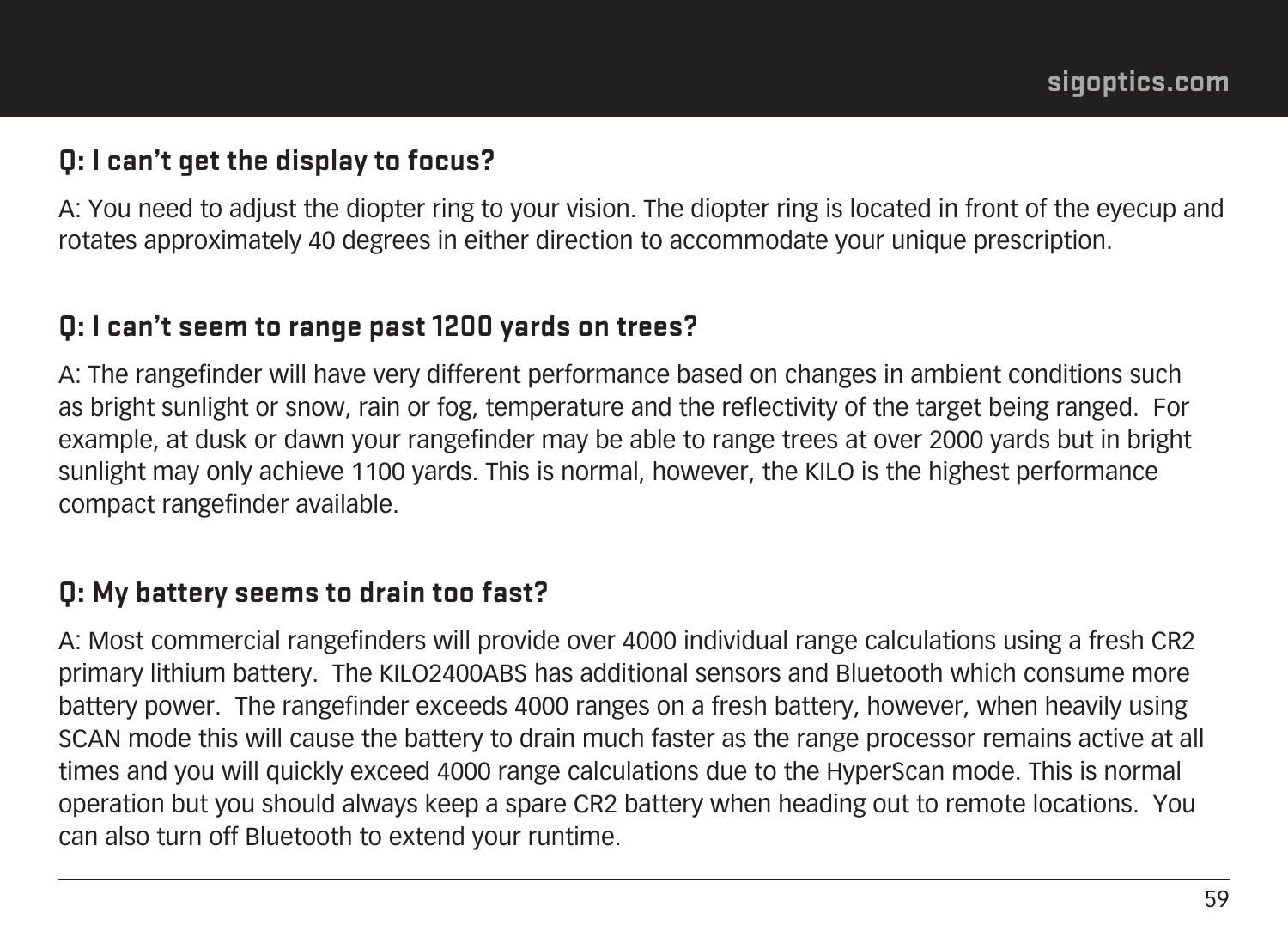

## **Q: My Bluetooth link between my smartphone and my rangefinder keeps disconnecting?**

A: You can update your Settings / Preferences from the home screen on your app. Click on the Settings / Preferences button in the upper right hand corner of the screen and then change the KILO Timeout setting to 30, 60 or 180 seconds. This will keep the rangefinder awake longer allowing you to synchronize and update settings. However, by increasing the KILO Timeout settings this will also force you to wait longer to put the rangefinder back into Programming Mode. You will have to wait for the rangefinder to timeout, wake the unit back up by pressing the RANGE button and then pressing and holding down the MODE button for 2 seconds to re-enter programming mode. Or, alternatively, you can close the Sig Ballistic App and then enter programming mode if you don't want to wait for the rangefinder to time out.

If you are still experiencing connection issues make sure you are using the latest version of the Sig Ballistic App. You can update your app from the App Store or the Google Play store. You may also need to turn your Bluetooth radio OFF and back ON again to restore the link.

## **Q: I'm getting a different temperature reading from my rangefinder when I know the ambient temperature is different?**

A: If you are carrying the rangefinder in a pocket or it is sitting in the sun it may sense a different temperature than the ambient environment. You can either let your rangefinder sit in the shade for a few minutes or you can override the temperature by entering the Environment sub menu on the app, touching the KILO icon next to the word "TEMPERATURE" and manually entering the temperature – be sure to press SYNC to update the temperature on the rangefinder.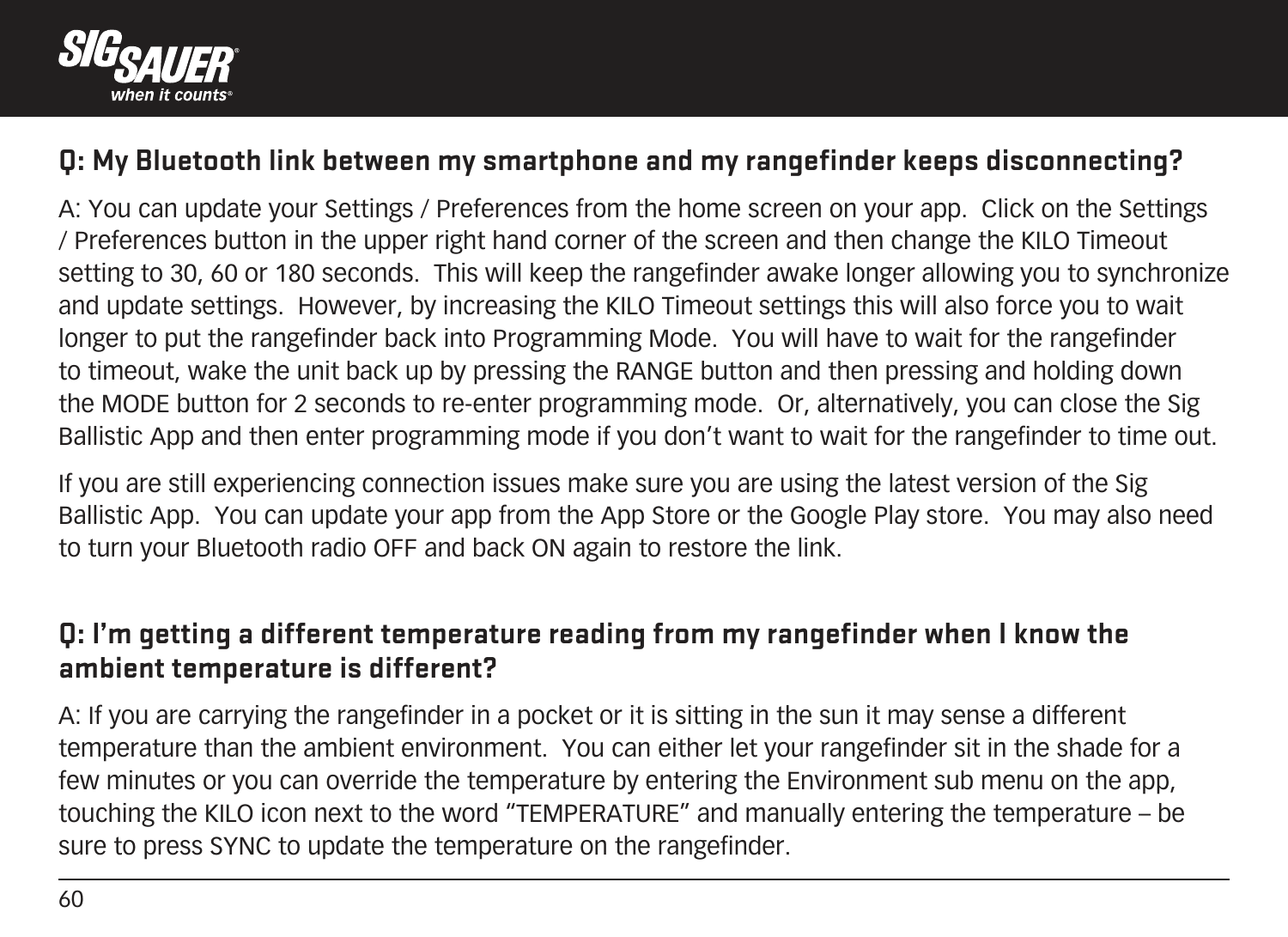## **Q: My rangefinder is not calculating elevation and wind holds – no holds are showing up on the OLED display or in the HUD on the app?**

A: Your rangefinder is probably set to AMR (Angle Modified Range). In AMR mode only the angle modified range is displayed on the HUD and on the OLED display. Go into Programming Mode and switch the range mode from AMR to LOS. Next, select a Profile (i.e. Pro 1). Be sure to have at least one Profile configured on your app and synchronized with your rangefinder.

#### **Q: My rangefinder is not working. I've tried everything but the display will not turn on.**

A: It is possible that you have set the display brightness to setting LOW 1. Go into a dark room and press the RANGE button. You should see the display. Press and hold the MODE button down to enter the programming mode. Press and release the MODE button until you see the display setting (i.e. Low 1). Press the RANGE button to select a different setting such as Hi 1 or AUTO. AUTO is recommended as the display will now automatically adjust to the correct brightness based on your local conditions. Once selected continue pressing the MODE button until you exit the programming mode.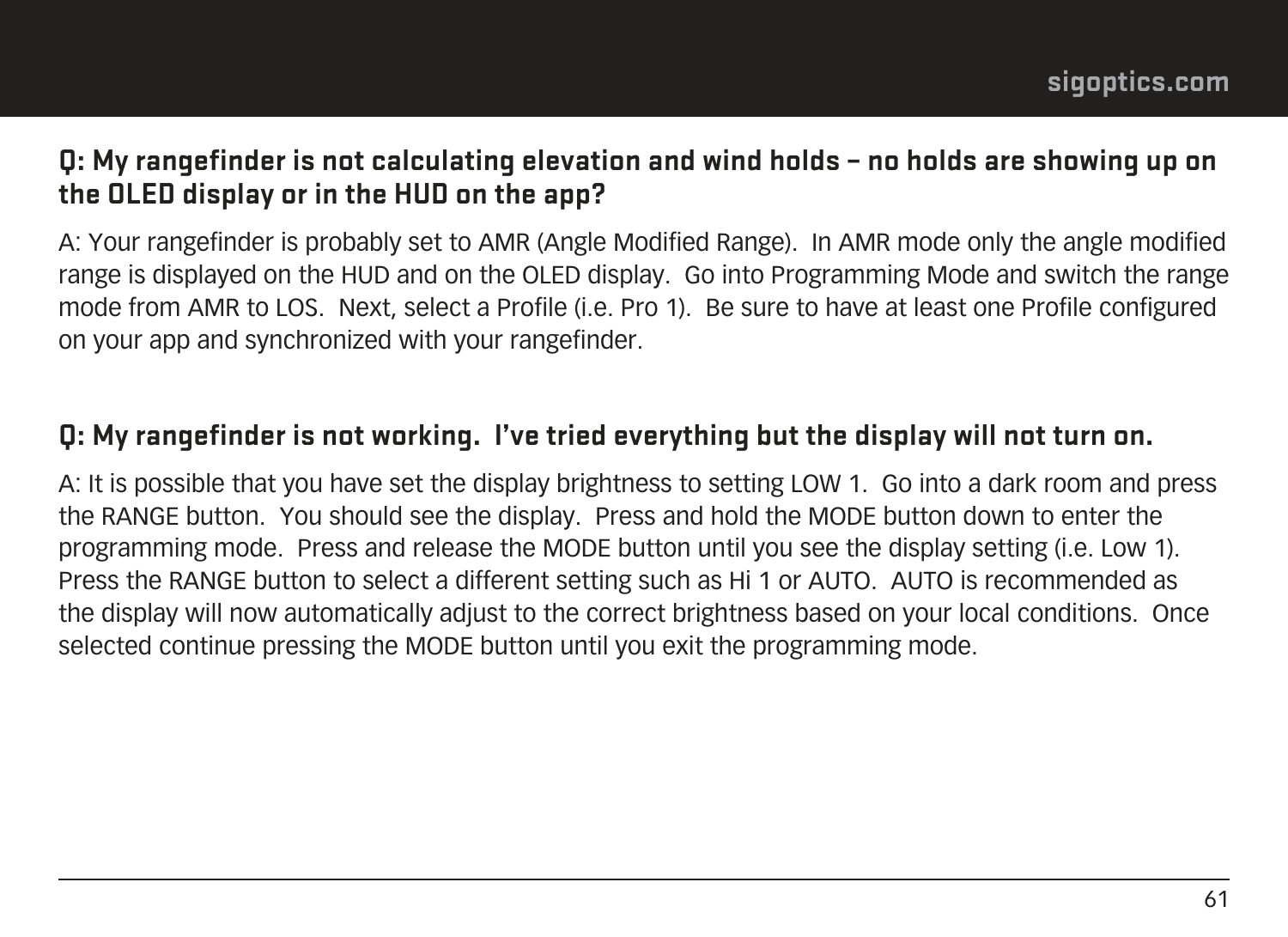

## **Q: I've plugged the WindMETER into my smartphone jack and I still do not get a wind reading.**

A: On some versions of Android, your smartphone may not be able to provide enough current to the WindMETER to obtain an accurate wind reading. In this case you may be better off downloading the WeatherFlow wind meter app and using this app to obtain a wind reading. You will then need to manually update the wind reading in the ENVIRONMENT page of your Sig Ballistic App. We apologize for any inconvenience but due to the large variety of smartphones and different software loads we could not guarantee functionality in every configuration.

If you continue to have trouble getting the WindMETER to accurately measure the wind speed it is recommended that you remove the WindMETER and use an external wind meter (i.e. Kestrel) and manually enter the wind speed and direction into the app or directly into the rangefinder.

## **Q: When in SCAN mode my rangefinder turns off after 20 seconds, is this normal?**

A: Yes - the SCAN mode is limited to 20 seconds to remain eye safe in all conditions. You can reenter SCAN mode by releasing and pressing the RANGE button again.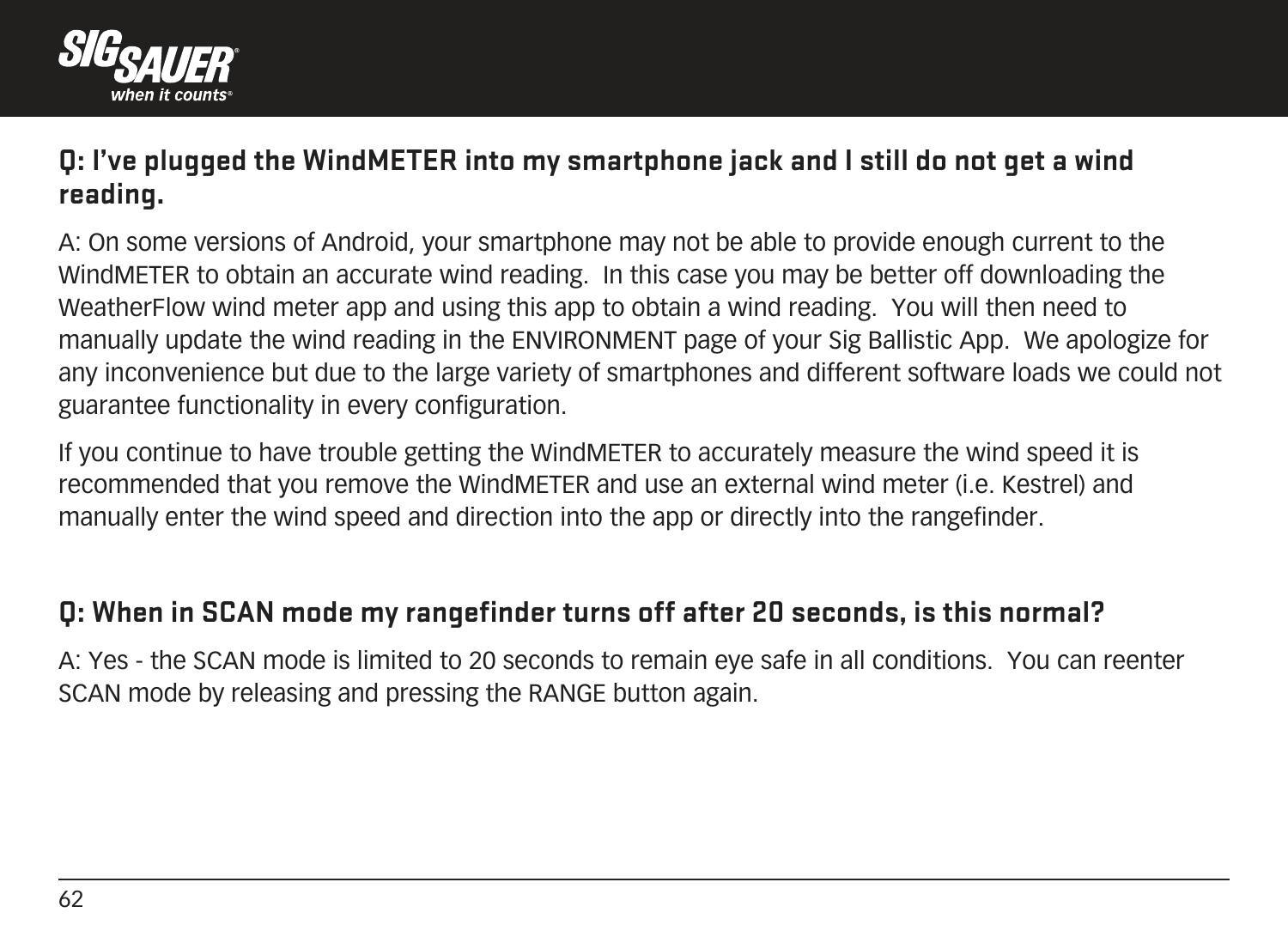**sigoptics.com**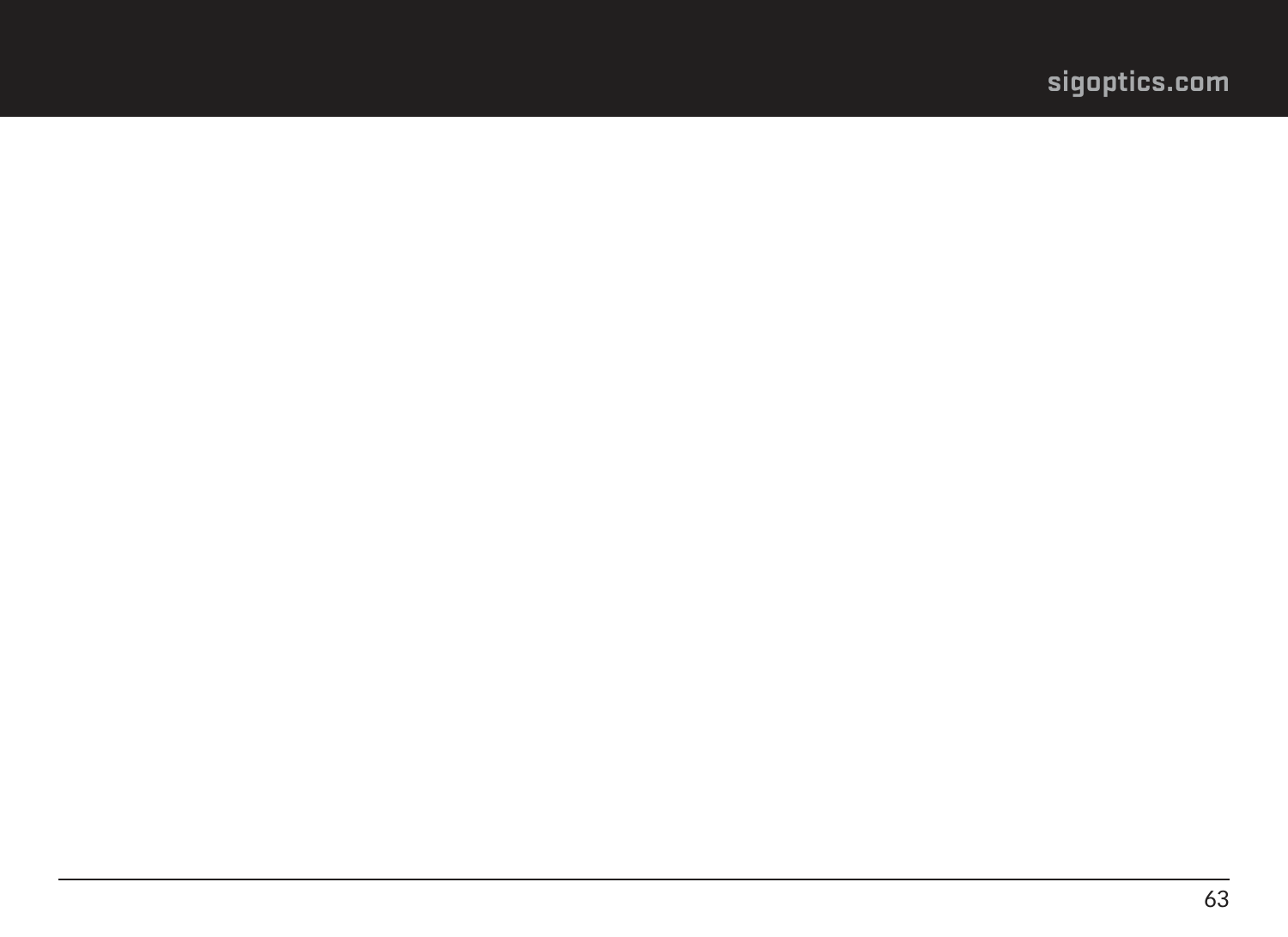

| KIL02400ABS SPECIFICATIONS      |                          |                       |                      |  |  |  |  |
|---------------------------------|--------------------------|-----------------------|----------------------|--|--|--|--|
| Magnification                   | 7x                       |                       |                      |  |  |  |  |
| <b>Objective Clear Aperture</b> |                          | 25mm                  |                      |  |  |  |  |
| <b>Exit Pupil</b>               |                          | 3.6 <sub>mm</sub>     |                      |  |  |  |  |
| <b>Eye Relief</b>               |                          | 15 <sub>mm</sub>      |                      |  |  |  |  |
| Angular (FDV)                   | $6.78^\circ$             |                       |                      |  |  |  |  |
| <b>FOV @100yds</b>              | $35.67$ ft               |                       |                      |  |  |  |  |
| Laser Divergence                | $1.3 \text{ mrad}$       |                       |                      |  |  |  |  |
| <b>Range Response Time</b>      | .25 <sub>sec</sub>       |                       |                      |  |  |  |  |
| Scanning                        | Yes                      |                       |                      |  |  |  |  |
| Range Accuracy Under 100 yds    | $.1$ yds                 |                       |                      |  |  |  |  |
| Max Range                       | Reflective up to 2 miles | Trees up to 1,800 yds | Deer up to 1,400 yds |  |  |  |  |
| <b>Weight with Battery</b>      | 7.5 oz / 215 g           |                       |                      |  |  |  |  |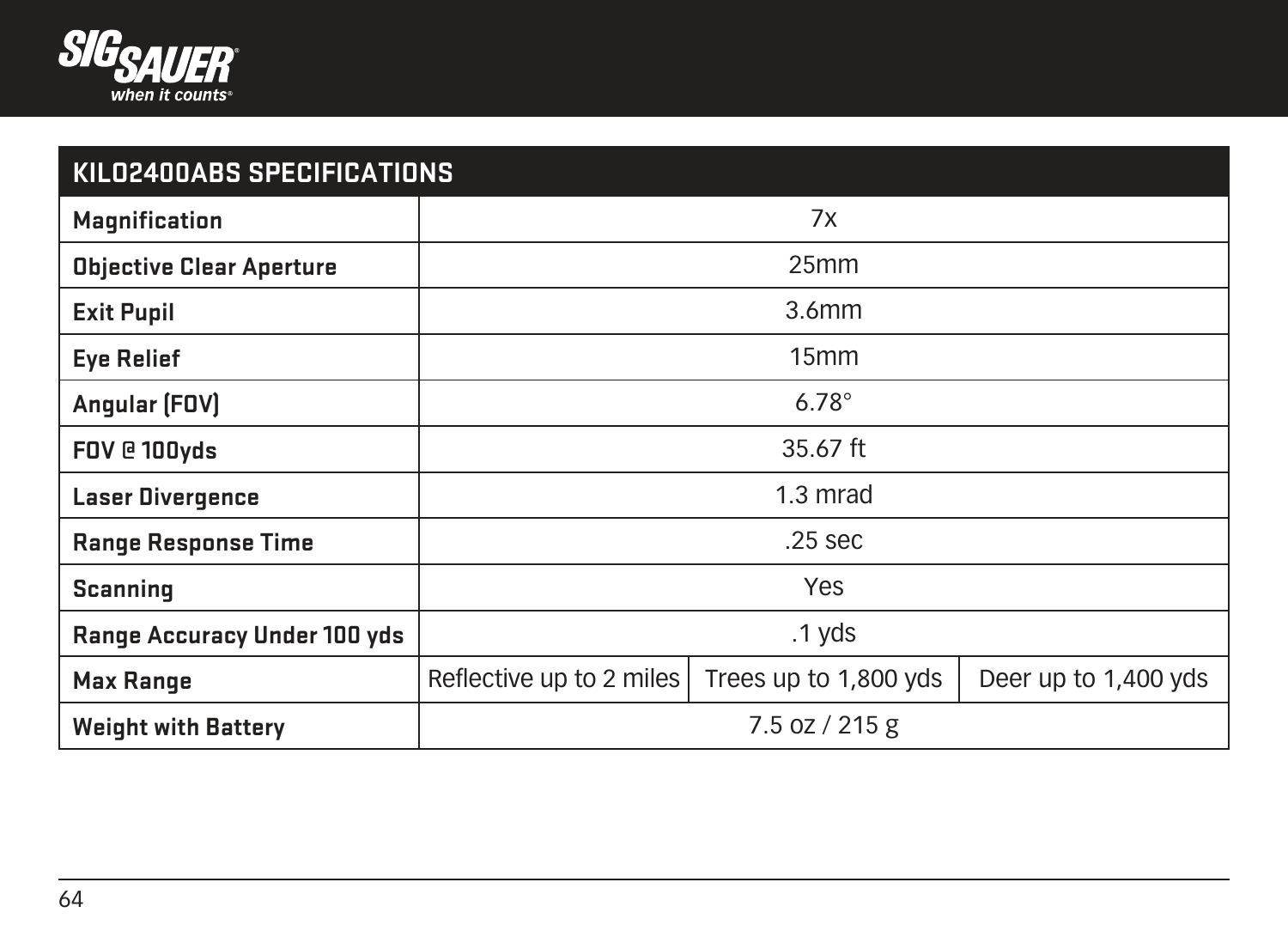

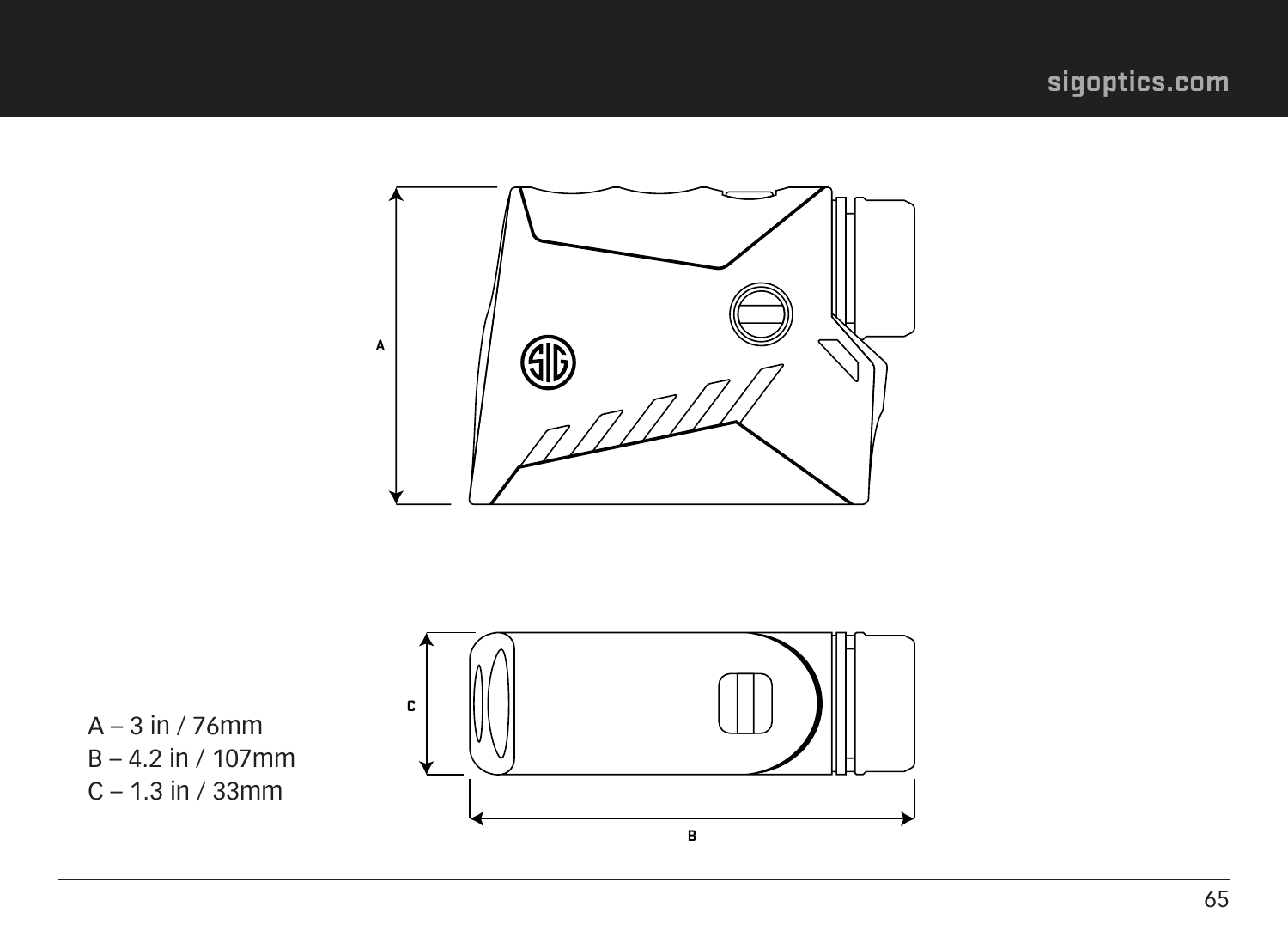

# **A** DANGER

## **CLASS 3R LASER PRODUCT INVISIBLE LASER RADIATION - AVOID DIRECT EYE EXPOSURE**

This product complies with IEC 60825-1: 2014-05 Ed 3.0 and complies with FDA performance standards for laser products except for deviations pursuant to Laser Notice No. 50, dated June 24, 2007.

 $Po < 20W$ ,  $λ = 905$  nm,  $t = 22$  ns



This product has been tested and found to comply with the limits for a Class B digital device, pursuant to Part 15 of the FCC Rules. The equipment generates, uses and can radiate radio frequency energy and, if not installed and used in accordance with these instructions, may cause harmful interference to radio communications. However, there is no guarantee that interference will not occur in a particular installation. If this product does cause interference to radio or television reception the user is encouraged to try to correct the interference by one or more of the following:

- Reorient or relocate the receiving antenna
- Increase the separation between this product and the receiver
- Connect the equipment to an alternative outlet or receiver
- Consult a technician.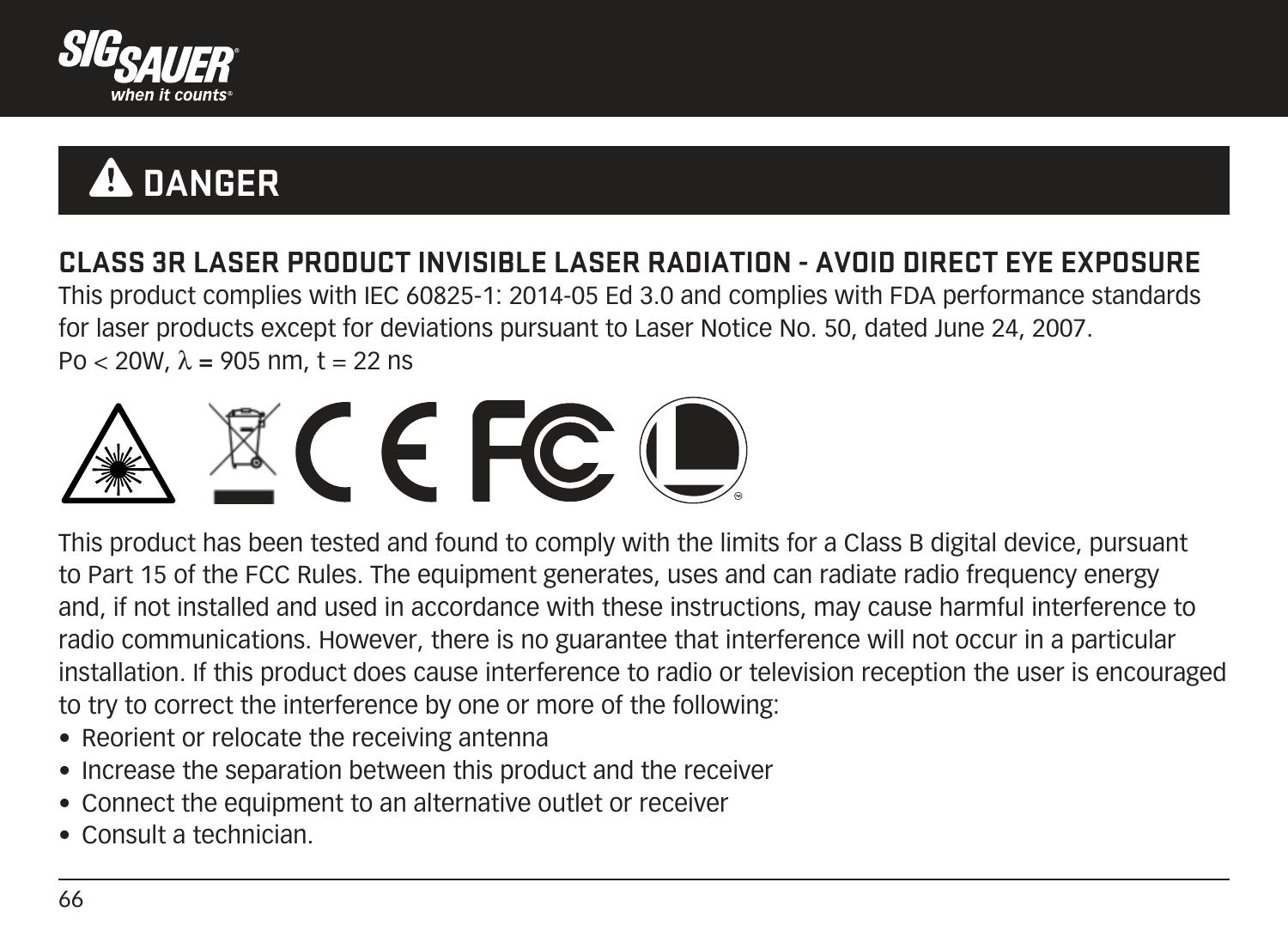Shielded interference cable must be used with the equipment in order to comply with the limits for a digital device pursuant to Subpart B of Part 15 of FCC Rules.

Specifications and designs are subject to change without any notice or obligation on the part of the manufacturer.



# **LASER APERTURE**

# **A** CAUTION

Use of controls or adjustments or performance of procedures other than those specified herein may result in hazardous radiation exposure.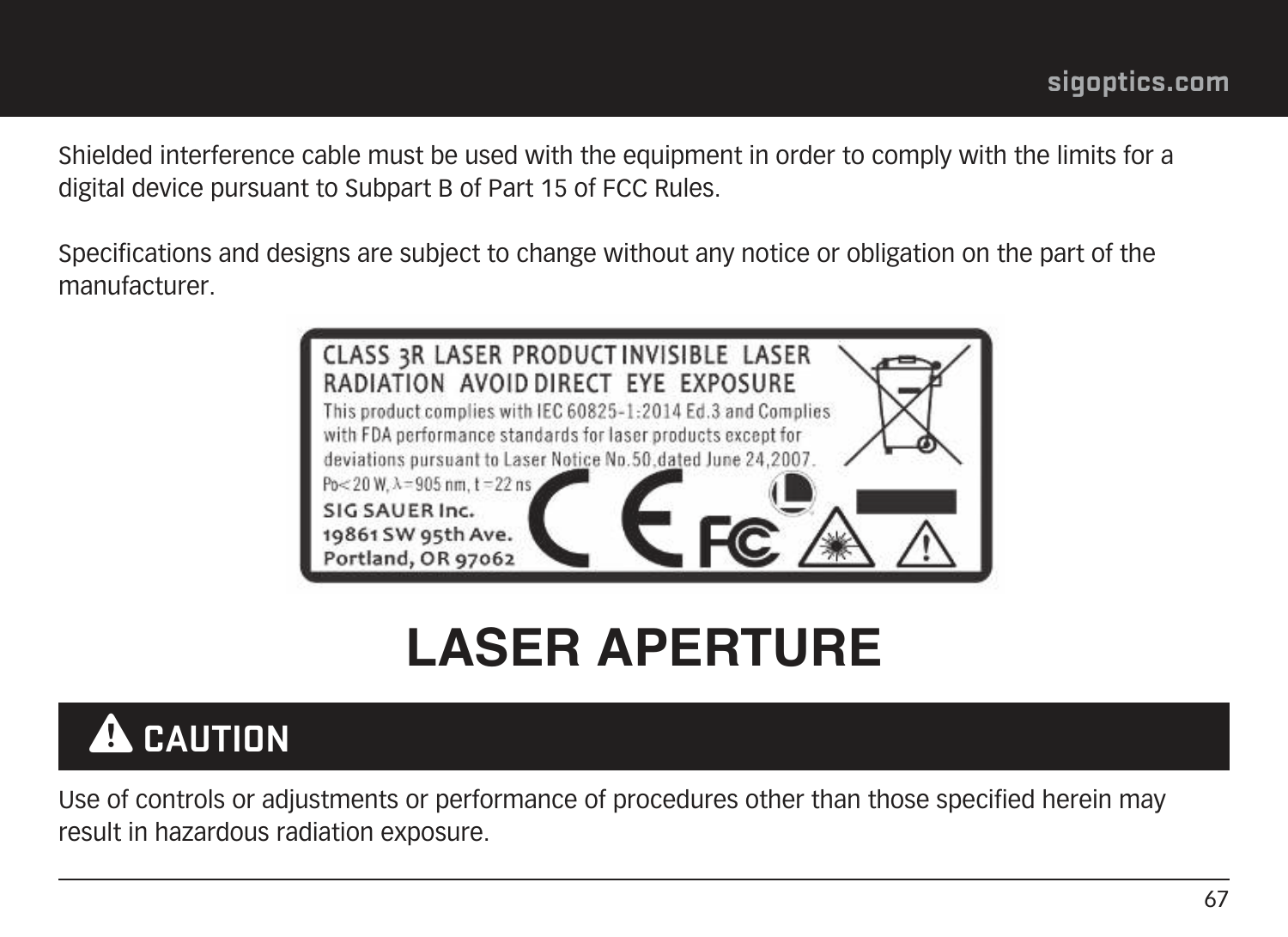



## **SIG SAUER Electro-Optics Infinite Guarantee™**

SIG SAUER has manufactured the most rugged, dependable high-performance firearms for over two centuries. Our heritage of design, engineering and precision-manufactured quality predates the existence of any other optics company worldwide. We understand the importance of quality in the line of fire, at the shooting range or on your next hunt. SIG SAUER Electro-Optics had to earn the right to wear that badge and the Infinite Guarantee has your back, forever. Period.

We will repair or replace your SIG SAUER product in the event it becomes damaged or defective, at no charge to you. If we cannot repair your product, we will replace it with a product in perfect working order of equal or better physical condition. It doesn't matter how it happened, whose fault it was, or where you purchased it.

## **SIG SAUER Infinite Guarantee™**

- Unlimited Lifetime Guarantee
- Fully Transferable
- No Warranty Card Required
- No Receipt Required
- No Time Limit Applies
- No Charge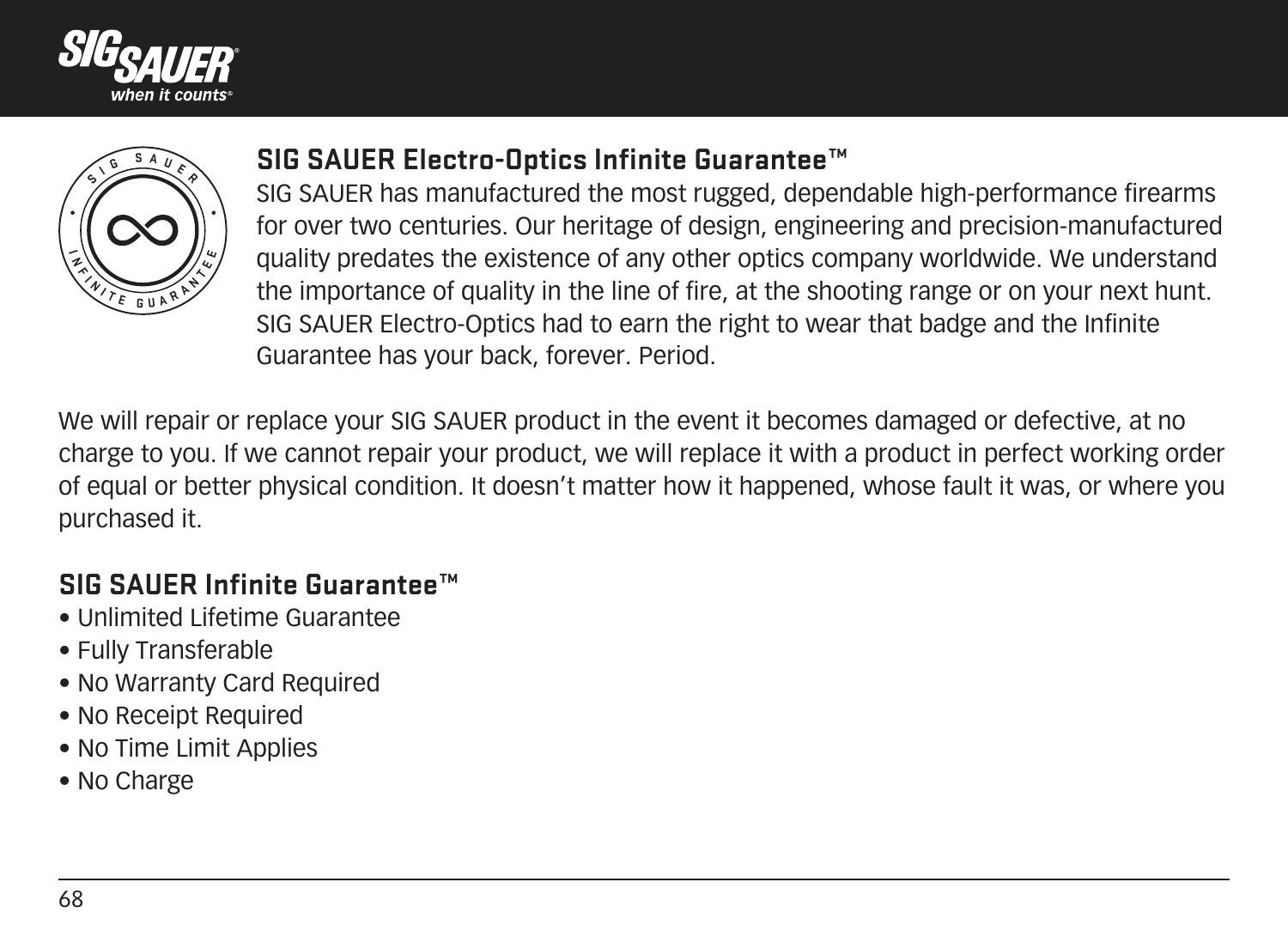If you ever have a problem, no matter the cause, we promise to take care of you when it counts. Please note that our Infinite Guarantee does not provide coverage for intentional damage, misuse, cosmetic damage that does not affect the performance of the optic, loss, theft or unauthorized repair or modification. Excludes electronic components.



### **SIG SAUER Electronic & Tritium Component Limited 5-Year Warranty**

For components not included under the SIG SAUER® Infinite Guarantee™, this warranty covers any defects in materials and workmanship in the electronic and Tritium components of illuminated riflescopes/sights, pistol sights, electronic sights, flashlights, lasers, binoculars, spotting scopes, and rangefinders. This warranty lasts for five years from the date of manufacture. If, during that five-year period, these products are found

to have electronic or Tritium component defects in materials or workmanship, SIG SAUER will repair your product, at no charge to you. If we cannot repair your product, we will replace it with a product in perfect working order of equal or better physical condition.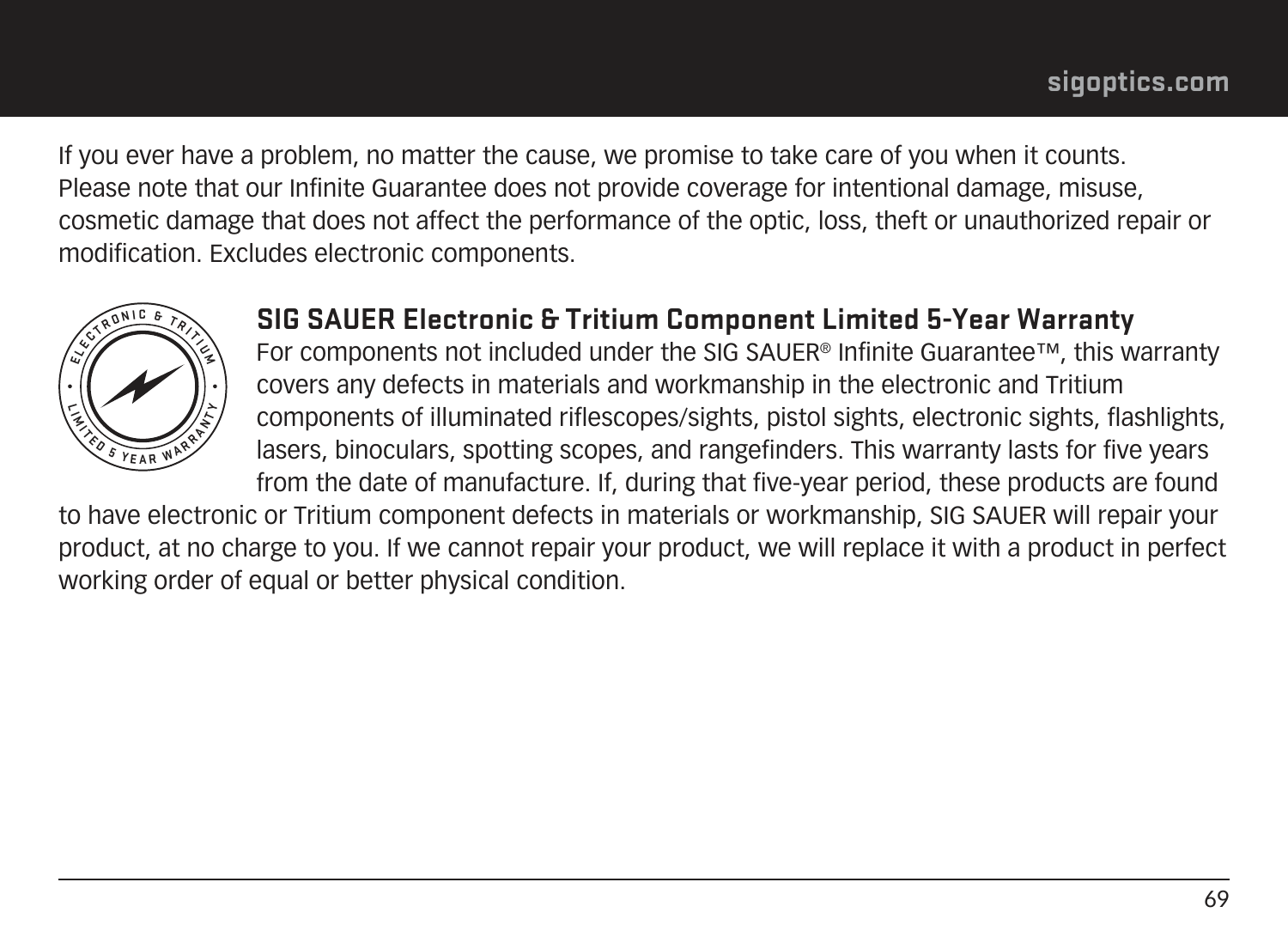

## **NOTES:**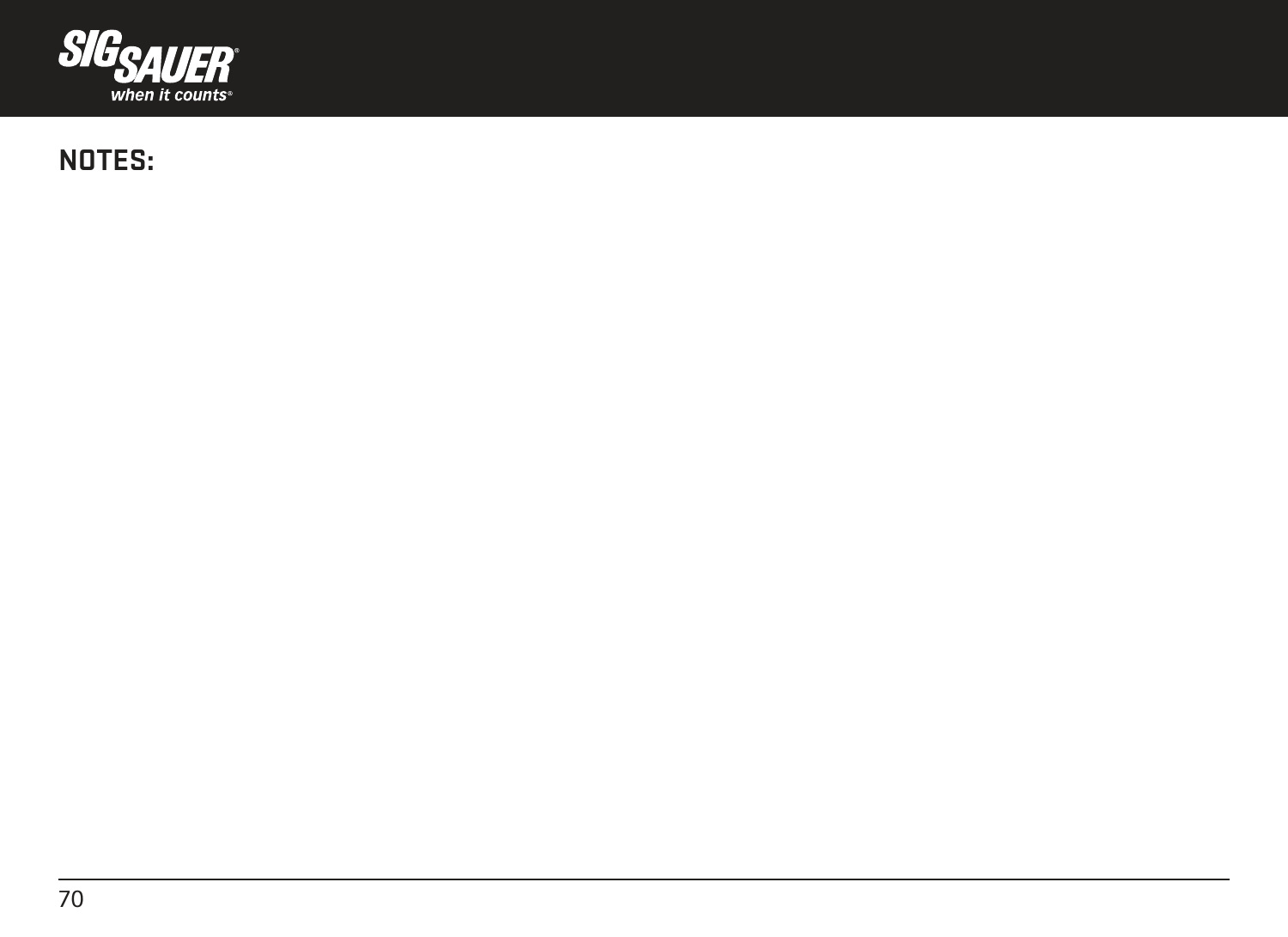**NOTES:**